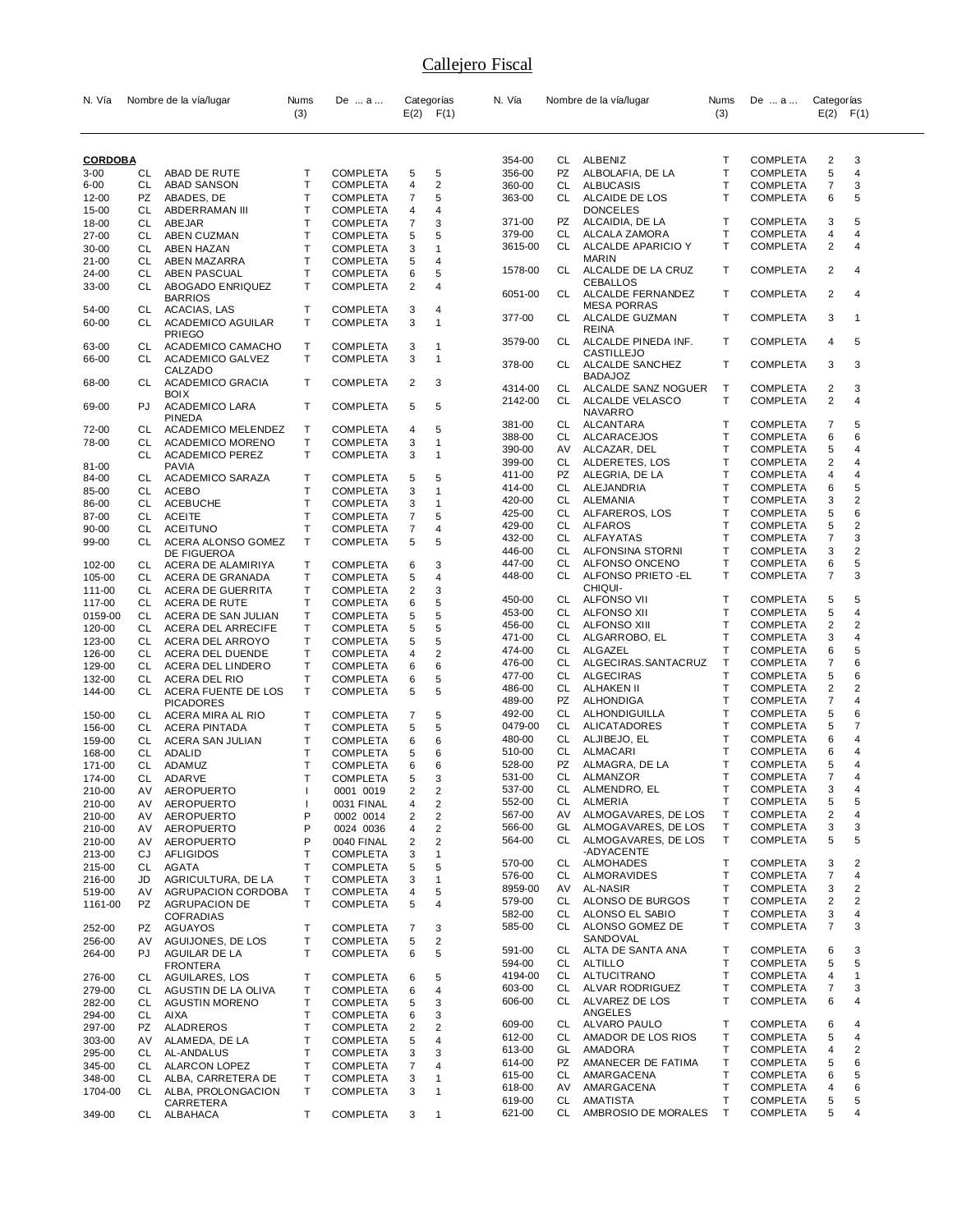| N. Vía            |           | Nombre de la vía/lugar                        | Nums   | De  a                              |                         | Categorías              | N. Vía             |                 | Nombre de la vía/lugar                            | Nums   | De  a                              | Categorías          |                         |
|-------------------|-----------|-----------------------------------------------|--------|------------------------------------|-------------------------|-------------------------|--------------------|-----------------|---------------------------------------------------|--------|------------------------------------|---------------------|-------------------------|
|                   |           |                                               | (3)    |                                    |                         | $E(2)$ $F(1)$           |                    |                 |                                                   | (3)    |                                    | $E(2)$ $F(1)$       |                         |
|                   |           |                                               |        |                                    |                         |                         |                    |                 |                                                   |        |                                    |                     |                         |
| 624-00            | AV        | AMERICA, DE                                   | т      | <b>COMPLETA</b>                    | 1                       | 2                       | 885-00             | CL              | ARROYO DE SAN                                     | т      | <b>COMPLETA</b>                    | 5                   | 3                       |
| 630-00            | CL        | AMISTAD, DE LA                                | T      | COMPLETA                           | 5                       | 5                       |                    |                 | ANDRES                                            |        |                                    |                     |                         |
| 633-00            | CL        | AMPARO                                        | T      | <b>COMPLETA</b>                    | $\overline{7}$          | 4                       | 888-00             | CL              | ARROYO DE SAN                                     | т      | <b>COMPLETA</b>                    | 5                   | 3                       |
| 644-00<br>639-00  | CL<br>CL  | ANASTASIO RELAÑO<br>ANCHA DE LA               | Τ<br>т | <b>COMPLETA</b><br><b>COMPLETA</b> | 2<br>7                  | 3<br>4                  | 890-00             | AV.             | <b>LORENZO</b><br>ARROYO DEL MORO                 | т      | <b>COMPLETA</b>                    | 4                   | 3                       |
|                   |           | MAGDALENA                                     |        |                                    |                         |                         | 897-00             | CL              | ARROYO SAN RAFAEL                                 | т      | <b>COMPLETA</b>                    | 5                   | 4                       |
| 642-00            | CL.       | ANDALUCIA -                                   | т      | <b>COMPLETA</b>                    | 6                       | 4                       | 900-00             | CL              | ARROYO, DEL                                       | т      | COMPLETA                           | 3                   | 2                       |
|                   |           | ELECTROMECANICAS-                             | т      |                                    |                         | 5                       | 906-00<br>910-00   | AV              | ARRUZAFA, DE LA                                   | т<br>т | <b>COMPLETA</b>                    | 2                   | 1<br>2                  |
| 645-00<br>652-00  | PZ<br>CL  | ANDALUCIA, DE<br>ANDRES BARRERA               | T      | <b>COMPLETA</b><br><b>COMPLETA</b> | 3<br>5                  | 5                       | 911-00             | AV<br>CL        | ARRUZAFILLA, DE LA<br>ARTESANOS, LOS              | Т      | COMPLETA<br><b>COMPLETA</b>        | 3<br>5              | 6                       |
| 666-00            | CL        | ANGEL AVILES                                  | T      | <b>COMPLETA</b>                    | 3                       | 4                       | 912-00             | GL              | ARTILLEROS, DE LOS                                | т      | COMPLETA                           | 1                   | 1                       |
| 669-00            | CL        | ANGEL DE SAAVEDRA                             | т      | <b>COMPLETA</b>                    | 3                       | $\overline{\mathbf{c}}$ | 915-00             | CL              | ARZOBISPO BARRIOS                                 | т      | <b>COMPLETA</b>                    | 5                   | 5                       |
| 672-00            | PZ        | ANGEL DE TORRES                               | т      | <b>COMPLETA</b>                    | 5                       | 4                       | 918-00             | PZ              | ARZOBISPO ROMERO                                  | т      | <b>COMPLETA</b>                    | 5                   | 5                       |
| 8319-00<br>675-00 | CL<br>CL  | ANGEL GANIVET<br>ANGEL MARIA DE               | T<br>Т | <b>COMPLETA</b><br><b>COMPLETA</b> | 3<br>$\overline{7}$     | 3<br>3                  | 919-00             | CL              | <b>MENGIBAR</b><br>ASAMBLEA, DE LA                | т      | COMPLETA                           | $\overline{7}$      | 3                       |
|                   |           | <b>BARCIA</b>                                 |        |                                    |                         |                         | 921-00             | CL              | <b>ASIN PALACIOS</b>                              | Т      | <b>COMPLETA</b>                    | 5                   | 4                       |
| 693-00            | CL        | ANQUEDA                                       | т      | <b>COMPLETA</b>                    | 7                       | 5                       | 922-00             | CL              | ASOCIACION, DE LA                                 | Т      | <b>COMPLETA</b>                    | 7                   | 3                       |
| 694-00            | CL        | ANZUR. VILLARRUBIA                            | т      | <b>COMPLETA</b>                    | 7                       | 5                       | 924-00             | CL              | ASOMADILLAS                                       | т      | <b>COMPLETA</b>                    | 3                   | $\overline{\mathbf{1}}$ |
| 699-00<br>711-00  | CL<br>CL. | ANTEQUERA<br>ANTON DE MONTORO                 | T<br>T | <b>COMPLETA</b><br><b>COMPLETA</b> | 4<br>4                  | 4<br>5                  | 929-00<br>930-00   | CL<br>CL        | ASTILLEROS, LOS<br><b>ASTURIAS</b>                | Т<br>T | <b>COMPLETA</b><br>COMPLETA        | 5<br>5              | 6<br>5                  |
| 713-00            | CL        | ANTONIO BARROSO Y                             | т      | <b>COMPLETA</b>                    | 4                       | 4                       | 933-00             | CJ              | <b>ASTURIAS</b>                                   | т      | <b>COMPLETA</b>                    | 5                   | 6                       |
|                   |           | CASTILLO                                      |        |                                    |                         |                         | 936-00             | CL              | <b>ATARFE</b>                                     | Т      | <b>COMPLETA</b>                    | 3                   | 1                       |
| 715-00            | CL.       | ANTONIO BEJARANO<br><b>NIETO</b>              | т      | <b>COMPLETA</b>                    | 3                       | -1                      | 940-00             | CL              | ATLANTICO                                         | Т      | <b>COMPLETA</b>                    | 6                   | 3                       |
| 714-00            | CL        | ANTONIO DE LA TORRE                           | т      | <b>COMPLETA</b>                    | 4                       | 5                       | 941-00<br>942-00   | CL<br>CL        | AULAGA<br>AUSTRIADA, LA                           | Т<br>Т | <b>COMPLETA</b><br><b>COMPLETA</b> | 3<br>6              | 1<br>5                  |
|                   |           | Y DEL C.                                      |        |                                    |                         |                         | 945-00             | CL              | AVELLANO, EL                                      | Т      | <b>COMPLETA</b>                    | 3                   | 4                       |
| 4552-00           | PJ        | ANTONIO DE NEBRIJA                            | т      | <b>COMPLETA</b>                    | 6                       | 5                       | 951-00             | CL              | AVERROES                                          | Т      | COMPLETA                           | 7                   | 4                       |
| 717-00<br>720-00  | CL<br>CL  | ANTONIO DEL CASTILLO<br>ANTONIO FERNANDEZ     | Т<br>т | <b>COMPLETA</b><br><b>COMPLETA</b> | 6<br>4                  | 3<br>5                  | 957-00             | PJ              | AXERQUIA, DE LA                                   | т      | <b>COMPLETA</b>                    | 7                   | 4                       |
|                   |           | <b>FOSFORITO</b>                              |        |                                    |                         |                         | 960-00             | PJ              | AYAMONTE, DE                                      | Т      | <b>COMPLETA</b>                    | 6                   | 5                       |
| 723-00            | PZ        | <b>ANTONIO FERNANDEZ</b>                      | т      | <b>COMPLETA</b>                    | 2                       | 2                       | 962-00<br>970-00   | AV.<br>CL       | AZABACHE<br>AZAHARA. VILLARRUBIA                  | т<br>Т | COMPLETA<br><b>COMPLETA</b>        | 5<br>7              | 5<br>5                  |
|                   | CL        | GRILO<br>ANTONIO FRAGERO                      | т      | <b>COMPLETA</b>                    | 2                       | 3                       | 971-00             | PZ              | AZAHARES, DE LOS                                  | T      | <b>COMPLETA</b>                    | 4                   | 3                       |
| 724-00<br>725-00  | CL        | <b>ANTONIO GAUDI</b>                          | T      | <b>COMPLETA</b>                    | $\overline{\mathbf{c}}$ | 3                       | 972-00             | CJ              | <b>AZONAICAS</b>                                  | Т      | <b>COMPLETA</b>                    | 3                   | 2                       |
| 726-00            | CL        | <b>ANTONIO MAURA</b>                          | т      | <b>COMPLETA</b>                    | 2                       | $\overline{c}$          | 978-00             | CL              | <b>BADALONA</b>                                   | Т      | <b>COMPLETA</b>                    | 6                   | 5                       |
| 729-00            | CL        | AÑORA                                         | T      | <b>COMPLETA</b>                    | 5                       | 6                       | 981-00             | CL              | BADANAS                                           | т<br>Т | <b>COMPLETA</b>                    | 7                   | 3                       |
| 740-00            | AV        | APREAMA                                       | T      | <b>COMPLETA</b>                    | 5                       | 7                       | 984-00<br>4208-00  | CL<br>JD        | <b>BADANILLAS</b><br>BADEN POWELL, DE             | T      | <b>COMPLETA</b><br>COMPLETA        | 7<br>$\overline{c}$ | 3<br>4                  |
| 3594-00           | CL        | ARABISTA CASTEJON Y<br>M. ARIZALA             | т      | <b>COMPLETA</b>                    | 3                       | $\mathbf{1}$            | 987-00             | CL              | BAENA                                             | Т      | <b>COMPLETA</b>                    | 6                   | 5                       |
| 739-00            | CL        | ARABISTA MANUEL                               | т      | <b>COMPLETA</b>                    | 6                       | 3                       | 996-00             | CL              | <b>BAILEN</b>                                     | т      | <b>COMPLETA</b>                    | 5                   | 4                       |
|                   |           | OCANA JIMENEZ                                 |        |                                    |                         |                         | 999-00             | CL              | <b>BAJADA DEL PUENTE</b>                          | т      | COMPLETA                           | 6                   | 4                       |
| 741-00            | AV        | ARCANGEL, DEL                                 | т<br>T | <b>COMPLETA</b>                    | 3                       | 5<br>3                  | 1002-00<br>1029-00 | CL<br>PZ        | BALANZONA<br>BANUELOS, DE LOS                     | Т<br>т | COMPLETA<br><b>COMPLETA</b>        | 5<br>2              | 6<br>2                  |
| 756-00<br>759-00  | CJ<br>CL  | <b>ARCOS</b><br>ARCOS DE LA                   | т      | <b>COMPLETA</b><br><b>COMPLETA</b> | 7<br>5                  | 5                       | 1053-00            | PJ              | <b>BARBERA JORNET</b>                             | Т      | <b>COMPLETA</b>                    | 5                   | 5                       |
|                   |           | FRONTERA                                      |        |                                    |                         |                         | 1062-00            | AV              | <b>BARCELONA</b>                                  | т      | COMPLETA                           | 2                   | 3                       |
| 798-00            | CL        | ARENILLAS                                     | т      | <b>COMPLETA</b>                    | 7                       | 3                       | 1064-00            | CL              | <b>BARITONO JOSE</b>                              | T      | <b>COMPLETA</b>                    | 6                   | 3                       |
| 810-00<br>813-00  | CL<br>CL  | ARFE<br>ARGOTES, LOS                          | т<br>т | <b>COMPLETA</b><br>COMPLETA        | 3<br>6                  | 3<br>5                  | 1065-00            | CL              | <b>M.AGUILAR BLANCO</b><br><b>BARON DE FUENTE</b> | т      | <b>COMPLETA</b>                    | 3                   | $\overline{\mathbf{1}}$ |
| 816-00            | CL        | ARGUIÑAN                                      | т      | COMPLETA                           | 3                       | 2                       |                    |                 | QUINTOS                                           |        |                                    |                     |                         |
| 819-00            | СL        | ARMANDO DUFOORS                               | T      | <b>COMPLETA</b>                    | 3                       | $\mathbf{1}$            | 3549-00            | CJ              | <b>BARQUEROS</b>                                  | т      | COMPLETA                           | 2                   | $\overline{2}$          |
| 822-00            | CL        | <b>ARMAS</b>                                  | T      | <b>COMPLETA</b>                    | 7                       | 4                       | 1080-00            | CL              | BARRANCO, DEL                                     | т<br>T | <b>COMPLETA</b>                    | 6<br>$\overline{7}$ | 4                       |
| 830-00            | СL        | ARQUEOLOGO ANTONIO<br>BLANCO Y F.             | Т      | <b>COMPLETA</b>                    | 5                       | 3                       | 1095-00<br>1098-00 | CL<br>TR.       | <b>BARRIONUEVO</b><br><b>BARRIONUEVO</b>          | Т      | <b>COMPLETA</b><br><b>COMPLETA</b> | 7                   | 4<br>4                  |
| 831-00            | <b>PZ</b> | ARQUEOLOGO CASAS                              | т      | <b>COMPLETA</b>                    | 5                       | 4                       | 1101-00            | CL              | <b>BARROSO</b>                                    | т      | <b>COMPLETA</b>                    | 5                   | 3                       |
|                   |           | <b>MORALES</b>                                |        |                                    |                         |                         | 1116-00            | PJ              | BATALLA DE LEPANTO                                | T      | <b>COMPLETA</b>                    | 6                   | 5                       |
| 832-00            | CL        | ARQUEOLOGO GARCIA Y<br><b>BELLIDO</b>         | $\top$ | <b>COMPLETA</b>                    | 5                       | 3                       | 1119-00            | CL.             | <b>BATALLA DE LOS</b>                             | т      | <b>COMPLETA</b>                    | 4                   | 5                       |
| 834-00            | CJ        | ARQUILLOS                                     | T      | <b>COMPLETA</b>                    | 7                       | 4                       | 1122-00            | CL              | <b>CUEROS</b><br><b>BATALLA DE LOS</b>            | т      | <b>COMPLETA</b>                    | 5                   | 5                       |
| 837-00            | CL.       | ARQUITECTO ASENSIO                            | T      | <b>COMPLETA</b>                    | 3                       | $\mathbf{1}$            |                    |                 | <b>PICONEROS</b>                                  |        |                                    |                     |                         |
| 839-00            | PJ        | ARQUITECTO FELIX                              | т      | <b>COMPLETA</b>                    | 5                       | 6                       | 1125-00            | CL              | <b>BATALLA DEL SALADO</b>                         | т      | <b>COMPLETA</b>                    | 5                   | 5                       |
| 840-00            | CL        | HERNANDEZ<br>ARQUITECTO HURTADO               | т      | <b>COMPLETA</b>                    | 6                       | 5                       | 1131-00<br>1137-00 | CL<br>CJ        | <b>BATANEROS</b><br><b>BEATAS</b>                 | Т<br>T | <b>COMPLETA</b><br><b>COMPLETA</b> | $\overline{7}$<br>7 | 3<br>5                  |
|                   |           | <b>IZQUIERDO</b>                              |        |                                    |                         |                         | 1140-00            | PZ              | <b>BEATILLAS, DE LAS</b>                          | T      | <b>COMPLETA</b>                    | $\overline{7}$      | 4                       |
| 841-00            | CL.       | ARQUITECTO FCO.                               | т      | <b>COMPLETA</b>                    | 7                       | 5                       | 1143-00            | CL              | <b>BEATO HENARES</b>                              | т      | <b>COMPLETA</b>                    | 5                   | 5                       |
|                   |           | JIMENEZ CRUZ.<br><b>ENCINAREJO</b>            |        |                                    |                         |                         | 1146-00            | CL.             | BEATO JUAN BAUTISTA                               | Т      | <b>COMPLETA</b>                    | 6                   | 5                       |
| 846-00            | CL        | ARQUITECTO JUAN                               | т      | <b>COMPLETA</b>                    | 3                       | $\overline{1}$          | 1149-00            | CL              | <b>BEATRIZ ENRIQUEZ</b>                           | Т      | <b>COMPLETA</b>                    | 4                   | 4                       |
|                   |           | <b>OCHOA</b>                                  |        |                                    |                         |                         | 1155-00<br>1158-00 | PJ<br><b>PZ</b> | <b>BELALCAZAR</b><br><b>BELLAVISTA</b>            | T<br>T | <b>COMPLETA</b><br><b>COMPLETA</b> | 6<br>3              | 6<br>5                  |
| 852-00            | PJ.       | ARQUITECTO MANUEL<br>PASTOR MAD.              | T      | <b>COMPLETA</b>                    | 6                       | 4                       | 1159-00            | CL              | <b>BELMEZ</b>                                     | T      | <b>COMPLETA</b>                    | 3                   | $\mathbf{1}$            |
| 855-00            | CL        | ARQUITECTO SAENZ                              | т      | <b>COMPLETA</b>                    | 5                       | 5                       | 1164-00            | CL              | BENAYAN                                           | Т      | <b>COMPLETA</b>                    | 5                   | 5                       |
|                   |           | SANTAMARIA                                    |        |                                    |                         |                         | 1168-00            | PZ              | <b>BENIGNO LACORT</b>                             | T      | <b>COMPLETA</b>                    | $\overline{7}$      | 4                       |
| 857-00            | PZ        | ARRABAL, DEL                                  | т      | <b>COMPLETA</b>                    | 6                       | 5                       | 1170-00            | CL              | <b>BENITO PEREZ GALDOS</b><br><b>BETIS</b>        | т<br>T | <b>COMPLETA</b>                    | 2                   | 2                       |
| 858-00<br>861-00  | CL<br>CL. | ARRABAL DEL MEDIODIA<br>ARRABAL DEL MEDIODIA, | T<br>Τ | <b>COMPLETA</b><br><b>COMPLETA</b> | 6<br>5                  | 5<br>6                  | 1179-00<br>1182-00 | CL<br>CL        | <b>BILBAO</b>                                     | T      | <b>COMPLETA</b><br><b>COMPLETA</b> | 6<br>6              | 6<br>4                  |
|                   |           | PROL.                                         |        |                                    |                         |                         | 1185-00            | CL              | <b>BLANCO BELMONTE</b>                            | T      | <b>COMPLETA</b>                    | 5                   | 3                       |
| 864-00            | CL        | ARRAYANES, LOS                                | т      | <b>COMPLETA</b>                    | 3                       | $\mathbf 1$             | 3576-00            | AV              | <b>BLAS INFANTE</b>                               | T      | <b>COMPLETA</b>                    | 4                   | 5                       |
| 884-00            | <b>PJ</b> | ARROYO DE                                     | т      | <b>COMPLETA</b>                    | 5                       | 6                       | 1197-00            |                 | CL BODEGA, LA                                     | Т      | <b>COMPLETA</b>                    | $\overline{c}$      | 2                       |
|                   |           | PEDROCHES                                     |        |                                    |                         |                         | 1203-00<br>1209-00 | CL<br>AV        | BREZO, DEL<br>BRILLANTE, DEL                      | T<br>T | <b>COMPLETA</b><br><b>COMPLETA</b> | 3<br>2              | $\mathbf{1}$<br>2       |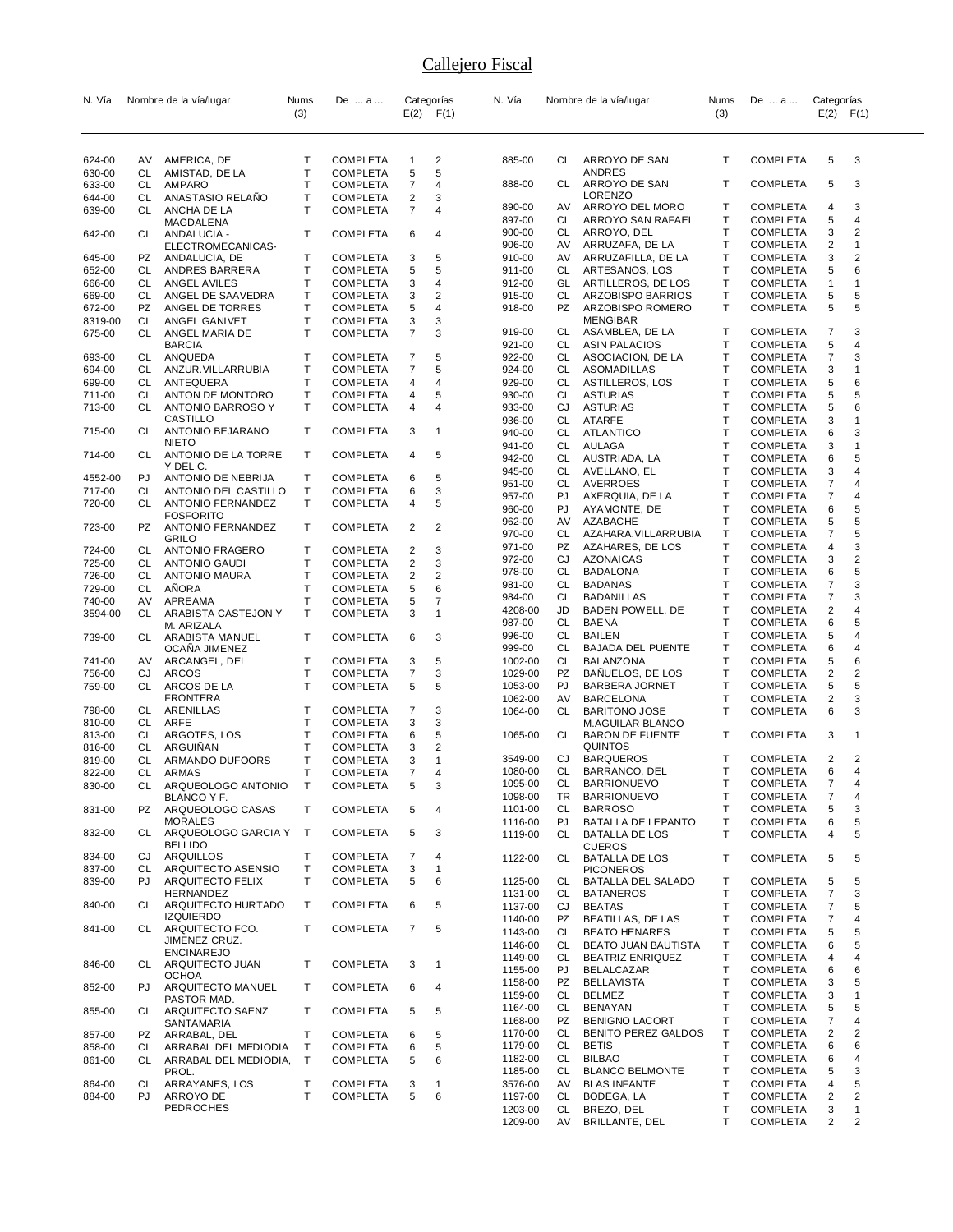| (3)<br>$E(2)$ $F(1)$<br><b>BRUSELAS</b><br><b>COMPLETA</b><br>3<br>1632-00<br>1213-00<br>CL<br>Т<br>$\mathbf{1}$<br>PZ<br>T<br><b>CL</b><br>CARDEÑA<br>1215-00<br>CL<br><b>BUEN PASTOR</b><br><b>COMPLETA</b><br>5<br>4<br>1576-00<br>T<br>1218-00<br>CL<br><b>BUEN SUCESO</b><br><b>COMPLETA</b><br>5<br>4<br>CL<br>1653-00<br>$\mathsf{T}$<br>5<br>1221-00<br>PJ<br><b>BUENAVISTA -</b><br><b>COMPLETA</b><br>6<br>1654-00<br>CL | (3)<br>$E(2)$ $F(1)$<br>2<br>CARDENAL TOLEDO<br><b>COMPLETA</b><br>3<br>Т<br>Т<br>3<br>2<br><b>COMPLETA</b><br>T<br>3<br><b>CARLOS ARRUZA</b><br><b>COMPLETA</b><br>7<br>3<br>CARLOS CANO<br>т<br><b>COMPLETA</b><br>3<br><b>CARLOS III</b><br>т<br><b>COMPLETA</b><br>3<br>4<br>$\mathsf{T}$<br>7<br>4<br><b>CARLOS RUBIO</b><br>COMPLETA<br>$\top$<br>2<br>CARMEN RICO GODOY<br><b>COMPLETA</b><br>3<br>T<br>6<br><b>COMPLETA</b><br>6 |
|------------------------------------------------------------------------------------------------------------------------------------------------------------------------------------------------------------------------------------------------------------------------------------------------------------------------------------------------------------------------------------------------------------------------------------|------------------------------------------------------------------------------------------------------------------------------------------------------------------------------------------------------------------------------------------------------------------------------------------------------------------------------------------------------------------------------------------------------------------------------------------|
|                                                                                                                                                                                                                                                                                                                                                                                                                                    |                                                                                                                                                                                                                                                                                                                                                                                                                                          |
|                                                                                                                                                                                                                                                                                                                                                                                                                                    |                                                                                                                                                                                                                                                                                                                                                                                                                                          |
|                                                                                                                                                                                                                                                                                                                                                                                                                                    |                                                                                                                                                                                                                                                                                                                                                                                                                                          |
|                                                                                                                                                                                                                                                                                                                                                                                                                                    |                                                                                                                                                                                                                                                                                                                                                                                                                                          |
|                                                                                                                                                                                                                                                                                                                                                                                                                                    |                                                                                                                                                                                                                                                                                                                                                                                                                                          |
| PEATONAL-<br>1656-00<br>CL                                                                                                                                                                                                                                                                                                                                                                                                         |                                                                                                                                                                                                                                                                                                                                                                                                                                          |
| 1224-00<br>CL<br><b>BUENOS AIRES</b><br>Т<br><b>COMPLETA</b><br>4<br>4<br>CL<br>1659-00                                                                                                                                                                                                                                                                                                                                            |                                                                                                                                                                                                                                                                                                                                                                                                                                          |
| T<br>7<br>3<br>1227-00<br>CJ<br><b>BUENOS VINOS</b><br><b>COMPLETA</b><br>1675-00<br>CL                                                                                                                                                                                                                                                                                                                                            |                                                                                                                                                                                                                                                                                                                                                                                                                                          |
| Т<br>1230-00<br>PJ<br><b>BUJALANCE</b><br><b>COMPLETA</b><br>6<br>5<br>1686-00<br>CL.<br>CARPIO, EL                                                                                                                                                                                                                                                                                                                                |                                                                                                                                                                                                                                                                                                                                                                                                                                          |
| 2<br>1233-00<br>CL<br><b>BURELL</b><br>Т<br><b>COMPLETA</b><br>3<br>1689-00<br>PJ<br>Т                                                                                                                                                                                                                                                                                                                                             | Т<br>CARRAHOLERO, DEL<br>6<br>COMPLETA<br>5                                                                                                                                                                                                                                                                                                                                                                                              |
| 6<br>1234-00<br>CL<br><b>BURGOS</b><br><b>COMPLETA</b><br>5<br>1875-00<br>CL.<br>6057-00<br>CR<br>C-431 CORDOBA - PALMA<br>T<br><b>COMPLETA</b><br>6<br>7                                                                                                                                                                                                                                                                          | $\top$<br>5<br>CARRETERA DE CASTRO<br><b>COMPLETA</b><br>7                                                                                                                                                                                                                                                                                                                                                                               |
| 1713-00<br>CL<br>DEL RIO<br>1716-00<br>CL                                                                                                                                                                                                                                                                                                                                                                                          | CARRIL DEL PARAISO<br>Т<br>COMPLETA<br>4<br>1<br>2<br>CARRILLO SOTOMAYOR<br>т<br><b>COMPLETA</b><br>3                                                                                                                                                                                                                                                                                                                                    |
| CL<br>CABALLERIZAS REALES<br>Т<br><b>COMPLETA</b><br>7<br>1248-00<br>4<br>PZ<br>1719-00                                                                                                                                                                                                                                                                                                                                            | Т<br>2<br>CARRILLOS, DE LOS<br>3<br>COMPLETA                                                                                                                                                                                                                                                                                                                                                                                             |
| T<br>7<br>3<br>1251-00<br><b>PZ</b><br>CABALLOS, DE LOS<br><b>COMPLETA</b><br>1722-00<br>CL<br>CARTAGO                                                                                                                                                                                                                                                                                                                             | Т<br>5<br><b>COMPLETA</b><br>5                                                                                                                                                                                                                                                                                                                                                                                                           |
| T<br>1266-00<br>CL<br>CABEZAS<br><b>COMPLETA</b><br>7<br>3<br>1822-00<br>CL                                                                                                                                                                                                                                                                                                                                                        | T<br>5<br>CAMINO DE LAS<br><b>COMPLETA</b><br>7                                                                                                                                                                                                                                                                                                                                                                                          |
| Т<br>1278-00<br>CL<br>CABRA<br><b>COMPLETA</b><br>6<br>6                                                                                                                                                                                                                                                                                                                                                                           | CASILLAS. ENCINAREJO                                                                                                                                                                                                                                                                                                                                                                                                                     |
| Τ<br>1284-00<br>CL<br>CABRERA<br><b>COMPLETA</b><br>2<br>2<br>CL<br>1836-00                                                                                                                                                                                                                                                                                                                                                        | Т<br>CASTANO, EL<br>3<br>COMPLETA<br>4                                                                                                                                                                                                                                                                                                                                                                                                   |
| AV<br>Τ<br>5<br>1290-00<br>CADIZ, DE<br><b>COMPLETA</b><br>4<br>1838-00<br>CL<br>Τ<br>1296-00<br>CAIRO, DEL<br>AV<br><b>COMPLETA</b><br>4<br>4                                                                                                                                                                                                                                                                                     | Т<br>CASTELLO D'EMPURIES<br><b>COMPLETA</b><br>5<br>4<br>T<br>$\mathbf{1}$                                                                                                                                                                                                                                                                                                                                                               |
| 1842-00<br>GL<br>T<br>1299-00<br>CL<br>CAIRUAN<br><b>COMPLETA</b><br>3<br>5<br>1878-00<br>CL                                                                                                                                                                                                                                                                                                                                       | CASTILLEJA, DE LA<br><b>COMPLETA</b><br>3<br>CATEDRATICO<br>T<br><b>COMPLETA</b><br>3<br>$\mathbf 1$                                                                                                                                                                                                                                                                                                                                     |
| Τ<br>$\overline{\mathbf{c}}$<br>1302-00<br>CR<br>CALASANCIO, DEL<br>COMPLETA<br>$\mathbf{1}$<br><b>ESQUIVEL</b>                                                                                                                                                                                                                                                                                                                    |                                                                                                                                                                                                                                                                                                                                                                                                                                          |
| 5<br>1305-00<br>CL<br>CALATAÑAZOR<br>Т<br><b>COMPLETA</b><br>5<br>1887-00<br>CEA<br>CL                                                                                                                                                                                                                                                                                                                                             | т<br><b>COMPLETA</b><br>4<br>7                                                                                                                                                                                                                                                                                                                                                                                                           |
| T<br>7<br>1308-00<br>CL<br>CALDEREROS<br><b>COMPLETA</b><br>3<br>1894-00<br>CL                                                                                                                                                                                                                                                                                                                                                     | <b>COMPLETA</b><br>2<br>3<br>T<br><b>CECILIO VALVERDE</b>                                                                                                                                                                                                                                                                                                                                                                                |
| Τ<br>1320-00<br>AV<br>CALDERON DE LA<br><b>COMPLETA</b><br>5<br>5                                                                                                                                                                                                                                                                                                                                                                  | MAZUELAS                                                                                                                                                                                                                                                                                                                                                                                                                                 |
| 1899-00<br>CL<br><b>BARCA</b>                                                                                                                                                                                                                                                                                                                                                                                                      | 3<br>т<br><b>CEDACEROS</b><br>COMPLETA<br>7                                                                                                                                                                                                                                                                                                                                                                                              |
| PJ<br>CALERIN DE ELOY<br>Т<br><b>COMPLETA</b><br>5<br>1927-00<br>CL<br>1323-00<br>6<br>1331-00<br>PZ<br>CALIFAS, DE LOS<br>Т<br><b>COMPLETA</b><br>3<br>3<br>1932-00<br>CL<br><b>CEPAS</b>                                                                                                                                                                                                                                         | CENTRO DE SALUD<br>т<br><b>COMPLETA</b><br>6<br>4<br>3<br>т<br><b>COMPLETA</b><br>7                                                                                                                                                                                                                                                                                                                                                      |
| 3<br>1332-00<br>CL<br><b>CALIFATO</b><br>т<br><b>COMPLETA</b><br>6<br>1935-00<br>CL                                                                                                                                                                                                                                                                                                                                                | Т<br>5<br><b>CERAMICA</b><br><b>COMPLETA</b><br>7                                                                                                                                                                                                                                                                                                                                                                                        |
| T<br>1056-00<br>CL<br>CAMINO DE LA BARCA<br><b>COMPLETA</b><br>4<br>1944-00<br>CL<br>CERINOLA<br>4                                                                                                                                                                                                                                                                                                                                 | Т<br><b>COMPLETA</b><br>6<br>4                                                                                                                                                                                                                                                                                                                                                                                                           |
| $\overline{2}$<br>3<br>5172-00<br>CL<br>CAMINO DE LOS<br>т<br><b>COMPLETA</b><br>EX<br>1947-00                                                                                                                                                                                                                                                                                                                                     | T<br>CERRILLO, EL<br>1<br>COMPLETA<br>6                                                                                                                                                                                                                                                                                                                                                                                                  |
| <b>SASTRES</b><br>1956-00<br>CL                                                                                                                                                                                                                                                                                                                                                                                                    | CERRO, DEL<br>т<br><b>COMPLETA</b><br>4<br>6                                                                                                                                                                                                                                                                                                                                                                                             |
| CAMINO VIEJO DE<br>т<br><b>COMPLETA</b><br>2<br>558-00<br>CL<br>4<br>1965-00<br>AV                                                                                                                                                                                                                                                                                                                                                 | Т<br>2<br>CERVANTES, DE<br>$\mathbf{1}$<br>COMPLETA                                                                                                                                                                                                                                                                                                                                                                                      |
| ALMODOVAR<br>CL<br>1968-00<br>1429-00<br>AV<br>CAMPO DE LA VERDAD<br>т<br><b>COMPLETA</b><br>5<br>4                                                                                                                                                                                                                                                                                                                                | Т<br>3<br><b>CESPEDES</b><br><b>COMPLETA</b><br>5                                                                                                                                                                                                                                                                                                                                                                                        |
| 1971-00<br>CL<br><b>CEUTA</b><br>1431-00<br>CL<br>CAMPO MADRE DE DIOS<br>$\mathbf{I}$<br>0001 FINAL<br>4<br>4                                                                                                                                                                                                                                                                                                                      | T<br>6<br><b>COMPLETA</b><br>5                                                                                                                                                                                                                                                                                                                                                                                                           |
| CL<br>2004-00<br>P<br>1431-00<br>CL<br>CAMPO MADRE DE DIOS<br>5<br>0002 FINAL<br>4<br>PJ<br>2007-00                                                                                                                                                                                                                                                                                                                                | 5<br><b>CHAPARRO</b><br>т<br>7<br>COMPLETA<br>Т<br>5<br>CHICLANA, DE<br><b>COMPLETA</b><br>5                                                                                                                                                                                                                                                                                                                                             |
| Т<br>1434-00<br>CL<br><b>CAMPO SAN ANTON</b><br><b>COMPLETA</b><br>5<br>4<br>AV<br>2009-00                                                                                                                                                                                                                                                                                                                                         | T<br>7<br>CHINALES, DE<br>5<br>COMPLETA                                                                                                                                                                                                                                                                                                                                                                                                  |
| 1437-00<br><b>PZ</b><br>5<br>CAMPO SANTO DE LOS<br>т<br><b>COMPLETA</b><br>4<br>2013-00<br>PZ                                                                                                                                                                                                                                                                                                                                      | 2<br>CHIRINOS, DE<br>т<br><b>COMPLETA</b><br>3                                                                                                                                                                                                                                                                                                                                                                                           |
| <b>MARTIRES</b><br>2019-00<br>CL                                                                                                                                                                                                                                                                                                                                                                                                   | Т<br>4<br>CHOPOS, LOS<br><b>COMPLETA</b><br>3                                                                                                                                                                                                                                                                                                                                                                                            |
| CL<br>т<br>COMPLETA<br>1440-00<br>CAMPO, DEL<br>5<br>4<br>CL<br><b>CIDROS</b><br>2031-00                                                                                                                                                                                                                                                                                                                                           | T<br>3<br>7<br>COMPLETA                                                                                                                                                                                                                                                                                                                                                                                                                  |
| Т<br>1452-00<br><b>COMPLETA</b><br>7<br>4<br>CL<br>CANAL, DEL<br>2034-00<br>CL<br><b>CIEGOS</b><br>Т<br>7<br>1458-00<br>CL<br><b>COMPLETA</b><br>3<br>CANDELARIA                                                                                                                                                                                                                                                                   | T<br><b>COMPLETA</b><br>7<br>4                                                                                                                                                                                                                                                                                                                                                                                                           |
| 2052-00<br>CL<br>Т<br>1464-00<br>CL<br>CANONIGO ALVARO<br><b>COMPLETA</b><br>3<br>1                                                                                                                                                                                                                                                                                                                                                | T<br>5<br><b>CINCO CABALLEROS</b><br><b>COMPLETA</b><br>5                                                                                                                                                                                                                                                                                                                                                                                |
| 2061-00<br>CL<br>CISNE, EL<br><b>PIZANO</b>                                                                                                                                                                                                                                                                                                                                                                                        | $\mathbf{I}$<br>6<br>4<br>0001 FINAL                                                                                                                                                                                                                                                                                                                                                                                                     |
| CL<br>2061-00<br>CISNE, EL<br>1467-00<br>PZ<br><b>CANONIGO TORRES</b><br>T<br><b>COMPLETA</b><br>7<br>3<br>GL                                                                                                                                                                                                                                                                                                                      | P<br>5<br>4<br>0002 FINAL<br>т<br><b>COMPLETA</b><br>4                                                                                                                                                                                                                                                                                                                                                                                   |
| 2067-00<br><b>MOLINA</b><br>2572-00<br>PJ                                                                                                                                                                                                                                                                                                                                                                                          | CISNEROS, DE<br>2<br>CIUDAD DE ARCHIDONA<br>т<br>5<br>5<br>COMPLETA                                                                                                                                                                                                                                                                                                                                                                      |
| PJ<br>т<br><b>COMPLETA</b><br>1480-00<br>CANTABRIA, DE<br>4<br>4<br>3654-00<br>CL                                                                                                                                                                                                                                                                                                                                                  | Т<br>5<br>5<br>CIUDAD DE BUCKARA<br><b>COMPLETA</b>                                                                                                                                                                                                                                                                                                                                                                                      |
| Т<br>3<br>1487-00<br>CL<br>CANTABRICO<br>COMPLETA<br>6<br>2070-00<br>CL<br>CANTAOR ANTONIO<br>т<br>1481-00<br>СL<br><b>COMPLETA</b><br>6<br>5                                                                                                                                                                                                                                                                                      | Т<br>CIUDAD DE CARMONA<br><b>COMPLETA</b><br>5<br>6                                                                                                                                                                                                                                                                                                                                                                                      |
| 2073-00<br>CL.<br><b>MAIRENA</b>                                                                                                                                                                                                                                                                                                                                                                                                   | 5<br><b>CIUDAD DE LINARES</b><br>T<br>6<br>COMPLETA                                                                                                                                                                                                                                                                                                                                                                                      |
| 417-00<br>CL<br>1483-00<br>CL<br>CANTAOR C.MURIEL<br>т<br><b>COMPLETA</b><br>5<br>4                                                                                                                                                                                                                                                                                                                                                | $\mathsf{T}$<br><b>CIUDAD DE</b><br>5<br>6<br><b>COMPLETA</b>                                                                                                                                                                                                                                                                                                                                                                            |
| NINO DE CABRA                                                                                                                                                                                                                                                                                                                                                                                                                      | MANCHESTER                                                                                                                                                                                                                                                                                                                                                                                                                               |
| 2076-00<br>CL<br>1484-00<br>CL<br>CANTAOR JUANITO<br>т<br><b>COMPLETA</b><br>4<br>5                                                                                                                                                                                                                                                                                                                                                | CIUDAD DE MENGIBAR<br>T<br><b>COMPLETA</b><br>4<br>5                                                                                                                                                                                                                                                                                                                                                                                     |
| 2079-00<br>CL<br>MARAVILLAS<br>CANTUESO<br>1513-00<br>т<br><b>COMPLETA</b><br>2082-00<br>CL<br>CL<br>3<br>$\mathbf{1}$                                                                                                                                                                                                                                                                                                             | $\top$<br>CIUDAD DE MONCADA<br><b>COMPLETA</b><br>3<br>1<br>CIUDAD DE MONTILLA<br>$\top$<br>5<br><b>COMPLETA</b><br>6                                                                                                                                                                                                                                                                                                                    |
| 1516-00<br>CL<br>CAÑADA REAL MESTAS<br>7<br>2084-00<br>CL<br>т<br><b>COMPLETA</b><br>4                                                                                                                                                                                                                                                                                                                                             | 5<br>CIUDAD DE NULES<br>т<br><b>COMPLETA</b><br>5                                                                                                                                                                                                                                                                                                                                                                                        |
| Т<br>2085-00<br>CL<br>1515-00<br>CL<br>CANAMO<br><b>COMPLETA</b><br>5<br>6                                                                                                                                                                                                                                                                                                                                                         | T<br>7<br>CIUDAD DEL CUZCO<br><b>COMPLETA</b><br>6                                                                                                                                                                                                                                                                                                                                                                                       |
| <b>PZ</b><br>CAÑAS, DE LAS<br>T<br>267-00<br>GL<br>1518-00<br><b>COMPLETA</b><br>7<br>4                                                                                                                                                                                                                                                                                                                                            | <b>CIUDADES HIROSHIMA Y</b><br>$\mathsf{T}$<br><b>COMPLETA</b><br>1<br>1                                                                                                                                                                                                                                                                                                                                                                 |
| 5898-00<br><b>PZ</b><br>CAÑERO, DE<br>т<br>6<br><b>COMPLETA</b><br>4                                                                                                                                                                                                                                                                                                                                                               | NAGASHAKI                                                                                                                                                                                                                                                                                                                                                                                                                                |
| 2090-00<br>CAÑETE DE LAS TORRES<br>T<br>1539-00<br>CL<br><b>COMPLETA</b><br>6<br>6                                                                                                                                                                                                                                                                                                                                                 | 2<br>CL CLARA CAMPOAMOR<br>$\mathsf{T}$<br><b>COMPLETA</b><br>3                                                                                                                                                                                                                                                                                                                                                                          |
| 2091-00<br>CL<br>AV<br>CAÑITO BAZAN<br>Т<br>1547-00<br><b>COMPLETA</b><br>3<br>3                                                                                                                                                                                                                                                                                                                                                   | $\overline{\mathbf{c}}$<br>Т<br>CLAUDIO MARCELO<br><b>COMPLETA</b><br>1                                                                                                                                                                                                                                                                                                                                                                  |
| 2094-00<br>CL<br>CAÑO<br>т<br>2<br>3885-00<br>CL<br><b>COMPLETA</b><br>2<br>2106-00<br>CL                                                                                                                                                                                                                                                                                                                                          | <b>CLAUSTRO</b><br>T<br>5<br><b>COMPLETA</b><br>7<br>T<br>5<br>COBO DE GUZMAN<br><b>COMPLETA</b><br>5                                                                                                                                                                                                                                                                                                                                    |
| 1548-00<br><b>CL</b><br>CAÑO QUEBRADO<br>Т<br>7<br>3<br><b>COMPLETA</b><br>2133-00<br><b>SD</b>                                                                                                                                                                                                                                                                                                                                    | T<br>COLEGIO MAYOR CAJA<br><b>COMPLETA</b><br>5<br>6                                                                                                                                                                                                                                                                                                                                                                                     |
| Т<br>5152-00<br><b>CL</b><br>CAPELLAN EVANG.<br><b>COMPLETA</b><br>3<br>$\mathbf{1}$<br>MIGUEL ORTI                                                                                                                                                                                                                                                                                                                                | DE AHORROS                                                                                                                                                                                                                                                                                                                                                                                                                               |
| 2151-00<br>CL<br>1584-00<br>CL<br><b>CAPITULARES</b><br>т<br><b>COMPLETA</b><br>3<br>2                                                                                                                                                                                                                                                                                                                                             | $\mathsf{T}$<br><b>COLOMBIA</b><br><b>COMPLETA</b><br>4<br>5                                                                                                                                                                                                                                                                                                                                                                             |
| PZ<br>2154-00<br><b>PZ</b><br>T<br>$\overline{2}$<br>$\mathbf{1}$<br>1590-00<br>CAPUCHINAS, DE<br><b>COMPLETA</b>                                                                                                                                                                                                                                                                                                                  | Т<br>2<br>COLON, DE<br><b>COMPLETA</b><br>1                                                                                                                                                                                                                                                                                                                                                                                              |
| 2166-00<br>CL<br>1593-00<br>Т<br>2<br>PZ<br>CAPUCHINOS, DE<br><b>COMPLETA</b><br>3                                                                                                                                                                                                                                                                                                                                                 | T<br><b>COLONIA PATRICIA</b><br><b>COMPLETA</b><br>6<br>6                                                                                                                                                                                                                                                                                                                                                                                |
| CL COMANDANTE<br>2178-00<br>т<br>1596-00<br>CL<br>CARA<br><b>COMPLETA</b><br>7<br>3                                                                                                                                                                                                                                                                                                                                                | T<br>3<br><b>COMPLETA</b><br>3                                                                                                                                                                                                                                                                                                                                                                                                           |
| CARAVACA DE LA CRUZ<br>Τ<br>1599-00<br>CL<br><b>COMPLETA</b><br>5<br>4<br>2184-00<br>PZ                                                                                                                                                                                                                                                                                                                                            | VELAZQUEZ<br>T<br>COMPANIA, DE LA<br><b>COMPLETA</b><br>3<br>2                                                                                                                                                                                                                                                                                                                                                                           |
| T<br>2<br>1608-00<br>CL<br>CARBONELL Y MORAND<br><b>COMPLETA</b><br>3<br>2187-00<br>CL                                                                                                                                                                                                                                                                                                                                             | COMPAS DE SAN<br>T<br><b>COMPLETA</b><br>7<br>4                                                                                                                                                                                                                                                                                                                                                                                          |
| Т<br>6<br>1614-00<br>CL<br>CARCABUEY<br><b>COMPLETA</b><br>6                                                                                                                                                                                                                                                                                                                                                                       | <b>FRANCISCO</b>                                                                                                                                                                                                                                                                                                                                                                                                                         |
| т<br>1617-00<br>CL<br>CARCAMO<br><b>COMPLETA</b><br>7<br>4<br>2190-00<br>CL<br><b>CL</b><br>CARDENAL GONZALEZ<br>Т<br>1620-00<br><b>COMPLETA</b><br>5<br>4                                                                                                                                                                                                                                                                         | <b>COMPOSITOR GOMEZ</b><br>Т<br><b>COMPLETA</b><br>6<br>5                                                                                                                                                                                                                                                                                                                                                                                |
| NAVARRO<br>Τ<br>3<br>1623-00<br>CL<br>CARDENAL HERRERO<br><b>COMPLETA</b><br>3                                                                                                                                                                                                                                                                                                                                                     |                                                                                                                                                                                                                                                                                                                                                                                                                                          |
| 2192-00<br>AV<br>T<br>1626-00<br><b>CL</b><br>CARDENAL<br><b>COMPLETA</b><br>3<br>2                                                                                                                                                                                                                                                                                                                                                | <b>COMPOSITOR RAFAEL</b><br><b>COMPLETA</b><br>т<br>5<br>4                                                                                                                                                                                                                                                                                                                                                                               |
| <b>CASTRO</b><br>PORTOCARRERO<br>2193-00<br>CL<br>1630-00<br>CL<br>CARDENAL SALAZAR<br>Τ<br><b>COMPLETA</b><br>7<br>4<br><b>MEDINA</b>                                                                                                                                                                                                                                                                                             | <b>COMPOSITOR RAMON</b><br>Т<br><b>COMPLETA</b><br>3<br>5                                                                                                                                                                                                                                                                                                                                                                                |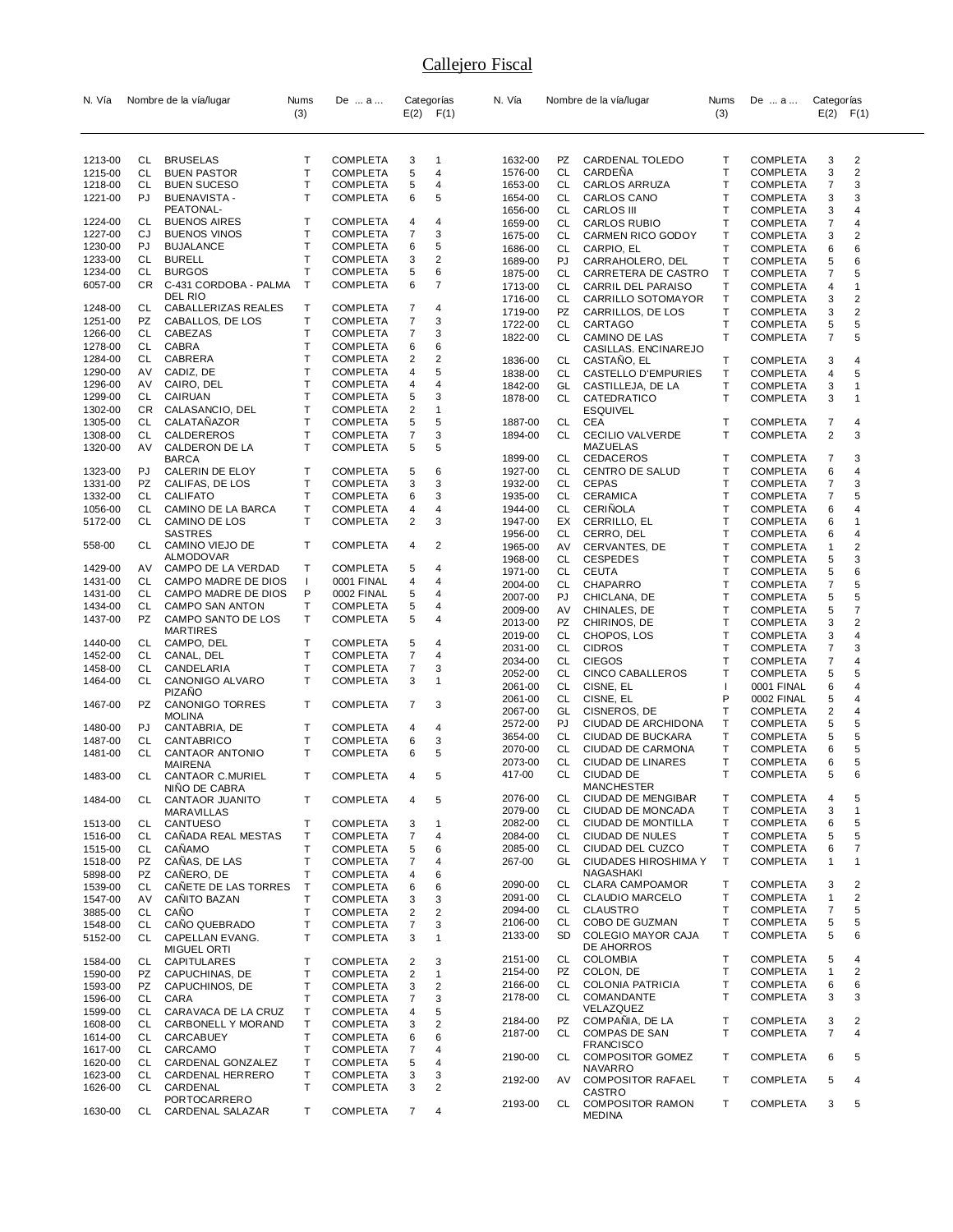| N. Vía             |           | Nombre de la vía/lugar                      | Nums              | De  a                              |                         | Categorías          | N. Vía             |          | Nombre de la vía/lugar                     | Nums   | De  a                              | Categorías     |                     |
|--------------------|-----------|---------------------------------------------|-------------------|------------------------------------|-------------------------|---------------------|--------------------|----------|--------------------------------------------|--------|------------------------------------|----------------|---------------------|
|                    |           |                                             | (3)               |                                    |                         | $E(2)$ $F(1)$       |                    |          |                                            | (3)    |                                    | $E(2)$ $F(1)$  |                     |
|                    |           |                                             |                   |                                    |                         |                     |                    |          |                                            |        |                                    |                |                     |
|                    |           |                                             |                   |                                    |                         |                     |                    |          |                                            |        |                                    |                |                     |
| 2196-00            | CL        | <b>COMPOSITOR SERRANO</b><br><b>LUCENA</b>  | Τ                 | <b>COMPLETA</b>                    | 5                       | 5                   | 2559-00<br>2561-00 | CL<br>AV | <b>CUSTODIO</b>                            | т<br>Т | <b>COMPLETA</b><br><b>COMPLETA</b> | 7<br>4         | 3<br>3              |
| 4497-00            | PJ        | COMUNEROS, DE LOS                           | т                 | <b>COMPLETA</b>                    | 5                       | 5                   | 2565-00            | CL       | CUSTODIOS, DE LOS<br><b>DALMACIA</b>       | T      | COMPLETA                           | 4              | 5                   |
| 2197-00            | CL        | COMUNIDADES, DE LAS                         | Т                 | <b>COMPLETA</b>                    | 7                       | 4                   | 2568-00            | CL       | <b>DAMASCO</b>                             | Τ      | <b>COMPLETA</b>                    | 2              | 2                   |
| 2199-00            | CL        | <b>CONCEPCION</b>                           | Т                 | COMPLETA                           | 1                       | $\mathbf 1$         | 2571-00            | CL       | DAMIAN DE CASTRO                           | Т      | <b>COMPLETA</b>                    | 5              | 5                   |
| 2202-00            | CL        | <b>CONCEPCION ARENAL</b>                    | т                 | <b>COMPLETA</b>                    | 5                       | 6                   | 2574-00            | CL       | DAZA DE VALDES                             | Т      | <b>COMPLETA</b>                    | 4              | 4                   |
| 2211-00            | PZ        | CONCHA, DE LA                               | Т                 | <b>COMPLETA</b>                    | 7                       | 4                   | 2577-00            | CL       | <b>DEAN FRANCISCO</b>                      | T      | <b>COMPLETA</b>                    | 5              | 5                   |
| 2212-00<br>2220-00 | CL<br>CL  | <b>CONCHITA CITRON</b><br>CONCILIO DE NICEA | т<br>Т            | <b>COMPLETA</b><br><b>COMPLETA</b> | 3<br>6                  | 3<br>5              | 2580-00            | CL       | JAVIER<br><b>DEANES</b>                    | т      | COMPLETA                           | 3              | 4                   |
| 2223-00            | CL        | CONDE DE ARENALES                           | т                 | <b>COMPLETA</b>                    | 7                       | 3                   | 2585-00            | CL       | DECANO FERNANDEZ DE                        | Т      | <b>COMPLETA</b>                    | 3              | 2                   |
| 2226-00            | CL        | CONDE DE CARDENAS                           | Т                 | COMPLETA                           | $\overline{\mathbf{c}}$ | $\overline{2}$      |                    |          | <b>CASTILLEJO</b>                          |        |                                    |                |                     |
| 2229-00            | PZ        | CONDE DE GAVIA                              | т                 | <b>COMPLETA</b>                    | 7                       | 4                   | 2610-00            | PJ       | DELINEANTES, DE LOS                        | т      | COMPLETA                           | 4              | 5                   |
| 2232-00            | CL        | CONDE DE GONDOMAR                           | т                 | <b>COMPLETA</b>                    | 1                       | $\mathbf 1$         | 2611-00            | CL       | DEMOCRACIA, DE LA                          | Τ      | <b>COMPLETA</b>                    | 7              | 3                   |
| 2235-00            | GL        | CONDE DE                                    | Т                 | <b>COMPLETA</b>                    | 2                       | $\mathbf 1$         | 2616-00            | CL       | DEPORTE, DEL                               | Т      | <b>COMPLETA</b>                    | 5              | 4                   |
|                    |           | <b>GUADALHORCE</b>                          |                   |                                    |                         |                     | 2614-00            | CL       | DESCUBRIDOR ALONSO                         | T      | <b>COMPLETA</b>                    | 6              | 5                   |
| 2238-00            | PZ<br>CL  | CONDE DE PRIEGO                             | т<br>Т            | COMPLETA                           | 5                       | 4<br>$\overline{c}$ | 2615-00            | CL       | DE OJEDA<br>DESCUBRIDOR AMERICO            | Т      | <b>COMPLETA</b>                    | 6              | 5                   |
| 2241-00<br>2244-00 | CL        | CONDE DE ROBLEDO<br>CONDE DE TORRES         | Τ                 | <b>COMPLETA</b><br><b>COMPLETA</b> | 2<br>3                  | $\overline{c}$      |                    |          | <b>VESPUCCIO</b>                           |        |                                    |                |                     |
|                    |           | CABRERA                                     |                   |                                    |                         |                     | 2617-00            | CL       | DESCUBRIDOR FCO.                           | т      | COMPLETA                           | 6              | 5                   |
| 2247-00            | AV        | CONDE DE VALLELLANO                         | Т                 | <b>COMPLETA</b>                    | 2                       | 2                   |                    |          | HDEZ. CORDOBA                              |        |                                    |                |                     |
| 2250-00            | CL        | CONDE Y LUQUE                               | т                 | <b>COMPLETA</b>                    | 5                       | 4                   | 2618-00            | CL       | <b>DESCUBRIDOR JUAN</b>                    | T      | <b>COMPLETA</b>                    | 6              | 5                   |
| 2263-00            | CL        | CONFERENCIA, DE LA                          | Т                 | <b>COMPLETA</b>                    | 7                       | 3                   | 2620-00            | CL       | DIAZ SOLIS<br>DESCUBRIDOR JUAN             | т      | <b>COMPLETA</b>                    | 6              | 5                   |
| 2265-00            | CL        | CONQUISTADOR BENITO                         | T                 | <b>COMPLETA</b>                    | 3                       | 5                   |                    |          | PONCE DE LEON                              |        |                                    |                |                     |
|                    | CL        | DE BAÑOS                                    | т                 |                                    |                         | 4                   | 2621-00            | CL       | DESCUBRIDOR P.                             | T      | <b>COMPLETA</b>                    | 6              | 5                   |
| 2268-00            |           | <b>CONQUISTADOR</b><br>ORDONO ALVAREZ       |                   | <b>COMPLETA</b>                    | 5                       |                     |                    |          | ALVAREZ CABRAL                             |        |                                    |                |                     |
| 2271-00            | CL        | CONQUISTADOR RUIZ                           | Τ                 | <b>COMPLETA</b>                    | 3                       | 5                   | 2623-00            | CL       | DESCUBRIDOR VCTE.                          | T      | <b>COMPLETA</b>                    | 6              | 5                   |
|                    |           | <b>TAFUR</b>                                |                   |                                    |                         |                     |                    |          | YANEZ PINZON                               |        |                                    |                |                     |
| 2272-00            | CL        | CONSEJO DE DISTRITO                         | т                 | <b>COMPLETA</b>                    | 7                       | 3                   | 2633-00<br>2632-00 | CL<br>PZ | <b>DIAMANTE</b><br>DIAMANTINO GARCIA       | T<br>Т | <b>COMPLETA</b><br><b>COMPLETA</b> | 5<br>5         | 5<br>5              |
| 2274-00            | CL        | CONSOLACION                                 | Т                 | <b>COMPLETA</b>                    | $\overline{7}$          | 3                   | 2634-00            | CL       | DIARIO DE CORDOBA                          | T      | COMPLETA                           | 5              | 3                   |
| 2277-00            | PZ        | CONSTANCIA, DE LA                           | т                 | <b>COMPLETA</b>                    | 3                       | 5                   | 2643-00            | CL       | DIAZ HUERTAS                               | T      | COMPLETA                           | 5              | 5                   |
| 555-00             | PZ<br>PS  | CONSTITUCION, DE LA                         | Т<br>Т            | COMPLETA                           | 2<br>6                  | $\overline{2}$<br>5 | 2646-00            | CL       | DIEGO DE LEON                              | Τ      | COMPLETA                           | 1              | 2                   |
| 2288-00<br>2292-00 | CL        | COPLA, DE LA<br>CORDEL DE ECIJA             | т                 | <b>COMPLETA</b><br><b>COMPLETA</b> | 6                       | 5                   | 2647-00            | CL       | DIEGO GALVAN                               | Т      | <b>COMPLETA</b>                    | 5              | 5                   |
| 4353-00            | PJ        | <b>CORDOBA</b>                              | Т                 | COMPLETA                           | 5                       | 5                   | 2649-00            | CL       | DIEGO MENDEZ                               | T      | <b>COMPLETA</b>                    | $\overline{7}$ | 4                   |
| 2309-00            | PS        | CORDOBA, DE                                 | Т                 | COMPLETA                           | 2                       | 3                   | 2652-00            | CL       | <b>DIEGO SERRANO</b>                       | Τ      | COMPLETA                           | 2              | 4                   |
| 2301-00            | CL        | CORDOBA DE                                  | т                 | <b>COMPLETA</b>                    | $\mathbf{1}$            | $\overline{2}$      | 2656-00            | CL       | DIONISIO ORTIZ JUAREZ                      | Т      | <b>COMPLETA</b>                    | 6              | 3                   |
|                    |           | VERACRUZ                                    |                   |                                    |                         |                     | 2658-00            | AV       | DIPUTACION, DE LA                          | T      | COMPLETA                           | 5              | 5                   |
| 2325-00            | CL        | CORDOVAS, LOS                               | т                 | <b>COMPLETA</b>                    | 6                       | 5                   | 2667-00            | PZ       | DOBLAS, DE LAS                             | Τ<br>T | <b>COMPLETA</b>                    | 3              | 2                   |
| 2352-00            | PZ        | CORREDERA, DE LA                            | т                 | <b>COMPLETA</b>                    | 5                       | 4                   | 2670-00<br>2673-00 | CL<br>CL | DOBLE DE CEPA<br>DOCE DE OCTUBRE           | Т      | COMPLETA<br><b>COMPLETA</b>        | 6<br>1         | 5<br>2              |
| 2354-00            | CL        | <b>CORREGIDOR LUIS DE</b>                   | т                 | <b>COMPLETA</b>                    | 5                       | 5                   | 2676-00            | CL       | DOCTOR ANGEL                               | T      | <b>COMPLETA</b>                    | 6              | 4                   |
| 2355-00            | CL        | LA CERDA<br><b>CORREGIDOR ZAPATA</b>        | Т                 | <b>COMPLETA</b>                    | 6                       | 5                   |                    |          | CASTINEIRA                                 |        |                                    |                |                     |
| 2358-00            | AV        | CORREGIDOR, DEL                             | Т                 | <b>COMPLETA</b>                    | 3                       | 4                   | 2677-00            | CL       | DOCTOR ANTONIO                             | T      | COMPLETA                           | 5              | 6                   |
| 3600-00            | PZ        | COSTA DEL SOL, DE LA                        | т                 | <b>COMPLETA</b>                    | 2                       | $\overline{2}$      |                    |          | MANZANARES                                 |        |                                    |                |                     |
| 2367-00            | CL        | COSTANILLAS                                 | Т                 | <b>COMPLETA</b>                    | 7                       | 4                   | 2679-00            | CL       | DOCTOR BARRAQUER                           | Т      | COMPLETA                           | 2              | 3                   |
| 2373-00            | CL        | <b>CRETA</b>                                | Т                 | <b>COMPLETA</b>                    | 6                       | 5                   | 2682-00<br>2685-00 | CL<br>PZ | DOCTOR BLANCO SOLER<br>DOCTOR EMILIO LUQUE | T<br>т | <b>COMPLETA</b><br>COMPLETA        | 2<br>2         | 2<br>2              |
| 2376-00            | CL        | <b>CRISTO</b>                               | T                 | <b>COMPLETA</b>                    | 7                       | 5                   | 2686-00            | CL       | DOCTOR ENRIQUE                             | T      | <b>COMPLETA</b>                    | 2              | 1                   |
| 2289-00            | PZ        | CRISTO DE GRACIA                            | Т                 | <b>COMPLETA</b>                    | 5                       | 4                   |                    |          | LUQUE                                      |        |                                    |                |                     |
| 2379-00<br>2380-00 | PJ<br>PS  | CRISTO DEL AMOR<br><b>CRISTO DEL</b>        | Т<br>Т            | COMPLETA<br><b>COMPLETA</b>        | 5<br>5                  | 6<br>5              | 2688-00            | AV       | <b>DOCTOR FLEMING</b>                      | т      | <b>COMPLETA</b>                    | 2              | 3                   |
|                    |           | DESCENDIMIENTO                              |                   |                                    |                         |                     | 2689-00            | CL       | DOCTOR FRANCISCO                           | т      | <b>COMPLETA</b>                    | 3              | 1                   |
| 2382-00            | PJ        | CRISTO DEL REMEDIO                          | Τ                 | <b>COMPLETA</b>                    | 6                       | 4                   |                    |          | <b>BUENO</b>                               |        |                                    |                |                     |
|                    |           | <b>DE ANIMAS</b>                            |                   |                                    |                         |                     | 2690-00            | CL       | <b>DOCTOR FRANCISCO</b><br>CALZADILLA L.   | Т      | <b>COMPLETA</b>                    | 3              | $\overline{1}$      |
| 2385-00            | CL        | <b>CRONISTA MARAVER</b>                     | Т                 | <b>COMPLETA</b>                    | 5                       | 5                   | 2691-00            | CL       | DOCTOR GOMEZ                               | T      | <b>COMPLETA</b>                    | 4              | 5                   |
| 2388-00            | CL        | <b>CRONISTA REY DIAZ</b>                    | Т                 | <b>COMPLETA</b>                    | 3                       | $\overline{4}$      |                    |          | <b>AGUADO</b>                              |        |                                    |                |                     |
| 3831-00            | CL        | <b>CRONISTA SALCEDO</b><br>HIERRO           | т                 | <b>COMPLETA</b>                    | 2                       | $\overline{2}$      | 2697-00            | CL       | <b>DOCTOR GREGORIO</b>                     | T      | <b>COMPLETA</b>                    | 2              | 3                   |
| 2397-00            | CL        | <b>CRUCIFIJO</b>                            | т                 | <b>COMPLETA</b>                    | 7                       | 3                   | 2700-00            |          | <b>MARANON</b>                             |        |                                    |                |                     |
| 2400-00            | AV        | CRUZ DE JUAREZ                              | Т                 | <b>COMPLETA</b>                    | 3                       | 3                   | 2703-00            | CL<br>CL | DOCTOR JIMENEZ DIAZ<br>DOCTOR JOSE         | Τ<br>T | <b>COMPLETA</b><br><b>COMPLETA</b> | 2<br>6         | $\overline{2}$<br>4 |
| 2406-00            | PZ.       | CRUZ DEL RASTRO                             | т                 | <b>COMPLETA</b>                    | 5                       | 4                   |                    |          | <b>ALTOLAGUIRRE</b>                        |        |                                    |                |                     |
| 2409-00            | CL        | CRUZ ROJA                                   | т                 | <b>COMPLETA</b>                    | 3                       | $\overline{2}$      | 2705-00            | CL       | DOCTOR JUAN                                | Τ      | <b>COMPLETA</b>                    | 5              | 6                   |
| 438-00             | GL        | CRUZ ROJA, DE LA                            | Т                 | <b>COMPLETA</b>                    | 2                       | 3                   |                    |          | <b>BARBUDO ORTIZ</b>                       |        |                                    |                |                     |
| 2415-00            | CL        | <b>CRUZ VERDE</b>                           | т                 | <b>COMPLETA</b>                    | 7                       | 3                   | 2706-00            | CL       | DOCTOR JULIAN RUIZ                         | T      | <b>COMPLETA</b>                    | 6              | 5                   |
| 2418-00            | CJ        | CRUZ, DE LA                                 | т                 | <b>COMPLETA</b>                    | 7                       | 3                   |                    |          | <b>MARTIN</b><br><b>DOCTOR MANUEL</b>      |        |                                    |                |                     |
| 2430-00<br>2479-00 | PJ<br>PZ  | CRUZ, DE LA                                 | т<br>$\mathsf{T}$ | <b>COMPLETA</b>                    | 5                       | 5<br>6              | 6389-00            | CL       | <b>CONCHA RUIZ</b>                         | T      | <b>COMPLETA</b>                    | 3              | $\mathbf 1$         |
| 2487-00            | CL        | CUBA, DE<br>CUESTA DE LA POLVORA            | $\mathsf{T}$      | <b>COMPLETA</b><br><b>COMPLETA</b> | 4<br>4                  | 5                   | 2708-00            | CL       | DOCTOR MANUEL RUIZ                         | T      | <b>COMPLETA</b>                    | 3              | 2                   |
| 2490-00            | CL        | CUESTA DE LUJAN                             | т                 | <b>COMPLETA</b>                    | 3                       | 3                   |                    |          | MAYA                                       |        |                                    |                |                     |
| 2493-00            | <b>CL</b> | <b>CUESTA DE PERAMATO</b>                   | T                 | <b>COMPLETA</b>                    | $\overline{7}$          | 5                   | 2709-00            | CL       | <b>DOCTOR MANUEL</b>                       | T      | <b>COMPLETA</b>                    | 5              | 5                   |
| 2496-00            | CL        | <b>CUESTA DE SAN</b>                        | T                 | <b>COMPLETA</b>                    | 3                       | 3                   |                    |          | <b>VILLEGAS</b>                            |        |                                    |                |                     |
|                    |           | CAYETANO                                    |                   |                                    |                         |                     | 2712-00            | CL       | DOCTOR NEVADO DEL<br><b>REY</b>            | T      | <b>COMPLETA</b>                    | 5              | 5                   |
| 2508-00            | CL        | CUESTA, DE LA                               | Τ                 | <b>COMPLETA</b>                    | 5                       | 5                   | 2713-00            | CL       | <b>DOCTOR RAFAEL</b>                       | T      | <b>COMPLETA</b>                    | 6              | 5                   |
| 2527-00            | CL        | CUEVAS DE LA GRAN                           | т                 | <b>COMPLETA</b>                    | 3                       | $\mathbf{1}$        |                    |          | <b>BLANCO LEON</b>                         |        |                                    |                |                     |
| 2553-00            | CL        | <b>ROMA</b><br>CURSILLOS, DE LOS            | T                 | <b>COMPLETA</b>                    | 3                       | $\overline{2}$      | 2715-00            | CL       | <b>DOCTOR SEVERO</b>                       | Т      | <b>COMPLETA</b>                    | 2              | 2                   |
| 2556-00            | CL        | CURSILLOS,                                  | т                 | <b>COMPLETA</b>                    | 3                       | $\mathbf{1}$        |                    |          | <b>OCHOA</b>                               |        |                                    |                |                     |
|                    |           | PROLONGACION DE LOS                         |                   |                                    |                         |                     | 2718-00<br>2720-00 | CL<br>CL | DOCTORA DE ALCALA<br>DOLORES IBARRURI      | т<br>т | <b>COMPLETA</b><br><b>COMPLETA</b> | 4<br>3         | 5<br>3              |
| 2557-00            | CL        | <b>CURTIDORES, LOS</b>                      | T.                | <b>COMPLETA</b>                    | 5                       | 6                   |                    |          |                                            |        |                                    |                |                     |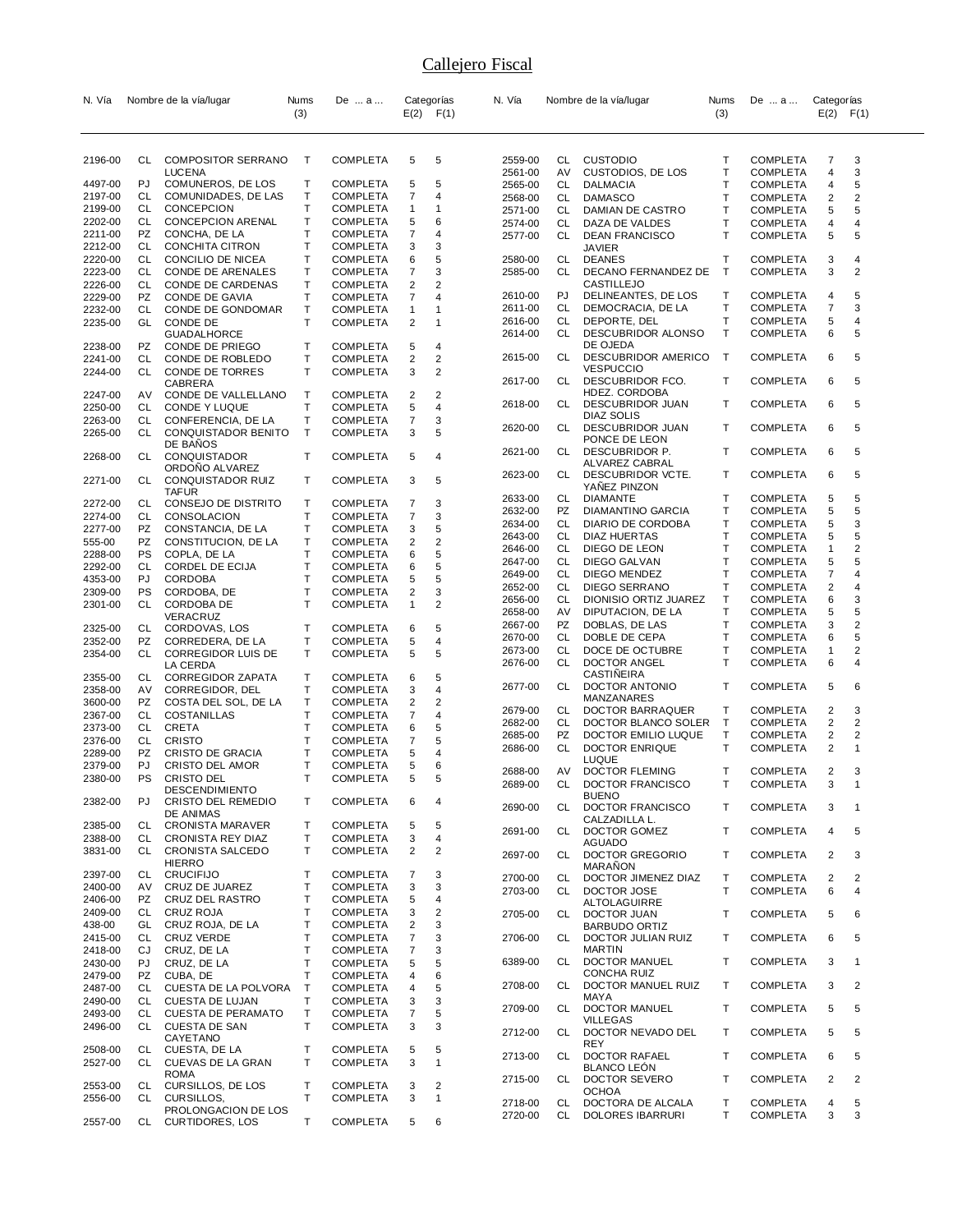| N. Vía             |                 | Nombre de la vía/lugar                        | Nums   | De  a                              |                     | Categorías          | N. Vía             |                 | Nombre de la vía/lugar                               | Nums   | De  a                              | Categorías    |        |
|--------------------|-----------------|-----------------------------------------------|--------|------------------------------------|---------------------|---------------------|--------------------|-----------------|------------------------------------------------------|--------|------------------------------------|---------------|--------|
|                    |                 |                                               | (3)    |                                    |                     | $E(2)$ $F(1)$       |                    |                 |                                                      | (3)    |                                    | $E(2)$ $F(1)$ |        |
|                    |                 |                                               |        |                                    |                     |                     |                    |                 |                                                      |        |                                    |               |        |
| 2724-00            | CL.             | DOMINGO BADIA                                 | т      | <b>COMPLETA</b>                    | 5                   | 5                   | 2976-00            | CL              | <b>ESCRITOR CORTES</b>                               | т      | <b>COMPLETA</b>                    | 5             | 6      |
| 2725-00            | <b>CL</b>       | DOMINGO BAÑOS                                 | т      | <b>COMPLETA</b>                    | 6                   | 3                   | 2979-00            | CL              | <b>RUANO</b><br><b>ESCRITOR CRISTOBAL</b>            | т      | <b>COMPLETA</b>                    | 4             | 5      |
| 2727-00            | CL              | 'DOMINGON'<br>DOMINGO MUÑOZ                   | T      | <b>COMPLETA</b>                    | 3                   | $\mathbf 1$         |                    |                 | DE CASTRO                                            |        |                                    |               |        |
| 2730-00            | CL              | DON ALONSO DE                                 | T      | <b>COMPLETA</b>                    | 2                   | 2                   | 2982-00            | CL              | <b>ESCRITOR CRISTOBAL</b><br>DE MESA                 | т      | <b>COMPLETA</b>                    | 5             | 5      |
| 2732-00            | CL              | AGUILAR<br>DON ANTONIO CHACON                 | т      | <b>COMPLETA</b>                    | 5                   | 5                   | 2985-00            | PJ              | <b>ESCRITOR DIEGO</b>                                | т      | <b>COMPLETA</b>                    | 5             | 5      |
| 2731-00            | CL.             | DON ANTONIO GOMEZ                             | T      | <b>COMPLETA</b>                    | 4                   | $\overline{1}$      | 2991-00            | CL              | <b>SIMANCAS</b><br><b>ESCRITOR FERNANDEZ</b>         | т      | <b>COMPLETA</b>                    | 4             | 5      |
| 2733-00            | PZ              | AGUILAR<br><b>DON ARIAS</b>                   | т      | <b>COMPLETA</b>                    | 7                   | 3                   |                    |                 | <b>FRANCO</b>                                        |        |                                    |               |        |
| 2736-00            | CL              | DON CARLOS ROMERO                             | Т      | <b>COMPLETA</b>                    | 5                   | 4                   | 2994-00            | CL              | <b>ESCRITOR GARCIA DE</b><br>CERECEDA                | т      | <b>COMPLETA</b>                    | 5             | 5      |
| 2748-00<br>2751-00 | PZ<br>CL        | DON GOME, DE<br>DON LOPE DE LOS RIOS          | Т<br>T | COMPLETA<br><b>COMPLETA</b>        | 5<br>5              | 4<br>4              | 2997-00            | CL              | <b>ESCRITOR GOMEZ DE</b>                             | т      | <b>COMPLETA</b>                    | 5             | 5      |
| 2754-00            | <b>CL</b>       | DON LOPE DE SOSA                              | T      | <b>COMPLETA</b>                    | $\overline{2}$      | 4                   | 3000-00            | CL              | RIVERA<br><b>ESCRITOR GONZALEZ</b>                   | т      | COMPLETA                           | 4             | 5      |
| 2755-00            | PZ<br>PZ        | DON LUIS VENEGAS                              | т<br>Τ | <b>COMPLETA</b>                    | 6<br>3              | 3<br>3              |                    |                 | <b>GUEVARA</b>                                       |        |                                    |               |        |
| 2756-00            |                 | DON MATIAS PRATS<br>CANETE                    |        | <b>COMPLETA</b>                    |                     |                     | 3006-00            | CL              | <b>ESCRITOR GONZALO</b><br><b>SERRANO</b>            | т      | <b>COMPLETA</b>                    | 4             | 5      |
| 2757-00            | CL              | DON PASCUAL<br>GALLANGOS                      | т      | COMPLETA                           | 6                   | 5                   | 3009-00            | CL              | <b>ESCRITOR GREGORIO</b>                             | т      | <b>COMPLETA</b>                    | 4             | 5      |
| 2760-00            | CL              | DON PEDRO DE                                  | т      | <b>COMPLETA</b>                    | 6                   | 5                   | 3012-00            | CL              | <b>ALFARO</b><br><b>ESCRITOR HOYOS</b>               | т      | <b>COMPLETA</b>                    | 5             | 5      |
| 2763-00            | CL              | <b>MADRAZO</b><br>DON QUIJOTE                 | T      |                                    | 6                   | 5                   |                    |                 | <b>NORIEGA</b>                                       |        |                                    |               |        |
| 2766-00            | CL              | DON RODRIGO                                   | Т      | <b>COMPLETA</b><br><b>COMPLETA</b> | 5                   | 4                   | 3015-00            | CL              | <b>ESCRITOR JIMENEZ</b><br>LORA                      | т      | <b>COMPLETA</b>                    | 6             | 5      |
| 6429-00            | <b>CL</b>       | DON RUFINO BLANCO Y                           | T      | <b>COMPLETA</b>                    | $\overline{7}$      | 3                   | 3018-00            | CL              | <b>ESCRITOR JOSE DE LA</b>                           | т      | <b>COMPLETA</b>                    | 4             | 5      |
| 2772-00            | CL              | SANCHEZ<br><b>DON TEODOMIRO</b>               | т      | <b>COMPLETA</b>                    | 6                   | 5                   | 3021-00            | CL              | VEGA<br>ESCRITOR JOSE DE LOS                         | Т      | <b>COMPLETA</b>                    | 5             | 5      |
| 2774-00            | CL              | DONANTES DE SANGRE                            | т      | <b>COMPLETA</b>                    | 5                   | 4                   |                    |                 | <b>HEROS</b>                                         |        |                                    |               |        |
| 2775-00<br>2778-00 | CL<br><b>CL</b> | DONA ALDONZA<br>DOÑA BERENGUELA               | T<br>T | <b>COMPLETA</b><br>COMPLETA        | 6<br>3              | 5<br>4              | 3022-00            | CL              | <b>ESCRITOR JOSE</b><br>M.CABALL.BONALD              | т      | <b>COMPLETA</b>                    | 5             | 6      |
| 2781-00            | CL              | <b>DONA ENGRACIA</b>                          | T      | <b>COMPLETA</b>                    | 7                   | 5                   | 3024-00            | CL              | <b>ESCRITOR JUAN</b>                                 | т      | <b>COMPLETA</b>                    | 4             | 5      |
| 2796-00            | CL              | DOÑA MENCIA                                   | Τ      | COMPLETA                           | 6                   | 6                   | 3025-00            | CL              | ALFONSO DE BAENA<br><b>ESCRITOR JULIO</b>            | т      | <b>COMPLETA</b>                    | 4             | 5      |
| 2818-00<br>2826-00 | CL<br>CL        | <b>DOS TORRES</b><br><b>DUARTAS</b>           | T<br>Τ | <b>COMPLETA</b><br><b>COMPLETA</b> | 3<br>$\overline{7}$ | $\overline{1}$<br>4 |                    |                 | CORTAZAR                                             |        |                                    |               |        |
| 2844-00            | CL              | <b>DULCINEA</b>                               | T      | COMPLETA                           | 6                   | 5                   | 3030-00            | CL              | <b>ESCRITOR LEON</b><br>MANSILLA                     | т      | <b>COMPLETA</b>                    | 5             | 5      |
| 2847-00            | CL              | DUQUE CORNEJO<br>DUQUE DE FERNAN              | Т<br>T | <b>COMPLETA</b>                    | 7                   | 5<br>2              | 3033-00            | CL.             | <b>ESCRITOR LOPEZ DE</b>                             | т      | <b>COMPLETA</b>                    | 4             | 5      |
| 2853-00            | <b>CL</b>       | <b>NUÑEZ</b>                                  |        | <b>COMPLETA</b>                    | $\overline{2}$      |                     |                    |                 | CARDENAS                                             | т      |                                    |               | 5      |
| 2856-00            | CL              | DUQUE DE                                      | T      | <b>COMPLETA</b>                    | 2                   | $\overline{2}$      | 3036-00            | CL              | <b>ESCRITOR LUIS</b><br><b>BANUELOS</b>              |        | <b>COMPLETA</b>                    | 6             |        |
| 2859-00            | CL              | <b>HORNACHUELOS</b><br>DUQUE DE LA VICTORIA   | т      | COMPLETA                           | 7                   | 3                   | 3039-00            | CL              | <b>ESCRITOR MERCADO</b>                              | т      | <b>COMPLETA</b>                    | 5             | 4      |
| 2862-00            | PJ              | <b>EBANISTA SOTO</b>                          | т      | <b>COMPLETA</b>                    | 5                   | 5                   | 3040-00            | CL              | SOLIS<br><b>ESCRITOR MIGUEL</b>                      | т      | <b>COMPLETA</b>                    | 3             | 1      |
| 2865-00            | CL              | <b>MORENO</b><br>EBRO                         | т      | <b>COMPLETA</b>                    | 3                   | -1                  |                    |                 | <b>DELIBES</b>                                       |        |                                    |               |        |
| 2869-00            | CL              | EDUARDO BARRON                                | т      | <b>COMPLETA</b>                    | 5                   | 4                   | 3042-00<br>3048-00 | PJ<br>CL        | <b>ESCRITOR NARBONA</b><br><b>ESCRITOR PEDRO</b>     | т<br>т | <b>COMPLETA</b><br><b>COMPLETA</b> | 5<br>4        | 4<br>5 |
| 2871-00            | CL              | <b>GONZALEZ</b><br>EDUARDO DATO               | т      | <b>COMPLETA</b>                    | 2                   | 2                   |                    |                 | <b>MESSIA</b>                                        |        |                                    |               |        |
| 2874-00            | CL              | EDUARDO LUCENA                                | т      | <b>COMPLETA</b>                    | 2                   | 2                   | 3051-00            | PZ              | <b>ESCRITOR PEÑA</b><br>AGUAYO                       | т      | <b>COMPLETA</b>                    | 4             | 5      |
| 2883-00            | CL              | <b>EGIDO</b>                                  | T      | <b>COMPLETA</b>                    | 5                   | 4                   | 3054-00            | CL              | <b>ESCRITOR PEREZ DE</b>                             | т      | <b>COMPLETA</b>                    | 5             | 7      |
| 2887-00<br>2889-00 | CL<br>PZ        | EBRO.VILLARRUBIA<br><b>ELECTRO MECANICAS</b>  | т<br>т | <b>COMPLETA</b><br><b>COMPLETA</b> | 7<br>6              | 5<br>5              | 3057-00            | PJ              | GUZMAN<br><b>ESCRITOR PEREZ DE</b>                   | T.     | <b>COMPLETA</b>                    | 5             | 4      |
| 2901-00            | CL              | <b>EMPEDRADA</b>                              | T      | <b>COMPLETA</b>                    | 7                   | 3                   |                    |                 | <b>RIVAS</b>                                         |        |                                    |               |        |
| 2907-00            | <b>CL</b>       | <b>ENCARNACION</b>                            | т<br>T | <b>COMPLETA</b>                    | 5                   | 2                   | 3059-00<br>3060-00 | CL<br>CL        | <b>ESCRITOR PIO BAROJA</b><br><b>ESCRITOR RAFAEL</b> | т<br>т | <b>COMPLETA</b><br><b>COMPLETA</b> | 2<br>5        | 2<br>5 |
| 2910-00            | CL              | ENCARNACION<br>AGUSTINA                       |        | <b>COMPLETA</b>                    | 7                   | 4                   |                    |                 | <b>PAVON</b>                                         |        |                                    |               |        |
| 2930-00            |                 | CL ENEA                                       | т      | <b>COMPLETA</b>                    | 3                   | $\overline{1}$      | 3061-00            | CL              | <b>ESCRITOR RAFAEL</b><br>SCHEZ.FERLOSIO             | т      | <b>COMPLETA</b>                    | 5             | 5      |
| 2931-00<br>2934-00 | CL<br>CL        | <b>ENMEDIO</b><br><b>ENRIQUE II</b>           | Т<br>T | <b>COMPLETA</b><br><b>COMPLETA</b> | $\overline{7}$<br>6 | 4<br>5              | 3063-00            | CL              | <b>ESCRITOR RAMIREZ</b>                              | т      | <b>COMPLETA</b>                    | 5             | 6      |
| 2937-00            | CL.             | <b>ENRIQUE REDEL</b>                          | Т      | <b>COMPLETA</b>                    | 5                   | 3                   | 8337-00            | CL              | <b>GONGORA</b>                                       | т      |                                    | 3             | 4      |
| 2940-00            | CL.             | <b>ENRIQUE ROMERO DE</b><br><b>TORRES</b>     | T      | <b>COMPLETA</b>                    | 7                   | 3                   |                    |                 | <b>ESCRITOR SEBASTIAN</b><br><b>CUEVAS</b>           |        | <b>COMPLETA</b>                    |               |        |
| 2945-00            | AV              | EQUIPO CINCUENTA Y                            | т      | <b>COMPLETA</b>                    | 3                   | $\overline{2}$      | 3066-00            | CL              | <b>ESCRITOR TOMAS</b><br>SANCHEZ                     | т      | <b>COMPLETA</b>                    | 4             | 5      |
| 2946-00            | CR.             | <b>SIETE</b><br>ERMITAS, DE LAS               | T      | <b>COMPLETA</b>                    | 3                   | $\overline{1}$      | 3069-00            | CL              | <b>ESCRITOR</b>                                      | т      | <b>COMPLETA</b>                    | 5             | 5      |
| 2952-00            | CL              | <b>ESCAÑUELA</b>                              | т      | <b>COMPLETA</b>                    | 7                   | 4                   |                    |                 | TORQUEMADA                                           |        |                                    |               |        |
| 2955-00            | CL              | ESCAÑUELA.                                    | т      | <b>COMPLETA</b>                    | 5                   | 5                   | 3072-00            | CL              | <b>ESCRITOR</b><br><b>TORREBLANCA</b>                | т      | <b>COMPLETA</b>                    | 4             | 5      |
| 2958-00            | CL.             | <b>PROLONGACION</b><br><b>ESCRITOR AGUAYO</b> | т      | <b>COMPLETA</b>                    | 5                   | 5                   | 3075-00            | CL              | <b>ESCRITOR VARGAS</b>                               | т      | <b>COMPLETA</b>                    | 5             | 5      |
|                    |                 | GODOY                                         |        |                                    |                     |                     | 3074-00            | CL              | <b>MACHUCA</b><br><b>ESCRITORA</b>                   | т      | <b>COMPLETA</b>                    | 6             | 4      |
| 2959-00            | CL              | <b>ESCRITOR ALMEIDA</b><br>GARRET             | т      | <b>COMPLETA</b>                    | 5                   | 5                   |                    |                 | DULCENOMBRE CHACON                                   |        |                                    |               |        |
| 2960-00            | CL              | <b>ESCRITOR AZORIN</b>                        | т      | <b>COMPLETA</b>                    | 2                   | 2                   | 3073-00            | CL              | ESCRITORA ANA MARIA<br><b>MATUTES</b>                | Τ      | <b>COMPLETA</b>                    | 5             | 5      |
| 2961-00            | CL              | <b>ESCRITOR CARDENAS</b><br>ANGULO            | т      | <b>COMPLETA</b>                    | 5                   | 5                   | 3076-00            | CL              | <b>ESCRITORA GLORIA</b>                              | т      | <b>COMPLETA</b>                    | 4             | 3      |
| 2964-00            | CL              | <b>ESCRITOR CARRILLO</b>                      | т      | <b>COMPLETA</b>                    | 5                   | 5                   | 3077-00            | CL              | <b>FUERTES</b><br><b>ESCRITORA ROSA</b>              | т      | <b>COMPLETA</b>                    | 2             | 2      |
| 2967-00            | CL              | LASSO<br><b>ESCRITOR CASTILLA</b>             | Т      | <b>COMPLETA</b>                    | 5                   | 5                   |                    |                 | CHACEL                                               |        |                                    |               |        |
|                    |                 | <b>AGUAYO</b>                                 |        |                                    |                     |                     | 3078-00<br>3081-00 | PZ<br><b>SD</b> | ESCUDO, DEL<br>ESCUELA DE A.T.S.                     | т<br>т | <b>COMPLETA</b><br><b>COMPLETA</b> | 1<br>5        | 2<br>5 |
| 2970-00            | CL              | <b>ESCRITOR CONDE DE</b><br>ZAMORA            | Т      | <b>COMPLETA</b>                    | 5                   | 5                   |                    |                 | POLITECNICA                                          |        |                                    |               |        |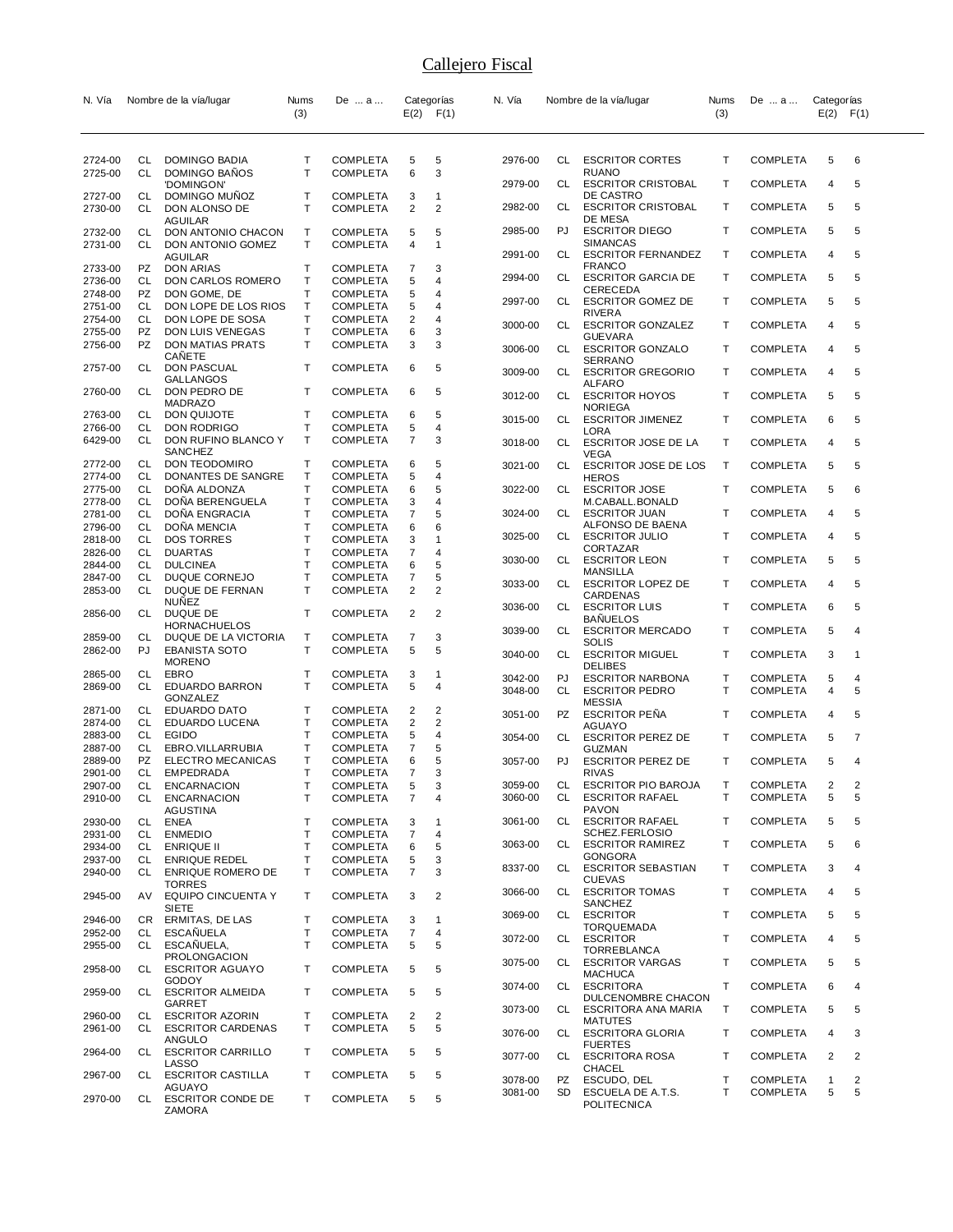| N. Vía             |                 | Nombre de la vía/lugar                               | Nums         | De  a                              |        | Categorías        | N. Vía             |                 | Nombre de la vía/lugar                             | Nums              | De  a                              | Categorías                   |                |
|--------------------|-----------------|------------------------------------------------------|--------------|------------------------------------|--------|-------------------|--------------------|-----------------|----------------------------------------------------|-------------------|------------------------------------|------------------------------|----------------|
|                    |                 |                                                      | (3)          |                                    |        | $E(2)$ $F(1)$     |                    |                 |                                                    | (3)               |                                    | $E(2)$ $F(1)$                |                |
|                    |                 |                                                      |              |                                    |        |                   |                    |                 |                                                    |                   |                                    |                              |                |
|                    |                 |                                                      | Τ            |                                    |        |                   |                    |                 |                                                    |                   |                                    |                              |                |
| 3088-00            | CL.             | <b>ESCULTOR ALBERTO</b><br>SANCHEZ                   |              | <b>COMPLETA</b>                    | 3      | 2                 | 3336-00<br>3339-00 | CL              | CL FEDERICO MAYO<br><b>FELIPE II</b>               | т<br>T            | <b>COMPLETA</b><br><b>COMPLETA</b> | 6<br>$\overline{2}$          | 5<br>4         |
| 3089-00            | CL              | <b>ESCULTOR ALONSO DE</b>                            | т            | <b>COMPLETA</b>                    | 7      | 5                 | 3340-00            | CL              | FELIPE MELLIZO                                     | T                 | <b>COMPLEYA</b>                    | 6                            | 3              |
| 3090-00            | CL              | <b>BERRUGUETE</b><br><b>ESCULTOR ALVAREZ</b>         | т            | COMPLETA                           | 3      | 2                 | 3342-00            | <b>PZ</b>       | <b>CUADRADO</b><br>FELIX RODRIGUEZ DE LA           | т                 | <b>COMPLETA</b>                    | 4                            | 4              |
| 3091-00            | CL              | <b>ESCULTOR ANGEL</b>                                | т            | <b>COMPLETA</b>                    | 3      | 2                 |                    |                 | <b>FUENTE</b>                                      |                   |                                    |                              |                |
|                    |                 | FERNAT                                               |              |                                    |        |                   | 3345-00            | CL              | <b>FERIA</b>                                       | т                 | COMPLETA                           | 5                            | 2              |
| 3093-00<br>3099-00 | PJ<br>PJ        | <b>ESCULTOR BENLLIURE</b><br><b>ESCULTOR COLLAUT</b> | т<br>т       | COMPLETA<br><b>COMPLETA</b>        | 5<br>4 | 5<br>5            | 3351-00<br>3363-00 | CL<br><b>CL</b> | FERNAN DIAÑEZ<br>FERNAN PEREZ DE                   | Т<br>T            | <b>COMPLETA</b>                    | 4                            | 6<br>3         |
|                    |                 | VALERA                                               |              |                                    |        |                   |                    |                 | OLIVA                                              |                   | <b>COMPLETA</b>                    | 5                            |                |
| 3102-00            | PJ              | <b>ESCULTOR FELIPE</b>                               | т            | <b>COMPLETA</b>                    | 4      | 5                 | 3366-00            | CL              | FERNANDEZ DE                                       | Τ                 | <b>COMPLETA</b>                    | 7                            | 4              |
| 3108-00            | CL              | <b>RIVAS</b><br><b>ESCULTOR FERNANDEZ</b>            | $\mathbf{I}$ | 0001 FINAL                         | 3      | 2                 | 3369-00            | CL              | <b>CORDOBA</b><br>FERNANDEZ RUANO                  | т                 | COMPLETA                           | 7                            | 4              |
|                    |                 | <b>MARQUEZ</b>                                       |              |                                    |        |                   | 3371-00            | CL.             | FERNANDO AMOR Y                                    | T                 | <b>COMPLETA</b>                    | 5                            | 3              |
| 3108-00            | CL              | <b>ESCULTOR FERNANDEZ</b><br><b>MARQUEZ</b>          | P            | 0002 FINAL                         | 3      | 3                 |                    |                 | <b>MAYOR</b>                                       |                   |                                    |                              |                |
| 3114-00            | CL              | <b>ESCULTOR FREILA</b>                               | T            | <b>COMPLETA</b>                    | 3      | $\overline{2}$    | 3372-00<br>3375-00 | CL<br>CL        | FERNANDO CAMACHO<br>FERNANDO COLON                 | т<br>Т            | COMPLETA<br><b>COMPLETA</b>        | 6<br>5                       | 5<br>3         |
|                    |                 | GUEVARA                                              |              |                                    |        |                   | 3378-00            | CL              | <b>FERNANDO DE</b>                                 | T                 | <b>COMPLETA</b>                    | $\overline{2}$               | $\overline{2}$ |
| 2850-00            | PZ              | <b>ESCULTOR GARCIA</b><br>RUEDA                      | т            | <b>COMPLETA</b>                    | 5      | 6                 |                    |                 | <b>CORDOBA</b>                                     |                   |                                    |                              |                |
| 3117-00            | CL              | <b>ESCULTOR GOMEZ DEL</b>                            | Τ            | <b>COMPLETA</b>                    | 7      | 2                 | 3381-00<br>3384-00 | CL<br>CL        | FERNANDO DE LARA<br>FERNANDO FERNANDEZ             | т<br>T.           | <b>COMPLETA</b><br><b>COMPLETA</b> | 7<br>5                       | 4<br>5         |
|                    |                 | <b>RIO</b>                                           |              |                                    |        |                   |                    |                 | <b>MARTINEZ</b>                                    |                   |                                    |                              |                |
| 3123-00            | CL              | <b>ESCULTOR JOSE DE</b><br><b>TOME</b>               | Τ            | COMPLETA                           | 3      | -1                | 3387-00            | CL              | <b>FERNANDO IV</b>                                 | т                 | <b>COMPLETA</b>                    | 5                            | 5              |
| 3129-00            | CL              | ESCULTOR JUAN DE                                     | т            | <b>COMPLETA</b>                    | 5      | 3                 | 3399-00<br>3406-00 | CL<br>CL        | FEZ<br><b>FIRNAS</b>                               | Τ<br>T            | <b>COMPLETA</b><br>COMPLETA        | 6<br>6                       | 5<br>6         |
| 3130-00            | CL              | MESA<br><b>ESCULTOR JULIO</b>                        | т            | COMPLETA                           | 3      | $\overline{2}$    | 3413-00            | PZ              | FLOR DEL OLIVO, DE LA                              | т                 | <b>COMPLETA</b>                    | 2                            | 2              |
|                    |                 | GONZALEZ                                             |              |                                    |        |                   | 3414-00            | CJ              | <b>FLORES, DE LAS</b>                              | T                 | <b>COMPLETA</b>                    | 6                            | 3              |
| 3133-00            | CL              | <b>ESCULTOR MARTINEZ</b>                             | т            | <b>COMPLETA</b>                    | 3      | 2                 | 3435-00            | CL              | <b>FRAILES</b>                                     | T                 | COMPLETA                           | 7                            | 4              |
| 3135-00            | CL              | CERRILLO<br><b>ESCULTOR MEJIAS</b>                   | т            | COMPLETA                           | 3      | -1                | 3446-00            | <b>CL</b>       | FRANCISCO AZORIN<br><b>IZQUIERDO</b>               | T                 | <b>COMPLETA</b>                    | 5                            | 3              |
| 3136-00            | CL              | <b>ESCULTOR PABLO</b>                                | т            | <b>COMPLETA</b>                    | 3      | 2                 | 3447-00            | CL              | <b>FRANCISCO BORJA</b>                             | T                 | <b>COMPLETA</b>                    | 7                            | 4              |
|                    |                 | GARGALLO                                             |              |                                    |        |                   |                    |                 | <b>PAVON</b>                                       |                   |                                    |                              |                |
| 3137-00            | CL              | <b>ESCULTOR PABLO</b><br><b>SERRANO</b>              | T            | <b>COMPLETA</b>                    | 3      | $\overline{2}$    | 3449-00            | CL              | <b>FRANCISCO CHICO</b><br><b>MENDEZ</b>            | T                 | <b>COMPLETA</b>                    | 5                            | -1             |
| 3138-00            | CL              | <b>ESCULTOR PEDRAJAS</b>                             | Т            | COMPLETA                           | 3      | -1                | 3450-00            | CL              | FRANCISCO DE TOLEDO                                | Т                 | <b>COMPLETA</b>                    | 4                            | 4              |
| 3141-00            | CL              | ESCULTOR PEDRO DE                                    | т            | <b>COMPLETA</b>                    | 3      | $\mathbf{1}$      | 3453-00            | CL              | FRANCISCO DEL ROSAL                                | т                 | <b>COMPLETA</b>                    | 7                            | 4              |
| 3144-00            | CL              | PAZ<br><b>ESCULTOR RAMON</b>                         | Τ            | <b>COMPLETA</b>                    | 3      | 2                 | 3455-00            | PJ              | FRANCISCO GONZALEZ<br><b>PANCHON</b>               | T                 | <b>COMPLETA</b>                    | 4                            | 3              |
|                    |                 | BARBA                                                |              |                                    |        |                   | 3454-00            | CL              | <b>FRANCISCO JIMENEZ</b>                           | T                 | COMPLETA                           | 6                            | 3              |
| 3145-00            | PZ              | <b>ESCULTOR RUIZ OLMOS</b>                           | Т            | <b>COMPLETA</b>                    | 5      | 5                 |                    |                 | 'CURRELES'                                         |                   |                                    |                              |                |
| 3147-00            | CL              | <b>ESCULTOR TEODOSIO</b><br>SANCHEZ                  | T.           | COMPLETA                           | 3      | $\overline{2}$    | 3452-00            | CL              | <b>FRANCISCO MORENO</b><br>ANGUITA                 | T                 | COMPLETA                           | 5                            | 4              |
| 3150-00            | CL              | <b>ESCULTOR VERDIGUIER</b>                           | Т            | <b>COMPLETA</b>                    | 4      | 6                 | 3451-00            | CL.             | <b>FRANCISCO ORTEGA</b>                            | Т                 | <b>COMPLETA</b>                    | 3                            | 4              |
| 3152-00            | CL              | <b>ESMERALDA</b>                                     | т            | <b>COMPLETA</b>                    | 5      | 5                 |                    |                 | 'PACO PENAS'                                       |                   |                                    |                              |                |
| 0124-00            | CL              | ESPALDA ACERA DEL<br>ARROYO                          | т            | <b>COMPLETA</b>                    | 5      | 6                 | 3456-00<br>3457-00 | CL<br>CL        | <b>FRANCISCO PIZARRO</b><br><b>FRANCISCO RABAL</b> | т<br>$\mathsf{T}$ | <b>COMPLETA</b><br><b>COMPLETA</b> | 5<br>$\overline{2}$          | 5<br>3         |
| 3159-00            | CL              | <b>ESPALDA SANTO CRISTO</b>                          | $\mathsf T$  | COMPLETA                           | 7      | 4                 | 3458-00            | CL              | <b>FRANCISCO ZUERAS</b>                            | т                 | COMPLETA                           | 5                            | 6              |
| 3165-00            | CL              | <b>ESPARTA</b>                                       | Т            | <b>COMPLETA</b>                    | 5      | 5                 |                    |                 | <b>TORRENS</b>                                     |                   |                                    |                              |                |
| 3171-00            | CL              | <b>ESPECIEROS</b>                                    | T            | <b>COMPLETA</b>                    | 7      | 5                 | 3461-00<br>2259-00 | PJ<br>AV        | FRATERNIDAD<br>FRAY ALBINO                         | т<br>т            | COMPLETA<br><b>COMPLETA</b>        | 5<br>5                       | 4<br>3         |
| 3174-00<br>3177-00 | CL<br>CL        | <b>ESPEJO</b><br><b>ESPEJO BLANCAS</b>               | т<br>T       | <b>COMPLETA</b><br><b>COMPLETA</b> | 7<br>4 | 3<br>5            | 3460-00            | CL              | FRAY BARTOLOME DE                                  | T                 | <b>COMPLETA</b>                    | 6                            | 6              |
| 3180-00            | CL              | <b>ESPERANZA</b>                                     | т            | COMPLETA                           | 5      | 4                 | 3462-00            | CL              | LAS CASAS<br>FRAY DIEGO DE CADIZ                   | T                 | <b>COMPLETA</b>                    |                              |                |
| 3183-00            | CL              | <b>ESPIEL</b>                                        | Т            | <b>COMPLETA</b>                    | 5      | 6                 | 3465-00            | CL              | FRAY JUAN DE                                       | Τ                 | <b>COMPLETA</b>                    | $\overline{\mathbf{3}}$<br>5 | 3<br>4         |
| 3184-00<br>3186-00 | CL<br>CL        | <b>ESPINO NEGRO</b><br><b>ESPIRITU SANTO</b>         | Т<br>Т       | <b>COMPLETA</b><br><b>COMPLETA</b> | 3<br>6 | $\mathbf{1}$<br>5 |                    |                 | ALMOGUERA                                          |                   |                                    |                              |                |
| 3187-00            | CL              | <b>ESPLIEGO</b>                                      | Т            | <b>COMPLETA</b>                    | 3      | $\mathbf{1}$      | 3468-00            | CL              | FRAY JULIAN DE AVILA                               | т                 | <b>COMPLETA</b>                    | 6                            | 5              |
| 3188-00            | CL              | ESPOZ Y MINAS                                        | Т            | <b>COMPLETA</b>                    | 5      | 5                 | 3469-00<br>3471-00 | CL<br>CL        | FRAY JUNIPERO SERRA<br>FRAY LUIS DE GRANADA        | Τ<br>Т            | <b>COMPLETA</b><br><b>COMPLETA</b> | 6<br>2                       | 6<br>2         |
| 3250-00            | CL              | ESTATUTO, DEL                                        | Т            | <b>COMPLETA</b>                    | 7      | 3                 | 3474-00            | CL              | FRAY MARTIN DE                                     | T                 | <b>COMPLETA</b>                    | 4                            | 5              |
| 3251-00<br>3258-00 | <b>CL</b><br>PJ | ESTEBAN DE CABRERA<br><b>ESTEPONA</b>                | т<br>Т       | <b>COMPLETA</b><br><b>COMPLETA</b> | 5<br>5 | 5<br>5            |                    |                 | <b>CORDOBA</b>                                     |                   |                                    |                              |                |
| 3261-00            | CL              | ESTRELLA ALTAIR                                      | Т            | <b>COMPLETA</b>                    | 5      | 5                 | 3477-00            | CL              | FRAY PEDRO DE<br><b>CORDOBA</b>                    | т                 | <b>COMPLETA</b>                    | 5                            | 5              |
| 3264-00            | CL              | <b>ESTRELLA SIRIO</b>                                | Т            | <b>COMPLETA</b>                    | 5      | 5                 | 3480-00            | CL              | <b>FRAY VASCO</b>                                  | Τ                 | COMPLETA                           | $\overline{7}$               | 4              |
| 3267-00<br>3270-00 | <b>CL</b><br>PJ | <b>ESTRELLA VEGA</b><br>ESTRELLA, DE LA              | Т<br>Т       | <b>COMPLETA</b>                    | 5      | 6<br>3            | 3481-00            | CL              | <b>FRESADORES</b>                                  | Т                 | <b>COMPLETA</b>                    | 5                            | 7              |
| 3271-00            | CL              | <b>ESTRELLITA</b>                                    | т            | <b>COMPLETA</b><br><b>COMPLETA</b> | 5<br>7 | 3                 | 3486-00<br>2861-00 | CL<br>PS        | <b>FRIAS</b><br>FUENSANTA, DE LA                   | T<br>Т            | <b>COMPLETA</b><br><b>COMPLETA</b> | $\overline{7}$<br>5          | 3<br>5         |
|                    |                 | CASTRO(NTRA.SRA.LINA                                 |              |                                    |        |                   | 3494-00            | GL              | FUENSANTILLA, DE LA                                | Т                 | <b>COMPLETA</b>                    | 3                            | 4              |
| 3273-00            | CL              | RES/DONA MANUELA)<br><b>EUCALIPTUS</b>               | т            | <b>COMPLETA</b>                    | 3      | 1                 | 3495-00            | PZ              | FUENSECA, DE LA                                    | T                 | <b>COMPLETA</b>                    | 5                            | 4              |
| 3274-00            | CL              | EUGENIO D- ORS                                       | Т            | <b>COMPLETA</b>                    | 4      | 3                 | 141-00             | CL              | FUENTE DE LA SALUD                                 | т                 | <b>COMPLETA</b>                    | 5                            | 4              |
| 3282-00            | CL              | EVANGELIO, DEL                                       | Т            | <b>COMPLETA</b>                    | 5      | 4                 | 3501-00<br>4260-00 | CL<br>CL        | <b>FUENTE OBEJUNA</b><br>FUNCIONARIO LAZARO        | т<br>т            | <b>COMPLETA</b><br><b>COMPLETA</b> | 6<br>6                       | 4<br>5         |
| 3285-00            | CL              | <b>EVARISTO ESPINO</b>                               | т            | <b>COMPLETA</b>                    | 6      | 5                 |                    |                 | NAVAJAS                                            |                   |                                    |                              |                |
| 3300-00<br>3321-00 | AV<br>CL        | FABRICA, DE LA<br><b>FAMILIA ANNEA</b>               | т<br>т       | <b>COMPLETA</b><br><b>COMPLETA</b> | 6<br>5 | 4<br>6            | 3509-00            | CL              | <b>GABRIEL RAMOS</b>                               | т                 | <b>COMPLETA</b>                    | 5                            | 5              |
| 3323-00            | GL              | FARMACEUTICO PEREZ                                   | Т            | COMPLETA                           | 5      | 5                 | 3508-00            | CL              | <b>BEJARANO</b><br><b>GACETA</b>                   | т                 | <b>COMPLETA</b>                    | 5                            | 6              |
|                    |                 | <b>GIMENEZ</b>                                       |              |                                    |        |                   | 3544-00            | PZ              | GAMO, DEL                                          | Τ                 | COMPLETA                           | 5                            | 3              |
| 3327-00<br>3329-00 | CL<br>CL        | FARSALIA, LA<br><b>FAUSTO GARCIA TENA</b>            | т<br>Т       | <b>COMPLETA</b><br><b>COMPLETA</b> | 4<br>5 | 5<br>5            | 3546-00            | CL              | <b>GARCIA LOVERA</b>                               | Т                 | <b>COMPLETA</b>                    | 2                            | 2              |
| 3331-00            | CL              | FEDERACION, DE LA                                    | т            | COMPLETA                           | 7      | 3                 | 3552-00<br>3560-00 | CL<br>CL        | GARELLANO<br><b>GEMA</b>                           | Т<br>T            | <b>COMPLETA</b><br>COMPLETA        | 3<br>5                       | 3<br>5         |
| 3333-00            | CL              | FEDERICO LEDOUX                                      | Τ            | COMPLETA                           | 6      | 4                 |                    |                 |                                                    |                   |                                    |                              |                |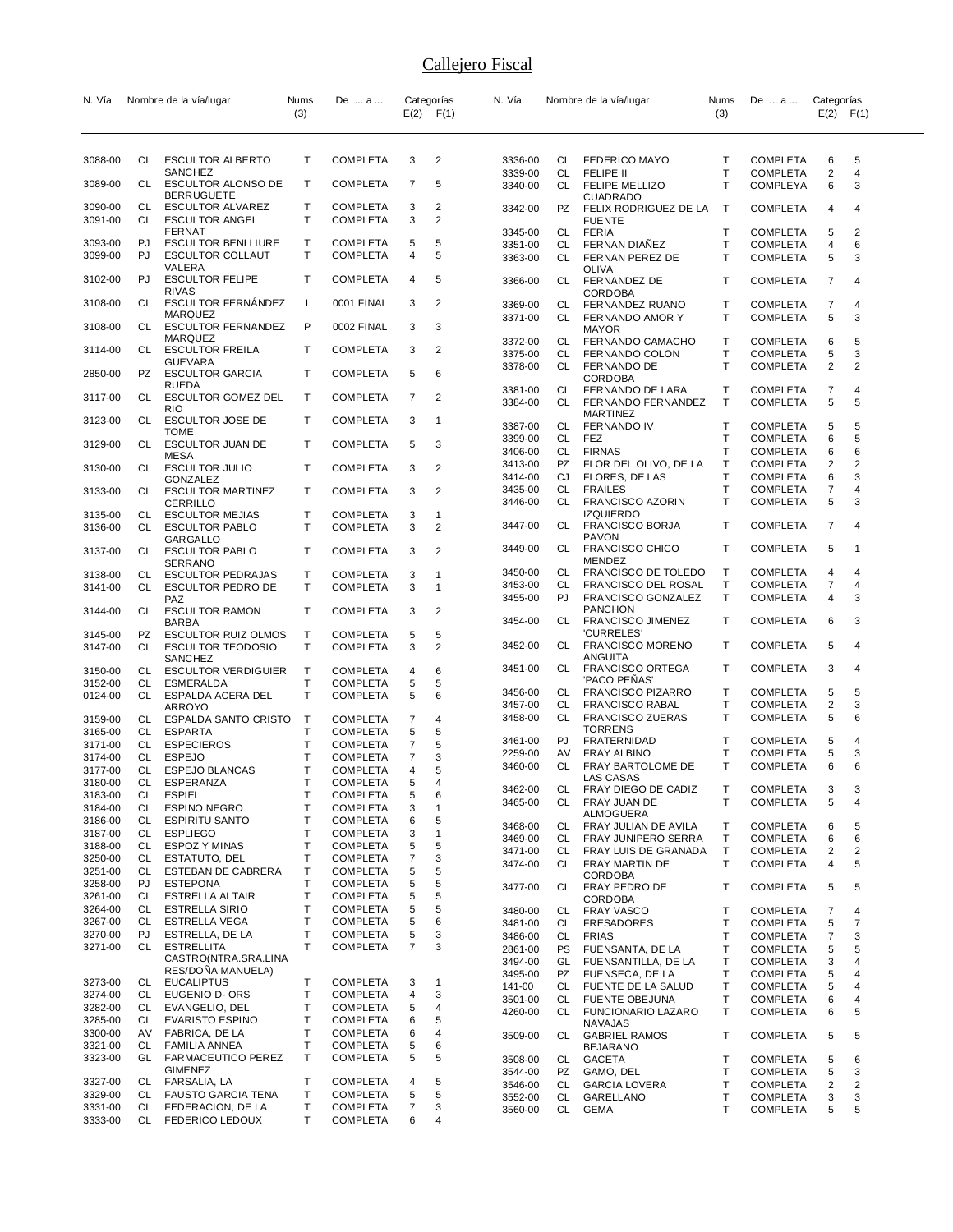| N. Vía             |                 | Nombre de la vía/lugar                         | Nums              | De  a                              |                              | Categorías                     | N. Vía             |           | Nombre de la vía/lugar                          | Nums         | De  a                              | Categorías          |                                |
|--------------------|-----------------|------------------------------------------------|-------------------|------------------------------------|------------------------------|--------------------------------|--------------------|-----------|-------------------------------------------------|--------------|------------------------------------|---------------------|--------------------------------|
|                    |                 |                                                | (3)               |                                    |                              | $E(2)$ $F(1)$                  |                    |           |                                                 | (3)          |                                    |                     | $E(2)$ $F(1)$                  |
|                    |                 |                                                |                   |                                    |                              |                                |                    |           |                                                 |              |                                    |                     |                                |
| 3567-00            | CL              | <b>GENERAL ARGOTE</b>                          | Т                 | <b>COMPLETA</b>                    | 6                            | $\mathbf 1$                    | 3957-00            | CL        | <b>HINOJO</b>                                   | т            | <b>COMPLETA</b>                    | 7                   | 4                              |
| 3602-00            | CL              | <b>GENERAL LAZARO</b>                          | T                 | <b>COMPLETA</b>                    | 7                            | 5                              | 3961-00            | CL        | HINOJOSA DEL DUQUE                              | Т            | <b>COMPLETA</b>                    | 3                   | $\mathbf{1}$                   |
| 3606-00            | AV              | CARDENAS<br><b>GENERAL PERON, DEL</b>          | Т                 | <b>COMPLETA</b>                    | 6                            | 6                              | 2880-00            | CL        | HISTORIADOR DIAZ DEL<br><b>MORAL</b>            | T            | <b>COMPLETA</b>                    | $\overline{2}$      | $\overline{2}$                 |
| 3625-00            | CL              | <b>GENISTA</b>                                 | T                 | <b>COMPLETA</b>                    | 3                            | $\mathbf{1}$                   | 5010-00            | CL        | <b>HISTORIADOR</b>                              | T            | <b>COMPLETA</b>                    | 4                   | 4                              |
| 3630-00            | CL              | GENOVESES, LOS                                 | Т                 | <b>COMPLETA</b>                    | 5                            | 5                              |                    |           | DOMINGUEZ ORTIZ                                 |              |                                    |                     |                                |
| 3633-00            | CL              | <b>GIBRALTAR</b>                               | T                 | <b>COMPLETA</b>                    | 5                            | 6                              | 3972-00            | CL<br>CL  | HISTORIADOR DOZY                                | т<br>т       | <b>COMPLETA</b><br><b>COMPLETA</b> | 5<br>5              | 5<br>5                         |
| 3639-00<br>3645-00 | CL<br>CL        | GINES DE SEPULVEDA<br>GITANOS - CAMPO DE LA    | T<br>Τ            | <b>COMPLETA</b><br><b>COMPLETA</b> | 4<br>7                       | 5<br>5                         | 3975-00            |           | HISTORIADOR JAEN<br><b>MORENTE</b>              |              |                                    |                     |                                |
|                    |                 | VERDAD-                                        |                   |                                    |                              |                                | 3979-00            | CL        | HISTORIADOR JUAN                                | т            | <b>COMPLETA</b>                    | 3                   | $\mathbf 1$                    |
| 3660-00            | CL              | <b>GOLONDRINA</b>                              | Т                 | <b>COMPLETA</b>                    | 5                            | 4                              |                    |           | <b>GOMEZ CRESPO</b>                             |              |                                    |                     |                                |
| 3666-00            | CL              | <b>GOMEZ BRAVO</b>                             | T                 | <b>COMPLETA</b>                    | 5                            | 4                              | 3982-00            | CL        | HISTORIADOR MANUEL<br><b>SALCINES</b>           | т            | COMPLETA                           | 3                   | 2                              |
| 3669-00            | CL              | <b>GONGORA</b>                                 | Τ                 | <b>COMPLETA</b>                    | 2                            | 2                              | 3984-00            | CL        | HIXEN I                                         | т            | <b>COMPLETA</b>                    | 6                   | 5                              |
| 3681-00<br>3684-00 | СL<br>PJ        | <b>GONZALEZ AURIOLES</b><br>GONZALEZ DEL CAMPO | T<br>T            | <b>COMPLETA</b><br><b>COMPLETA</b> | 6<br>5                       | 3<br>5                         | 3987-00            | CL        | HOCES, LOS                                      | т            | <b>COMPLETA</b>                    | 6                   | 5                              |
| 3687-00            | СL              | GONZALEZ LOPEZ                                 | T                 | <b>COMPLETA</b>                    | 3                            | 2                              | 3993-00            | CL        | <b>HORNILLO</b>                                 | Т            | <b>COMPLETA</b>                    | 7                   | 4                              |
| 3689-00            | CL              | <b>GONZALO ANTONIO</b>                         | Т                 | <b>COMPLETA</b>                    | 5                            | 5                              | 4002-00            | CL        | <b>HORNO</b>                                    | T            | <b>COMPLETA</b>                    | 6                   | 4                              |
|                    |                 | <b>SERRANO</b>                                 |                   |                                    |                              |                                | 4005-00            | CL<br>CL  | HORNO DE LA TRINIDAD                            | Т<br>Т       | <b>COMPLETA</b>                    | 5<br>7              | 3<br>3                         |
| 3690-00            | PZ              | <b>GONZALO DE AYORA</b>                        | Т                 | <b>COMPLETA</b>                    | 2                            | 2                              | 4008-00<br>4011-00 | CL        | HORNO DE PORRAS<br>HORNO DEL AGUA               | Т            | <b>COMPLETA</b><br><b>COMPLETA</b> | 6                   | 4                              |
| 3693-00<br>3696-00 | CL<br>CL        | GONZALO DE BERCEO<br><b>GONZALO XIMENEZ DE</b> | T<br>Т            | <b>COMPLETA</b>                    | 5<br>2                       | 4<br>3                         | 4014-00            | CL        | HORNO DEL CRISTO                                | T            | <b>COMPLETA</b>                    | 7                   | 3                              |
|                    |                 | QUESADA                                        |                   | <b>COMPLETA</b>                    |                              |                                | 4017-00            | CL        | HORNO VEINTICUATRO                              | т            | <b>COMPLETA</b>                    | 7                   | 3                              |
| 3702-00            | CL              | <b>GOYA</b>                                    | Т                 | <b>COMPLETA</b>                    | 3                            | 4                              | 4038-00            | CL        | HUELVA                                          | Т            | <b>COMPLETA</b>                    | 5                   | 5                              |
| 3705-00            | CL              | <b>GRABADOR PALOMINO</b>                       | T                 | <b>COMPLETA</b>                    | 5                            | 5                              | 3922-00            | CL        | HUERTA DE HIERRO                                | T            | COMPLETA                           | 3                   | $\overline{1}$                 |
| 3708-00            | CL              | <b>GRAGEA</b>                                  | $\mathsf{T}$      | <b>COMPLETA</b>                    | 7                            | 3                              | 3924-00            | <b>UR</b> | HUERTA DE HIERRO                                | т            | <b>COMPLETA</b>                    | 3                   | $\mathbf 1$                    |
| 3711-00            | AV              | <b>GRAN CAPITAN</b>                            | T                 | <b>COMPLETA</b>                    | 1                            | $\mathbf{1}$                   | 4056-00<br>4052-00 | SD<br>GL  | HUERTA DE LOS ARCOS<br>HUERTA DE SANTA          | т<br>T       | COMPLETA<br>COMPLETA               | 0<br>3              | $\mathbf{1}$<br>$\overline{2}$ |
| 3717-00<br>3719-00 | AV<br>CR        | <b>GRAN VIA PARQUE</b><br>GRANADA              | T<br>T            | <b>COMPLETA</b><br><b>COMPLETA</b> | $\overline{\mathbf{c}}$<br>7 | 3<br>5                         |                    |           | <b>BEATRIZ</b>                                  |              |                                    |                     |                                |
| 3720-00            | AV              | GRANADA                                        | Τ                 | <b>COMPLETA</b>                    | 3                            | 4                              | 4057-00            | CL        | HUERTA DEL RECUERO                              | т            | <b>COMPLETA</b>                    | 5                   | 3                              |
| 3723-00            | PJ              | GRANADAL, DEL                                  | T                 | <b>COMPLETA</b>                    | 5                            | 5                              | 4058-00            | CL.       | <b>HUERTA DEL REY</b>                           | T            | <b>COMPLETA</b>                    | $\overline{2}$      | 3                              |
| 3732-00            | CL              | GRANJUELA, LA                                  | T                 | <b>COMPLETA</b>                    | 5                            | 6                              | 2886-00            | JD        | HUERTA EL SORDILLO                              | т            | COMPLETA                           | 6                   | $\overline{7}$                 |
| 3735-00            | СL              | <b>GRENON</b>                                  | T                 | <b>COMPLETA</b>                    | 7                            | 3                              | 7485-00            | CL        | HUERTO DE SAN                                   | Т            | <b>COMPLETA</b>                    | 7                   | 4                              |
| 3738-00            | CL              | <b>GRUPO CANTICO</b>                           | T                 | <b>COMPLETA</b>                    | 3                            | $\mathbf{1}$                   | 8322-00            | CL        | AGUSTIN<br>HUERTO DE SAN PABLO                  | Т            | <b>COMPLETA</b>                    | $\overline{7}$      | 3                              |
| 3789-00            | СL<br>CL        | GUADIANA. VILLARRUBIA                          | T<br>T            | <b>COMPLETA</b>                    | 7<br>5                       | 5<br>6                         | 4083-00            | PZ        | HUERTO HUNDIDO                                  | Т            | COMPLETA                           | 7                   | 5                              |
| 4857-00            |                 | <b>GRUPO MANUEL</b><br>SAGRADO                 |                   | <b>COMPLETA</b>                    |                              |                                | 4086-00            | CL        | HUERTO SAN PEDRO EL                             | T            | COMPLETA                           | $\overline{7}$      | 4                              |
| 4267-00            | SD              | <b>GRUPO MANUEL</b>                            | Т                 | <b>COMPLETA</b>                    | 5                            | 6                              |                    |           | REAL                                            |              |                                    |                     |                                |
|                    |                 | SAGRADO - JEREZ-                               |                   |                                    |                              |                                | 4101-00            | CL        | <b>HUMOSA</b>                                   | т<br>т       | <b>COMPLETA</b>                    | 7                   | 4<br>$\overline{4}$            |
| 4606-00            | SD              | <b>GRUPO MANUEL</b>                            | Τ                 | <b>COMPLETA</b>                    | 5                            | 6                              | 4119-00<br>3286-00 | PZ<br>AV  | <b>IGLESIA, DE LA</b><br>IGUALDAD, DE LA        | Т            | <b>COMPLETA</b><br><b>COMPLETA</b> | 5<br>3              | 3                              |
| 8650-00            | SD              | SAGRADO - LOJA-<br><b>GRUPO MANUEL</b>         | Т                 | <b>COMPLETA</b>                    | 5                            | 6                              | 4125-00            | CL        | <b>IMAGENES</b>                                 | Т            | COMPLETA                           | 7                   | 4                              |
|                    |                 | SAGRADO - UBEDA-                               |                   |                                    |                              |                                | 4126-00            | CL        | <b>IMPRENTA DE LA</b>                           | T            | COMPLETA                           | 5                   | 5                              |
| 478-00             | SD              | <b>GRUPO MANUEL</b>                            | Τ                 | <b>COMPLETA</b>                    | 5                            | 6                              |                    |           | ALBORADA                                        |              |                                    |                     |                                |
|                    |                 | SAGRADO-ALGECIRAS                              |                   |                                    |                              |                                | 4128-00            | CL        | <b>INCA GARCILASO</b>                           | т            | <b>COMPLETA</b>                    | 7                   | 3                              |
| 3747-00<br>3765-00 | CL<br>CL        | <b>GUADALBARBO</b><br><b>GUADAMACIL</b>        | Т<br>T            | <b>COMPLETA</b><br>COMPLETA        | 5<br>3                       | 4<br>2                         | 4134-00<br>4137-00 | CL<br>CL  | INFANTA DONA MARIA<br>INFANTE DON JUAN          | т<br>т       | COMPLETA<br>COMPLETA               | $\overline{2}$<br>6 | 4<br>5                         |
| 3771-00            | CL              | <b>GUADAMACILERO DIEGO</b>                     | T                 | <b>COMPLETA</b>                    | 5                            | 6                              |                    |           | MANUEL                                          |              |                                    |                     |                                |
|                    |                 | S.LLORENTE                                     |                   |                                    |                              |                                | 4140-00            | CL        | INGENIERO ALFONSO DE                            | т            | <b>COMPLETA</b>                    | 6                   | 5                              |
| 3774-00            | CL              | GUADAMACILERO JUAN                             | Т                 | <b>COMPLETA</b>                    | 7                            | 3                              |                    |           | <b>CHURRUCA</b>                                 |              |                                    |                     |                                |
|                    |                 | CARRILLO<br><b>GUADAMACILERO</b>               |                   |                                    |                              |                                | 4143-00            | CL        | <b>INGENIERO ANTONIO</b><br>CARBONELL           | T            | <b>COMPLETA</b>                    | 6                   | 5                              |
| 3777-00            | CL              | PEDRO DE SORIA                                 | Т                 | <b>COMPLETA</b>                    | 4                            | 5                              | 4145-00            | CL        | <b>INGENIERO BARBUDO</b>                        | т            | <b>COMPLETA</b>                    | 5                   | 6                              |
| 3778-00            | CL              | GUADAMACILEROS, DE                             | Т                 | <b>COMPLETA</b>                    | 3                            | 3                              | 4146-00            | CL        | <b>INGENIERO BENITO DE</b>                      | т            | <b>COMPLETA</b>                    | 6                   | 4                              |
|                    |                 | LOS                                            |                   |                                    |                              |                                |                    |           | ARANA                                           |              |                                    |                     |                                |
| 3793-00            | CL              | <b>GUARANI</b>                                 | Т                 | <b>COMPLETA</b>                    | 5                            | 6                              | 4149-00            | CL        | <b>INGENIERO CLEMENTE</b><br>CANTAIS            | Τ            | <b>COMPLETA</b>                    | 3                   | $\overline{1}$                 |
| 3795-00<br>3801-00 | AV<br>CL        | <b>GUERRITA</b><br><b>GUTIERREZ DE LOS</b>     | T<br>$\mathsf{T}$ | <b>COMPLETA</b><br><b>COMPLETA</b> | 3<br>5                       | 3<br>3                         | 4151-00            | CL        | <b>INGENIERO IRIBARREN</b>                      | т            | <b>COMPLETA</b>                    | 5                   | 6                              |
|                    |                 | <b>RIOS</b>                                    |                   |                                    |                              |                                | 4154-00            | <b>PZ</b> | <b>INGENIERO JOSE MARIA</b>                     | $\mathsf{T}$ | <b>COMPLETA</b>                    | 3                   | 6                              |
| 3804-00            | CL              | <b>GUZMANAS</b>                                | Т                 | <b>COMPLETA</b>                    | 7                            | 3                              |                    |           | CARRERE                                         |              |                                    |                     |                                |
| 3813-00            | CL              | HARANAS, LOS                                   | T                 | <b>COMPLETA</b>                    | $\overline{\mathbf{c}}$      | $\overline{\mathbf{c}}$        | 4153-00            | CL        | <b>INGENIERO JUAN</b>                           | T            | <b>COMPLETA</b>                    | 4                   | 5                              |
| 3826-00            | CL              | HASDAY IBN SHAPRUT                             | T                 | <b>COMPLETA</b>                    | 2                            | 2                              | 4152-00            | CL        | A.VIGUERAS GONZ<br>INGENIERO JUAN DE LA         | T            | <b>COMPLETA</b>                    | 5                   | 6                              |
| 3867-00            | CL              | <b>HELVIA ALBINA</b>                           | T                 | <b>COMPLETA</b>                    | 3                            | $\overline{2}$                 |                    |           | <b>CIERVA</b>                                   |              |                                    |                     |                                |
| 3870-00<br>2340-00 | CL<br>CL        | <b>HEREDIA</b><br><b>HERMANO BONIFACIO</b>     | T<br>T            | <b>COMPLETA</b><br><b>COMPLETA</b> | 3<br>3                       | $\overline{c}$<br>$\mathbf{1}$ | 4155-00            | CL        | <b>INGENIERO LINO</b>                           | Τ            | <b>COMPLETA</b>                    | 6                   | 5                              |
| 3873-00            | CL              | HERMANO JUAN DE DIOS                           | $\mathsf{T}$      | <b>COMPLETA</b>                    | 6                            | 5                              |                    |           | ARISQUETA                                       |              |                                    |                     |                                |
| 3876-00            | CL              | <b>HERMANO JUAN</b>                            | T                 | <b>COMPLETA</b>                    | 4                            | 5                              | 4158-00            | CL        | <b>INGENIERO RAFAEL</b><br><b>ERASO BETELU</b>  | Τ            | <b>COMPLETA</b>                    | 5                   | 4                              |
|                    |                 | FERNANDEZ                                      |                   |                                    |                              |                                | 4160-00            | CL        | <b>INGENIERO RIBERA</b>                         | т            | <b>COMPLETA</b>                    | 5                   | 6                              |
| 3879-00            | CL              | <b>HERMANO LUJAN</b>                           | Т                 | <b>COMPLETA</b>                    | 5                            | 5                              | 4159-00            | CL        | <b>INGENIERO RUIZ DE</b>                        | T            | <b>COMPLETA</b>                    | 4                   | $\mathbf{1}$                   |
| 3888-00            | CL              | <b>HERMANOS LOPEZ</b><br><b>DIEGUEZ</b>        | T                 | <b>COMPLETA</b>                    | 5                            | 3                              |                    |           | <b>AZUA</b>                                     |              |                                    |                     |                                |
| 3891-00            | CL              | <b>HERMANOS PINZONES</b>                       | Т                 | <b>COMPLETA</b>                    | 5                            | 5                              | 4161-00            | CL        | <b>INGENIERO TORRES</b>                         | Τ            | <b>COMPLETA</b>                    | 5                   | 7                              |
| 3894-00            | CL              | <b>HERNAN RUIZ</b>                             | T                 | <b>COMPLETA</b>                    | 3                            | 3                              |                    | CL        | QUEVEDO<br><b>INGENIERO TORROJA Y</b>           | $\mathsf{T}$ |                                    | 5                   | 7                              |
| 3897-00            | CL              | HERNANDO DE                                    | $\mathsf{T}$      | <b>COMPLETA</b>                    | 5                            | 5                              | 4164-00            |           | MIRET                                           |              | <b>COMPLETA</b>                    |                     |                                |
|                    |                 | MAGALLANES                                     |                   |                                    |                              |                                | 4167-00            | CL        | <b>ISAAC PERAL</b>                              | т            | <b>COMPLETA</b>                    | 7                   | 4                              |
| 3900-00            | CL              | <b>HERRADORES</b>                              | Т                 | <b>COMPLETA</b>                    | 7                            | 3                              | 4170-00            | CL        | <b>ISABEL II</b>                                | T            | <b>COMPLETA</b>                    | $\overline{7}$      | 3                              |
| 3919-00            | CL<br><b>TR</b> | <b>HERREROS</b>                                | T<br>T            | <b>COMPLETA</b>                    | 5                            | 7                              | 4173-00            | CL        | <b>ISABEL LOSA</b>                              | Т            | <b>COMPLETA</b>                    | 5                   | 4                              |
| 3930-00            |                 | HIERRO, HUERTA DE -<br><b>JUNTO BANCAL</b>     |                   | <b>COMPLETA</b>                    | 3                            | $\mathbf{1}$                   | 4177-00            | CL        | <b>ISADORA DUNCAM</b>                           | Т            | <b>COMPLETA</b>                    | 3                   | $\overline{2}$                 |
| 3939-00            | CL              | HIGUERA, LA                                    | Τ                 | <b>COMPLETA</b>                    | 3                            | 4                              | 4169-00            | CL<br>CL  | <b>ISLA ALEGRANZA</b><br><b>ISLA DE TABARCA</b> | Т<br>Т       | <b>COMPLETA</b>                    | 6<br>6              | 3<br>3                         |
|                    |                 |                                                |                   |                                    |                              |                                | 4181-00            |           |                                                 |              | <b>COMPLETA</b>                    |                     |                                |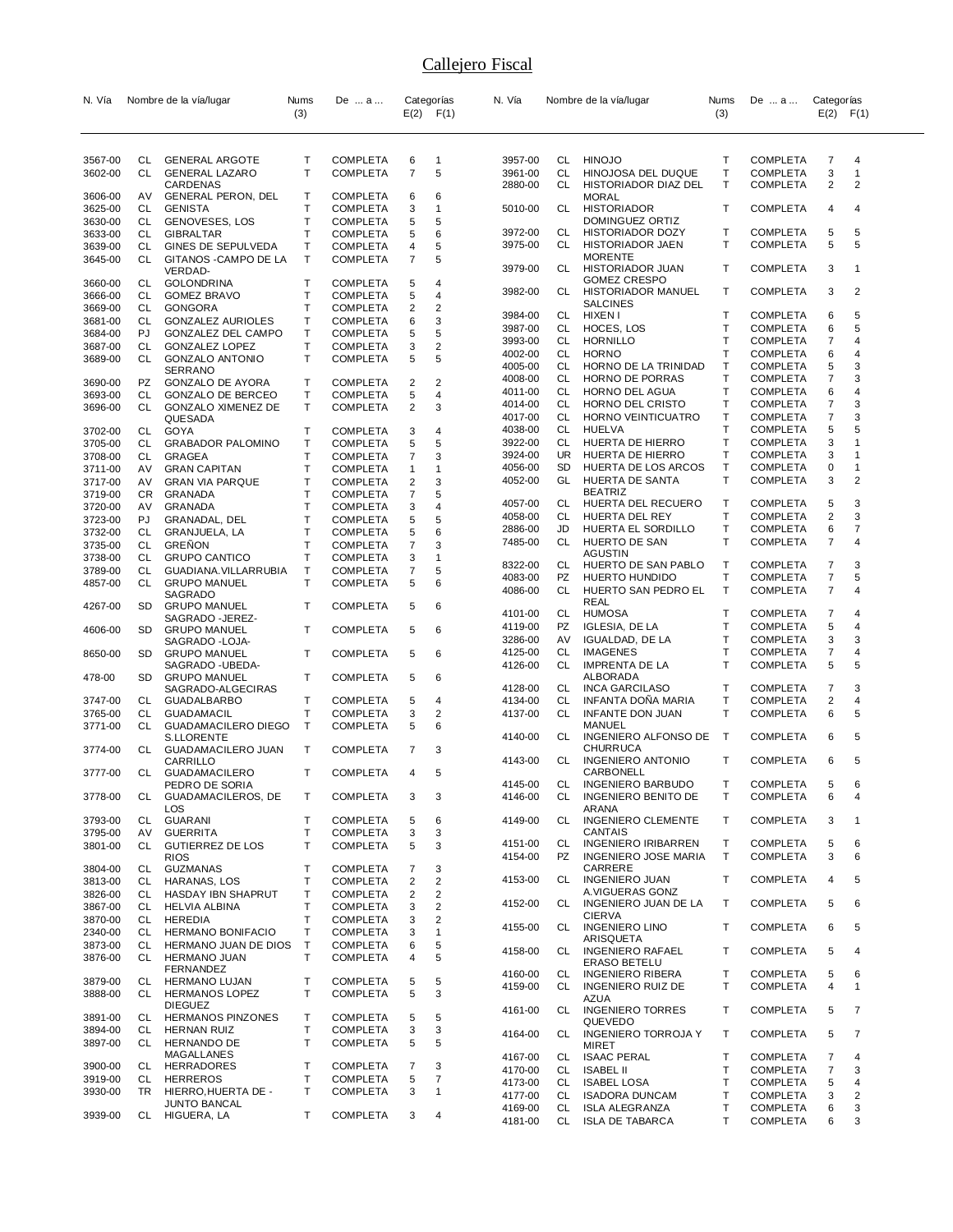| N. Vía             |          | Nombre de la vía/lugar                       | Nums   | De  a                              |                | Categorías     | N. Vía             |           | Nombre de la vía/lugar                 | Nums         | De  a                              | Categorías          |                |
|--------------------|----------|----------------------------------------------|--------|------------------------------------|----------------|----------------|--------------------|-----------|----------------------------------------|--------------|------------------------------------|---------------------|----------------|
|                    |          |                                              | (3)    |                                    |                | $E(2)$ $F(1)$  |                    |           |                                        | (3)          |                                    | $E(2)$ $F(1)$       |                |
|                    |          |                                              |        |                                    |                |                |                    |           |                                        |              |                                    |                     |                |
|                    |          |                                              |        |                                    |                |                |                    |           |                                        |              |                                    |                     |                |
| 4184-00            | CL       | <b>ISLA FORMENTERA</b>                       | Т      | <b>COMPLETA</b>                    | 6              | 3              | 4339-00            | CL        | JUAN FELIPE VILELA                     | Т            | <b>COMPLETA</b>                    | 5                   | 3              |
| 4185-00            | CL       | <b>ISLA FUERTEVENTURA</b>                    | т      | COMPLETA                           | 6              | 3              | 4341-00            | <b>CL</b> | <b>JUAN LATINO</b>                     | Т            | <b>COMPLETA</b>                    | 5                   | 5              |
| 4186-00            | CL       | <b>ISLA GOMERA</b>                           | т      | <b>COMPLETA</b>                    | 6              | 3              | 4336-00            | CL        | JUAN MOLINA                            | T            | <b>COMPLETA</b>                    | 4                   | 3              |
| 4174-00            | CL       | <b>ISLA GRACIOSA</b>                         | т<br>т | <b>COMPLETA</b>                    | 6              | 3              | 4343-00            | CL<br>CL  | JUAN MONTIEL SALINAS                   | т<br>Т       | <b>COMPLETA</b>                    | 2<br>7              | 3<br>3         |
| 4187-00<br>4189-00 | CL<br>CL | <b>ISLA HIERRO</b><br><b>ISLA IBIZA</b>      | Т      | <b>COMPLETA</b><br><b>COMPLETA</b> | 6<br>6         | 3<br>3         | 4344-00<br>4345-00 | CL        | <b>JUAN PALO</b><br><b>JUAN PAREJA</b> | T            | <b>COMPLETA</b><br><b>COMPLETA</b> | 7                   | 5              |
| 4190-00            | CL       | <b>ISLA LANZAROTE</b>                        | т      | <b>COMPLETA</b>                    | 6              | 3              | 4350-00            | CL        | <b>JUAN RUFO</b>                       | T            | <b>COMPLETA</b>                    | 5                   | 3              |
| 4192-00            | CL       | <b>ISLA MADEIRA</b>                          | Т      | <b>COMPLETA</b>                    | 6              | 3              | 4356-00            | CL        | <b>JUAN TOCINO</b>                     | Т            | <b>COMPLETA</b>                    | 7                   | 5              |
| 4175-00            | CL       | <b>ISLA MALANTE</b>                          | Т      | <b>COMPLETA</b>                    | 6              | 3              | 4359-00            | CL        | JUAN VALERA                            | Т            | <b>COMPLETA</b>                    | 3                   | 3              |
| 4193-00            | CL       | <b>ISLA MALLORCA</b>                         | т      | <b>COMPLETA</b>                    | 6              | 3              | 4368-00            | <b>PZ</b> | <b>JUDA LEVI</b>                       | T            | <b>COMPLETA</b>                    | 7                   | 4              |
| 4195-00            | CL       | <b>ISLA MENORCA</b>                          | Т      | <b>COMPLETA</b>                    | 6              | 3              | 4371-00            | CL        | <b>JUDERIA</b>                         | т            | <b>COMPLETA</b>                    | 5                   | 3              |
| 4178-00            | PJ       | <b>ISLA SALVORA</b>                          | T      | <b>COMPLETA</b>                    | 6              | 3              | 4395-00            | CL        | <b>JUDIOS</b>                          | Т            | <b>COMPLETA</b>                    | 7                   | 3              |
| 4182-00            | CL       | ISLAM, DEL                                   | Т      | <b>COMPLETA</b>                    | 5              | 4              | 4398-00            | CL        | <b>JULIO ALARCON</b>                   | Т            | <b>COMPLETA</b>                    | 5                   | 4              |
| 8592-00            | TR       | ISLAM, DEL                                   | T      | <b>COMPLETA</b>                    | 6              | 5              | 4401-00            | CL        | <b>JULIO CESAR</b>                     | T            | <b>COMPLETA</b>                    | 5                   | 5              |
| 4183-00            | CL       | <b>ISLAS AZORES</b>                          | Т      | COMPLETA                           | 6              | 3              | 4407-00            | CL        | JULIO DE ARTECHE                       | т            | <b>COMPLETA</b>                    | 6                   | 4              |
| 4188-00            | CL       | <b>ISLAS BALEARES</b>                        | Т      | COMPLETA                           | 5              | 5              | 4410-00            | CL        | <b>JULIO PELLICER</b>                  | Т            | <b>COMPLETA</b>                    | 2                   | 4              |
| 4191-00            | CL       | <b>ISLAS CANARIAS</b>                        | Т      | <b>COMPLETA</b>                    | 5              | 5              | 4413-00            | CL        | JULIO ROMERO DE                        | $\mathsf{T}$ | <b>COMPLETA</b>                    | $\overline{7}$      | 4              |
| 4172-00            | CL       | <b>ISLAS CHAFARINAS</b>                      | т      | <b>COMPLETA</b>                    | 6              | 3              |                    |           | <b>TORRES</b>                          |              |                                    |                     |                |
| 4171-00            | CL       | <b>ISLAS CIES</b>                            | т      | COMPLETA                           | 6              | 3              | 4416-00            | CL        | <b>JULIO VALDELOMAR</b>                | Т            | <b>COMPLETA</b>                    | 5                   | 4              |
| 4180-00            | CL       | <b>ISLAS SISARGAS</b>                        | т      | COMPLETA                           | 6              | 3              | 4419-00            | CL        | <b>JUNIO GALION</b>                    | T            | <b>COMPLETA</b>                    | 7                   | $\overline{4}$ |
| 4196-00            | CL       | <b>ISRAEL</b>                                | т      | <b>COMPLETA</b>                    | 5              | 5              | 4420-00            | CL<br>CL  | JUNTA, DE LA<br><b>JURADO AGUILAR</b>  | т<br>Т       | <b>COMPLETA</b>                    | 7                   | 3<br>3         |
| 4197-00            | CL       | JAEN                                         | Т      | COMPLETA                           | 5              | 5              | 4425-00<br>4431-00 | CL        | <b>JURAMENTO</b>                       | T            | <b>COMPLETA</b><br><b>COMPLETA</b> | 7<br>7              | 3              |
| 4202-00            | CL       | <b>JARA</b>                                  | т      | <b>COMPLETA</b>                    | 3              | 1              | 4434-00            | CL        | <b>JURISTA OTBI</b>                    | т            | <b>COMPLETA</b>                    | 3                   | 1              |
| 4207-00            | СL       | JARDIN DE LA PAZ                             | т      | <b>COMPLETA</b>                    | 6              | 6              | 3966-00            | PZ        | JUVENTUD, DE LA                        | Т            | <b>COMPLETA</b>                    | 5                   | 5              |
| 4209-00            | СL       | JARDIN DEL SANTO<br><b>CRISTO</b>            | т      | <b>COMPLETA</b>                    | 5              | 4              | 4436-00            | CL        | LABIERNAGO                             | T            | <b>COMPLETA</b>                    | 3                   | $\mathbf{1}$   |
| 4213-00            | CL       | <b>JARDINITO</b>                             | т      | COMPLETA                           | 3              | 1              | 4443-00            | CL        | LADERA, LA                             | Т            | <b>COMPLETA</b>                    | 5                   | 5              |
| 4214-00            | PZ       | JARDINES VIRGEN DE LA                        | Т      | COMPLETA                           | 4              | 4              | 4464-00            | AV        | LAGARTIJO                              | Т            | <b>COMPLETA</b>                    | 4                   | 2              |
|                    |          | <b>ESTRELLA</b>                              |        |                                    |                |                | 4467-00            | PZ        | LAGUNILLA, DE LA                       | Т            | <b>COMPLETA</b>                    | 7                   | 3              |
| 4264-00            | PZ       | <b>JAZMIN</b>                                | т      | COMPLETA                           | 5              | 6              | 4470-00            | PZ        | LAHORE                                 | т            | <b>COMPLETA</b>                    | 5                   | 5              |
| 4263-00            | CL       | JAZMIN - PEATONAL-                           | т      | COMPLETA                           | 5              | 5              | 4478-00            | CL        | LAPIZLAZULI                            | Т            | <b>COMPLETA</b>                    | 5                   | 5              |
| 4266-00            | СL       | <b>JEREZ</b>                                 | Т      | <b>COMPLETA</b>                    | 5              | 5              | 4485-00            | CL        | LAUREL, EL                             | Т            | <b>COMPLETA</b>                    | 3                   | 3              |
| 4269-00            | PZ       | JERONIMO PAEZ                                | т      | COMPLETA                           | 7              | 4              | 4493-00            | CL        | LE CORBUSIER                           | Т            | <b>COMPLETA</b>                    | 2                   | 3              |
| 4272-00            | CL       | <b>JESUS</b>                                 | т      | COMPLETA                           | 6              | 4              | 4494-00            | CL        | LEBRIJA                                | т            | <b>COMPLETA</b>                    | 6                   | 6              |
| 7389-00            | CL       | <b>JESUS DEL CALVARIO</b>                    | т      | <b>COMPLETA</b>                    | 7              | 3              | 4500-00            | CL        | LEIVA AGUILAR                          | Т            | <b>COMPLETA</b>                    | 6                   | 4              |
| 4275-00            | PZ       | JESUS DIVINO OBRERO                          | т      | <b>COMPLETA</b>                    | 6              | 5              | 4502-00            | CL        | LENTISCO                               | $\mathsf{T}$ | <b>COMPLETA</b>                    | 3                   | 1              |
| 4281-00            | СL       | <b>JESUS MARIA</b>                           | т      | COMPLETA                           | $\mathbf{1}$   | 2              | 4520-00            | CL        | LEONOR LOPEZ DE                        | Т            | <b>COMPLETA</b>                    | 3                   | 2              |
| 4284-00            | CL       | <b>JESUS NAZARENO</b>                        | Т      | COMPLETA                           | 7              | 4              |                    |           | <b>CASTRO</b>                          |              |                                    |                     |                |
| 4287-00            | AV       | <b>JESUS RESCATADO</b>                       | т      | <b>COMPLETA</b>                    | $\overline{2}$ | 3              | 4521-00            | CL        | LEOPOLDO DE AUSTRIA                    | Т            | <b>COMPLETA</b>                    | 3                   | 2              |
| 4293-00            | CL       | <b>JIMENEZ AMIGO</b>                         | т      | COMPLETA                           | 6              | 5              | 4524-00            | CL        | <b>LEOVIGILDO</b>                      | Т            | <b>COMPLETA</b>                    | 6                   | 5              |
| 4296-00            | CL       | <b>JOAQUIN</b><br>ALTOLAGUIRRE               | т      | <b>COMPLETA</b>                    | 5              | 4              | 4527-00            | CL        | <b>LEPANTO</b>                         | Т<br>T       | <b>COMPLETA</b>                    | 6                   | 5<br>6         |
| 4299-00            | CL       | JOAQUIN BENJUMEA                             | т      | COMPLETA                           | 6              | 5              | 4530-00<br>4533-00 | CL<br>CL  | LEPE<br>LEVANTE                        | T            | <b>COMPLETA</b><br><b>COMPLETA</b> | 6<br>5              | 5              |
| 4302-00            | CL       | JOAQUIN LOPEZ HUICI                          | т      | <b>COMPLETA</b>                    | $\overline{2}$ | 4              | 4534-00            | AV        | LIBERTAD, DE LA                        | Т            | <b>COMPLETA</b>                    | 2                   | 2              |
| 4303-00            | CL       | JOAQUIN MARTINEZ                             | т      | <b>COMPLETA</b>                    | $\overline{2}$ | 3              | 4535-00            | CL        | LIBERTADOR AGUSTIN                     | т            | <b>COMPLETA</b>                    | 6                   | 6              |
|                    |          | <b>BJORKMAN</b>                              |        |                                    |                |                |                    |           | DE ITURBIDE                            |              |                                    |                     |                |
| 6732-00            | CL       | <b>JOAQUIN SAMA</b>                          | т      | <b>COMPLETA</b>                    | 5              | 4              | 4538-00            | CL        | LIBERTADOR ANDRES                      | т            | <b>COMPLETA</b>                    | 6                   | 5              |
|                    |          | <b>NAHARRO</b>                               |        |                                    |                |                |                    |           | DE SANTACRUZ                           |              |                                    |                     |                |
| 4316-00            | СL       | JOSE ALCAIDE IRLAN                           | т      | COMPLETA                           | 6              | 4              | 4547-00            | CL        | LIBERTADOR CARRERA                     | Т            | <b>COMPLETA</b>                    | 6                   | 5              |
| 9227-00            | PJ       | JOSE AUMENTE BAENA                           | т      | COMPLETA                           | $\overline{2}$ | 1              |                    |           | <b>O'HIGGINS</b>                       |              |                                    |                     |                |
| 4308-00            | СL       | JOSE CRUZ CONDE                              | T      | COMPLETA                           | $\mathbf{1}$   | 1              | 4540-00            | CL        | LIBERTADOR HIDALGO Y                   | $\mathsf{T}$ | <b>COMPLETA</b>                    | 6                   | 5              |
| 4309-00            | CL       | JOSE DAMASO 'PEPETE'                         | Т      | <b>COMPLETA</b>                    | 3              | $\overline{2}$ | 4550-00            | CL        | <b>COSTILLA</b><br>LIBERTADOR J. FCO.  | Т            | <b>COMPLETA</b>                    |                     |                |
| 4307-00            | CL       | JOSE DE GALVEZ Y                             | T      | <b>COMPLETA</b>                    | 5              | 5              |                    |           | <b>SAN MARTIN</b>                      |              |                                    | 6                   | 6              |
| 4310-00            | PZ       | ARANDA<br>JOSE DE LA TORRE Y                 | т      | <b>COMPLETA</b>                    | 5              | 5              | 4543-00            |           | CL LIBERTADOR JOSE                     | т            | <b>COMPLETA</b>                    | 6                   | 5              |
|                    |          | CERRO, PLAZA                                 |        |                                    |                |                |                    |           | <b>GERV.ARTIGAS</b>                    |              |                                    |                     |                |
| 4310-00            | PZ       | JOSE DE LA TORRE Y                           | т      | COMPLETA                           | 5              | 5              | 4537-00            | CL        | LIBERTADOR JUAN                        | T            | <b>COMPLETA</b>                    | 6                   | 5              |
|                    |          | DEL CERRO                                    |        |                                    |                |                |                    |           | RAFAEL MORA                            |              |                                    |                     |                |
| 4304-00            | PJ       | <b>JOSE FLORES 'CAMARA'</b>                  | Т      | COMPLETA                           | 3              | 3              | 4544-00            | CL        | LIBERTADOR MATIAS                      | T            | <b>COMPLETA</b>                    | 6                   | 6              |
| 4315-00            | PJ       | <b>JOSE MANUEL</b>                           | T      | <b>COMPLETA</b>                    | 3              | 3              |                    |           | <b>DELGADO</b>                         |              |                                    |                     |                |
|                    |          | RODRIGUEZ LOPEZ                              |        |                                    |                |                | 4553-00            | CL        | LIBERTADOR SIMON B.-                   | Т            | <b>COMPLETA</b>                    | 6                   | 5              |
| 4312-00            | CL.      | <b>JOSE MARIA</b>                            | т      | COMPLETA                           | 3              | 3              | 4546-00            |           | PEATONAL B<br>CL LIBERTADOR SIMON      | Т            | <b>COMPLETA</b>                    | 6                   | 5              |
|                    |          | <b>MARTORELL</b>                             |        |                                    |                |                |                    |           | <b>BOLIVAR</b>                         |              |                                    |                     |                |
| 4317-00            | CL<br>CL | <b>JOSE MARIA PEMAN</b><br><b>JOSE MARIA</b> | т<br>т | COMPLETA<br><b>COMPLETA</b>        | 5<br>2         | 4<br>4         | 4549-00            | CL        | <b>LIBERTADOR SUCRE</b>                | т            | <b>COMPLETA</b>                    | 6                   | 5              |
| 4320-00            |          | VALDENEBRO                                   |        |                                    |                |                | 4555-00            |           | CL LIBERTADOR SUCRE -                  | T            | <b>COMPLETA</b>                    | 6                   | 5              |
| 4313-00            | CL       | <b>JOSE MORENO 'ONOFRE'</b>                  | Т      | COMPLETA                           | 5              | 5              |                    |           | PEATONAL A                             |              |                                    |                     |                |
| 4322-00            | CL       | <b>JOSE SANCHEZ GUERRA</b>                   | т      | COMPLETA                           | 4              | 4              | 4559-00            | GL        | LIBERTADORA MANUELA                    | $\top$       | <b>COMPLETA</b>                    | 4                   | 5              |
| 4323-00            | CL       | <b>JOSE ZORRILLA</b>                         | т      | COMPLETA                           | 2              | 2              |                    |           | SAENZ                                  |              |                                    |                     |                |
| 4324-00            | CL       | JOSEFA AL. PRIETO 'LA                        | T      | COMPLETA                           | 6              | 3              | 4539-00            | AV        | LIBIA                                  | т            | <b>COMPLETA</b>                    | 2                   | 5              |
|                    |          | <b>VINAGRA</b>                               |        |                                    |                |                | 4558-00            | CL        | LIBREROS, DE LOS                       | Т            | <b>COMPLETA</b>                    | 3                   | 3              |
| 4325-00            | CL       | <b>JUAN BAUTISTA</b>                         | т      | <b>COMPLETA</b>                    | 5              | 5              | 4548-00            | CL        | <b>LINDO</b>                           | T            | <b>COMPLETA</b>                    | 3                   | 2              |
|                    |          | <b>ESCUDERO</b>                              |        |                                    |                |                | 4551-00            | CL        | <b>LINEROS</b>                         | T            | <b>COMPLETA</b>                    | 5                   | 4              |
| 4326-00            | CL       | JUAN DE AVILA                                | т      | COMPLETA                           | 6              | 4              | 9258-00            | AV        | <b>LINNEO</b>                          | T            | <b>COMPLETA</b>                    | 5                   | 5              |
| 4329-00            | CL       | JUAN DE CERVANTES                            | т      | COMPLETA                           | 5              | 5              | 4560-00            | <b>CL</b> | LLANO, DEL                             | T            | <b>COMPLETA</b>                    | 7                   | 4              |
| 4332-00            | CL       | <b>JUAN DE GORTZ</b>                         | T      | COMPLETA                           | 5              | 4              | 4566-00            | AV        | LLANOS DEL PRETORIO                    | т            | <b>COMPLETA</b>                    | 2                   | 2              |
| 4335-00            | CL       | JUAN DE MENA                                 | Т      | COMPLETA                           | 3              | 2              | 4567-00<br>4593-00 | GL<br>CL  | LLANOS DEL PRETORIO<br>LLANOS Y MERAS  | Т<br>T       | <b>COMPLETA</b><br><b>COMPLETA</b> | $\overline{2}$<br>6 | 2<br>6         |
| 4338-00            | CL       | <b>JUAN DE TORRES</b>                        | т      | COMPLETA                           | $\overline{7}$ | 3              | 4596-00            |           | CL LLERENA                             | Т            | <b>COMPLETA</b>                    | 6                   | 5              |
|                    |          |                                              |        |                                    |                |                |                    |           |                                        |              |                                    |                     |                |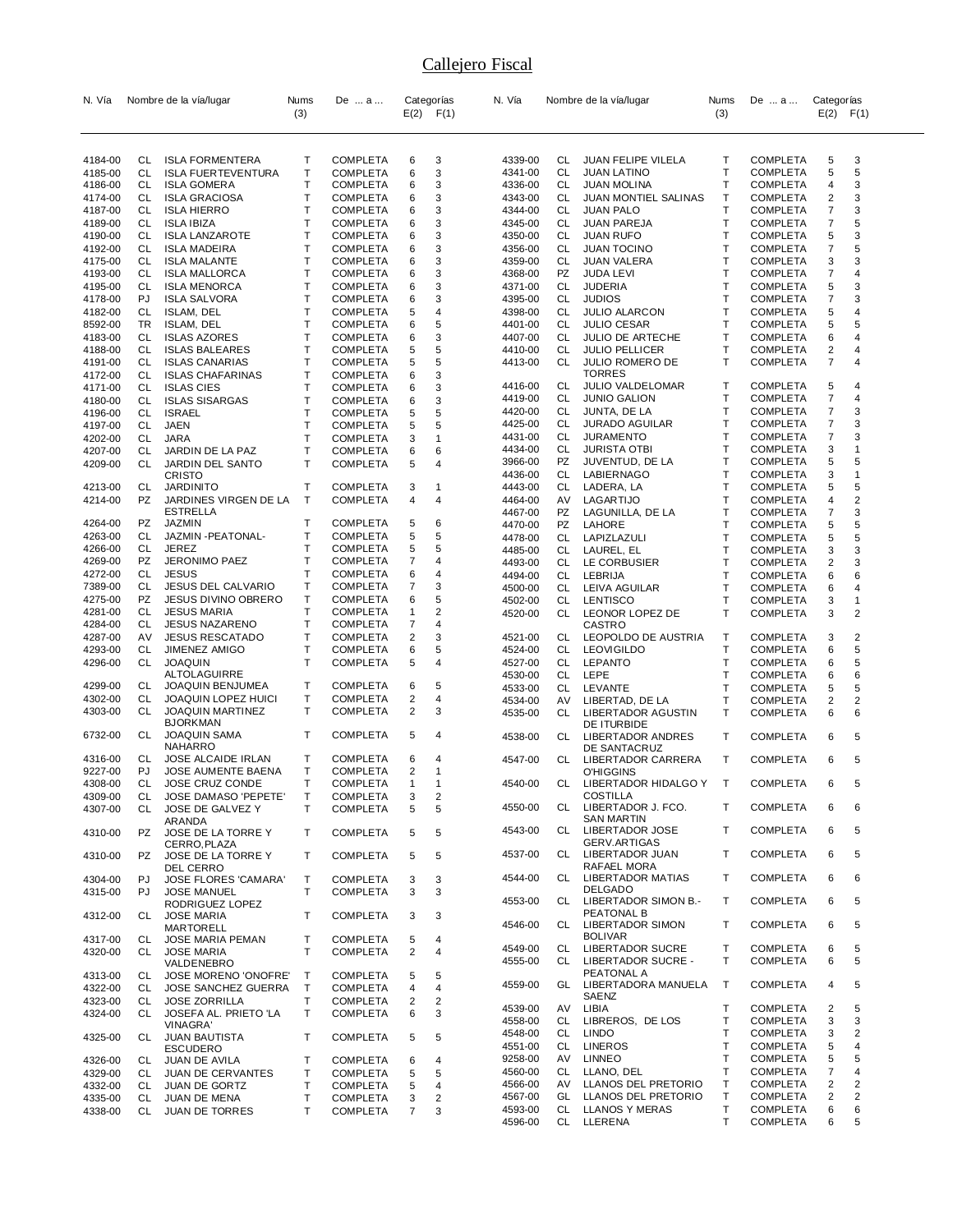| N. Vía             |           | Nombre de la vía/lugar                      | Nums   | De  a                              |                | Categorías                                | N. Vía             |           | Nombre de la vía/lugar                     | Nums   | De  a                              | Categorías                   |              |
|--------------------|-----------|---------------------------------------------|--------|------------------------------------|----------------|-------------------------------------------|--------------------|-----------|--------------------------------------------|--------|------------------------------------|------------------------------|--------------|
|                    |           |                                             | (3)    |                                    |                | $E(2)$ $F(1)$                             |                    |           |                                            | (3)    |                                    | $E(2)$ $F(1)$                |              |
|                    |           |                                             |        |                                    |                |                                           |                    |           |                                            |        |                                    |                              |              |
|                    |           |                                             |        |                                    |                |                                           |                    |           |                                            |        |                                    |                              |              |
| 4605-00            | CL        | LOJA                                        | т<br>T | <b>COMPLETA</b><br><b>COMPLETA</b> | 6              | 6                                         | 4883-00            | CL.       | MARGARITA XIRGU                            | т      | <b>COMPLETA</b>                    | 3                            | 2            |
| 4611-00<br>4615-00 | CL<br>CL  | LOMAS, DE LAS<br>LONDRES                    | Τ      | <b>COMPLETA</b>                    | 6<br>3         | 4<br>$\mathbf{1}$                         | 4890-00<br>4896-00 | CL.<br>CL | MARIA AUXILIADORA<br><b>MARIA CRISTINA</b> | т<br>Т | <b>COMPLETA</b><br><b>COMPLETA</b> | 3<br>2                       | 4<br>2       |
| 4617-00            | <b>SD</b> | LONJAS MPLES. EN C.                         | T      | <b>COMPLETA</b>                    | 7              | 5                                         | 4892-00            | CL.       | MARIA DE MOLINA                            | Т      | <b>COMPLETA</b>                    | 3                            | 3            |
|                    |           | <b>MADRE DIOS</b>                           |        |                                    |                |                                           | 4897-00            | CL.       | MARIA FDZ. CARMONA                         | т      | <b>COMPLETA</b>                    | 6                            | 3            |
| 4618-00            | AV        | LONJAS, DE LAS                              | т      | <b>COMPLETA</b>                    | 5              | 5                                         |                    |           | 'MARIQUITA'                                |        |                                    |                              |              |
| 4626-00            | CL        | LOPE DE HOCES                               | т      | <b>COMPLETA</b>                    | 5              | $\mathbf{1}$                              | 4895-00            | CL.       | MARIA LA JUDIA                             | т      | <b>COMPLETA</b>                    | 3                            | 2            |
| 4629-00<br>4632-00 | CL<br>CL  | LOPE DE RUEDA<br>LOPE DE VEGA               | T<br>T | <b>COMPLETA</b><br><b>COMPLETA</b> | 6<br>3         | 4<br>$\sqrt{2}$                           | 4898-00<br>4891-00 | CL<br>CL  | MARIA LA TALEGONA<br>MARIA MALIBRAN        | т<br>т | <b>COMPLETA</b><br><b>COMPLETA</b> | 5<br>3                       | 4<br>4       |
| 4638-00            | CL        | LOPEZ AMO                                   | т      | <b>COMPLETA</b>                    | 4              | $\overline{4}$                            | 4901-00            | CL        | <b>MARIA MONTESSORI</b>                    | Т      | <b>COMPLETA</b>                    | 3                            | 3            |
| 4641-00            | CL        | LOPEZ DE ALBA                               | T      | COMPLETA                           | 5              | 5                                         | 4900-00            | CL        | MARIA ZAMBRANO                             | т      | <b>COMPLETA</b>                    | 3                            | 3            |
| 4647-00            | CL        | LORENZO FERREIRA                            | Τ      | <b>COMPLETA</b>                    | 5              | 5                                         | 6379-00            | CL        | MARIA, VIRGEN Y MADRE                      | Т      | <b>COMPLETA</b>                    | 5                            | 5            |
| 4652-00            | GL        | LOUVIERE, DE LA                             | Τ      | <b>COMPLETA</b>                    | 4              | $\mathbf 0$                               | 3597-00            | CL        | MARIANA PINEDA                             | Т      | <b>COMPLETA</b>                    | 4                            | 5            |
| 4659-00            | CL        | LUCANO                                      | т      | COMPLETA                           | 5              | $\overline{4}$                            | 4899-00            | CL        | MARIANO AMAYA                              | т      | <b>COMPLETA</b>                    | 7                            | 3            |
| 4662-00            | CL<br>CL  | <b>LUCENA</b>                               | T<br>Τ | <b>COMPLETA</b>                    | 6              | 6                                         | 4902-00            | CL<br>CL  | MARIANO DE CAVIA                           | Т<br>T | <b>COMPLETA</b>                    | 6                            | 4<br>3       |
| 4665-00<br>4668-00 | CL        | LUCIO MARCO<br>LUIS BRAILLE                 | т      | COMPLETA<br><b>COMPLETA</b>        | 3<br>5         | 2<br>5                                    | 4903-00<br>4905-00 | PZ        | MARIE CURIE<br>MARINA ESPANOLA             | т      | <b>COMPLETA</b><br><b>COMPLETA</b> | 3<br>5                       | 6            |
| 4669-00            | AV        | LUIS CANETE                                 | т      | COMPLETA                           | 7              | $\overline{7}$                            | 6894-00            | PZ        | MARINALEDA                                 | т      | <b>COMPLETA</b>                    | 5                            | 5            |
| 4671-00            | CL        | LUIS DIAZ                                   | Τ      | <b>COMPLETA</b>                    | 7              | 3                                         | 4908-00            | CL        | MARINO ALCALA                              | T      | <b>COMPLETA</b>                    | 3                            | 1            |
| 4683-00            | CL        | LUIS PONCE DE LEON                          | Τ      | <b>COMPLETA</b>                    | 3              | 5                                         |                    |           | GALIANO                                    |        |                                    |                              |              |
| 4686-00            | CL        | LUIS VALENZUELA                             | т      | COMPLETA                           | 5              | $\overline{4}$                            | 4911-00            | PJ        | MARINO ALONSO DE LAS<br><b>INFANTAS</b>    | T      | <b>COMPLETA</b>                    | 6                            | 5            |
| 4689-00            | CL        | LUISA DE MARILLAC                           | Τ<br>T | <b>COMPLETA</b>                    | 5              | 5                                         | 4914-00            | PJ        | MARINO BLAS DE LEZO                        | т      | <b>COMPLETA</b>                    | 6                            | 5            |
| 4695-00<br>4698-00 | CL<br>CL  | LUNA<br>LUQUE                               | т      | COMPLETA<br><b>COMPLETA</b>        | 7<br>6         | 4<br>6                                    | 4917-00            | PJ        | <b>MARINO CASTILLA</b>                     | Т      | COMPLETA                           | 6                            | 5            |
| 4701-00            | CL        | <b>LUSTRE</b>                               | Τ      | <b>COMPLETA</b>                    | 7              | 6                                         | 4920-00            | PJ        | MARINO CERVERA                             | т      | <b>COMPLETA</b>                    | 6                            | 5            |
| 4704-00            | CL        | <b>MACHAQUITO</b>                           | Τ      | <b>COMPLETA</b>                    | 3              | 4                                         | 4923-00            | PJ        | MARINO CONDE DE                            | т      | <b>COMPLETA</b>                    | 6                            | 5            |
| 4707-00            | CL        | <b>MADRE MOGAS</b>                          | Τ      | COMPLETA                           | 5              | 6                                         | 4926-00            | PJ        | ALCAUDETE<br>MARINO DIEGO DE               | т      |                                    |                              | 5            |
| 4710-00            | CL        | <b>MADRES ESCOLAPIAS</b>                    | T      | COMPLETA                           | 4              | 5                                         |                    |           | ARGOTE                                     |        | <b>COMPLETA</b>                    | 6                            |              |
| 4713-00            | CL        | <b>MADRID</b>                               | T      | <b>COMPLETA</b>                    | 7              | 3                                         | 4929-00            | PJ        | MARINO FRANCISCO DE                        | т      | <b>COMPLETA</b>                    | 6                            | 5            |
| 4720-00<br>4722-00 | CL<br>CL  | <b>MADRONO</b><br><b>MAESE LUIS</b>         | Τ<br>т | COMPLETA<br>COMPLETA               | 3<br>5         | $\overline{1}$<br>3                       |                    |           | LOS RIOS                                   |        |                                    |                              |              |
| 4726-00            | CL        | MAESTRE ESCUELA                             | т      | COMPLETA                           | 3              | $\mathbf{1}$                              | 4932-00            | PJ        | MARINO GARROTE                             | т      | <b>COMPLETA</b>                    | 6                            | 5            |
| 4728-00            | CL        | <b>MAESTRO ELOY</b>                         | T      | COMPLETA                           | 7              | 5                                         | 4935-00            | PJ        | MARINO JERONIMO<br>CABRERA                 | т      | <b>COMPLETA</b>                    | 6                            | 5            |
|                    |           | VAQUERO CANTILLO                            |        |                                    |                |                                           | 4938-00            | PJ        | MARINO JOSE DE LOS                         | т      | <b>COMPLETA</b>                    | 6                            | 5            |
| 4729-00            | GL        | MAESTRO JOSE DE                             | т      | COMPLETA                           | 4              | 5                                         |                    |           | <b>RIOS</b>                                |        |                                    |                              |              |
| 4731-00            | CL        | <b>TAPIA</b><br><b>MAESTRO PRIEGO</b>       | т      | COMPLETA                           | 2              | 4                                         | 4941-00            | PJ        | MARINO LUIS CARRILLO                       | т      | <b>COMPLETA</b>                    | 6                            | 5            |
|                    |           | <b>LOPEZ</b>                                |        |                                    |                |                                           | 4944-00            | PJ        | MARINO LUIS CORDOBA                        | T      | <b>COMPLETA</b>                    | 6                            | 5            |
| 4734-00            | CL        | MAGDALENA                                   | т      | <b>COMPLETA</b>                    | 7              | 4                                         | 4947-00            | PJ        | ARCE<br><b>MARINO MARTIN</b>               | т      | <b>COMPLETA</b>                    | 6                            | 5            |
| 4740-00            | PZ        | MAGDALENA, DE LA                            | T      | COMPLETA                           | $\overline{7}$ | 4                                         |                    |           | AGUAYO                                     |        |                                    |                              |              |
| 4743-00            | CL        | MAGISTRAL GONZALEZ                          | т      | COMPLETA                           | 5              | 3                                         | 4950-00            | PJ        | MARINO MENDEZ NUNEZ                        | т      | <b>COMPLETA</b>                    | 6                            | 5            |
| 4746-00            | CL        | <b>FRANCES</b><br>MAGISTRAL SECO DE         | т      | COMPLETA                           | 2              | 4                                         | 4953-00            | PJ        | MARINO OQUENDO                             | Т      | <b>COMPLETA</b>                    | 6                            | 5            |
|                    |           | HERRERA                                     |        |                                    |                |                                           | 4956-00            | PJ        | MARINO PEDRO DE LOS                        | т      | <b>COMPLETA</b>                    | 6                            | 5            |
| 4749-00            | PZ        | <b>MAIMONIDES</b>                           | т      | <b>COMPLETA</b>                    | 7              | 3                                         | 4959-00            | PJ        | RIOS<br><b>MARINO VIERNA</b>               | т      | <b>COMPLETA</b>                    | 6                            | 5            |
| 4774-00            | CL        | MAJUELO                                     | т      | COMPLETA                           | 3              | $\mathbf{1}$                              | 4962-00            | CL        | MARQUES DE BOIL                            | т      | <b>COMPLETA</b>                    | 2                            | 2            |
| 4782-00            | CL        | MALAGA                                      | Τ      | <b>COMPLETA</b>                    | 2              | $\mathbf{1}$                              | 4965-00            | CL        | MARQUES DE                                 | т      | <b>COMPLETA</b>                    | 5                            | 4            |
| 4809-00            | CL        | MANCERA                                     | Τ      | <b>COMPLETA</b>                    | 7              | 3                                         |                    |           | CABRINANA                                  |        |                                    |                              |              |
| 4812-00<br>4815-00 | CL<br>CJ  | <b>MANCHADO</b><br><b>MANCHEGO</b>          | т<br>Τ | COMPLETA<br>COMPLETA               | 7<br>6         | $\overline{4}$<br>6                       | 4971-00            | CL        | MARQUES DE<br>GUADALCAZAR                  | т      | <b>COMPLETA</b>                    | 5                            | 5            |
| 4837-00            | <b>CL</b> | MANIFESTACION, DE LA                        | T      | COMPLETA                           | $\overline{7}$ | 3                                         | 4974-00            | CL        | MARQUES DEL VILLAR                         | т      | <b>COMPLETA</b>                    | 7                            | 4            |
| 4839-00            | AV        | MANOLETE                                    | Т      | COMPLETA                           | 3              | 3                                         | 4977-00            | CL        | MARQUESA DE                                | Т      | <b>COMPLETA</b>                    | 3                            | 3            |
| 4840-00            | CL        | <b>MANOLO ROSAS</b>                         | Τ      | COMPLETA                           | 3              | 3                                         |                    |           | VALDEIGLESIAS                              |        |                                    |                              |              |
| 4842-00            | CL        | MANRIQUEZ                                   | Т      | COMPLETA                           | 5              | 4                                         | 4989-00            | CL        | <b>MARROQUIES</b>                          | т      | <b>COMPLETA</b>                    | 7                            | 4            |
| 4845-00            | CL        | <b>MANTILLO</b>                             | T      | <b>COMPLETA</b>                    | 7              | 5                                         | 4998-00            | CL<br>CL  | <b>MARRUECOS</b><br><b>MARTE</b>           | Т<br>Т | <b>COMPLETA</b><br><b>COMPLETA</b> | $\overline{\mathbf{c}}$      | 3<br>4       |
| 6382-00            | <b>CL</b> | MANUEL BENITEZ 'EL<br><b>CORDOBES'</b>      | T      | COMPLETA                           | 3              | $\overline{2}$                            | 5000-00<br>5001-00 | CL        | MARTIN DE ROA                              | Т      | <b>COMPLETA</b>                    | 5<br>$\overline{7}$          | 4            |
| 4850-00            | PJ        | MANUEL CALERO                               | т      | COMPLETA                           | 4              | 3                                         | 5004-00            | CL        | MARTIN DE SAAVEDRA                         | T      | <b>COMPLETA</b>                    | 3                            | 1            |
|                    |           | 'CALERITO'                                  |        |                                    |                |                                           | 5005-00            | CL        | MARTIN GAITE                               | Т      | <b>COMPLETA</b>                    | 3                            | 3            |
| 4846-00            | CL        | MANUEL CANO 'EL                             | т      | COMPLETA                           | 4              | 3                                         | 5007-00            | CL        | MARTIN LOPEZ                               | T      | <b>COMPLETA</b>                    | 6                            | 4            |
| 4853-00            | CL        | PIREO <sup>®</sup><br>MANUEL CUELLAR        | т      | COMPLETA                           | 2              | 3                                         | 5013-00            | CL        | MARTINEZ RUCKER                            | Т      | <b>COMPLETA</b>                    | 7                            | 3            |
|                    |           | RAMOS                                       |        |                                    |                |                                           | 5017-00            | PJ        | MARUJA CAZALLA                             | T      | <b>COMPLETA</b>                    | 3                            | 3            |
| 4848-00            | CL        | MANUEL DE FALLA                             | т      | <b>COMPLETA</b>                    | 3              | 3                                         | 4960-00<br>5019-00 | CL<br>CL  | MARYAN<br>MATARRATONES                     | T<br>T | <b>COMPLETA</b><br><b>COMPLETA</b> | 6<br>$\overline{7}$          | 3<br>3       |
| 4847-00            | CL        | MANUEL DE LA HABA                           | т      | <b>COMPLETA</b>                    | 4              | $\overline{2}$                            | 5025-00            | CL        | <b>MATEO INURRIA</b>                       | T      | <b>COMPLETA</b>                    | 7                            | 5            |
|                    |           | 'ZURITO'                                    |        |                                    |                |                                           | 5027-00            | PZ        | <b>MATHAMA GHANDI</b>                      | Т      | <b>COMPLETA</b>                    | 5                            | 6            |
| 4851-00<br>4852-00 | CL<br>CL  | MANUEL DE SANDOVAL<br><b>MANUEL FUENTES</b> | Τ<br>т | <b>COMPLETA</b><br><b>COMPLETA</b> | 2<br>4         | $\overline{\mathbf{c}}$<br>$\overline{2}$ | 5037-00            | CL.       | MAYOR DE SANTA                             | т      | <b>COMPLETA</b>                    | 5                            | 4            |
|                    |           | 'BOCANEGRA'                                 |        |                                    |                |                                           |                    |           | MARINA                                     |        |                                    |                              |              |
| 4854-00            | CL        | MANUEL MARIA DE                             | Т      | COMPLETA                           | 3              | 2                                         | 5043-00            | CL        | MAYORAL, EL                                | т      | <b>COMPLETA</b>                    | 3                            | 1            |
|                    |           | <b>ARJONA</b>                               |        |                                    |                |                                           | 5049-00<br>5051-00 | CL<br>GL  | MEDEA<br>MEDIA LUNA, DE LA                 | T<br>T | <b>COMPLETA</b><br><b>COMPLETA</b> | 6<br>$\overline{\mathbf{c}}$ | 6<br>3       |
| 4849-00            | CL        | MANUEL MORA VALLE<br>'MORITA'               | Т      | COMPLETA                           | 5              | 3                                         | 5058-00            | AV        | MEDINA AZAHARA                             | Т      | <b>COMPLETA</b>                    | 2                            | 2            |
| 4858-00            | CL        | MANUEL SORO - TINTE-                        | т      | COMPLETA                           | 7              | 3                                         | 5064-00            | CL        | <b>MEDINA Y CORELLA</b>                    | Т      | <b>COMPLETA</b>                    | $\overline{7}$               | 4            |
| 4860-00            | PZ        | MANZANO, DEL                                | T      | COMPLETA                           | $\overline{7}$ | 3                                         | 5067-00            | PZ        | MEDIODIA, DEL                              | т      | <b>COMPLETA</b>                    | 6                            | 5            |
| 4869-00            | CL        | MARBELLA                                    | T      | COMPLETA                           | 6              | 6                                         | 2395-00            | SD        | MEDITERRANEO AVDA.-                        | T      | <b>COMPLETA</b>                    | 6                            | 6            |
| 4875-00            | CL        | <b>MARCHENA</b>                             | Т      | COMPLETA                           | 6              | 6                                         | 2394-00            | AV        | HOGAR PENS.<br>MEDITERRANEO, DEL           | Т      | <b>COMPLETA</b>                    | 6                            | 6            |
| 4878-00            | CL        | MARCOS REDONDO                              | T      | COMPLETA                           | 5              | 5                                         | 5068-00            | CL        | MEJORANA                                   | T      | <b>COMPLETA</b>                    | 3                            | $\mathbf{1}$ |
| 4881-00            | CL        | <b>MARFILEROS</b>                           | т      | <b>COMPLETA</b>                    | 5              | 5                                         |                    |           |                                            |        |                                    |                              |              |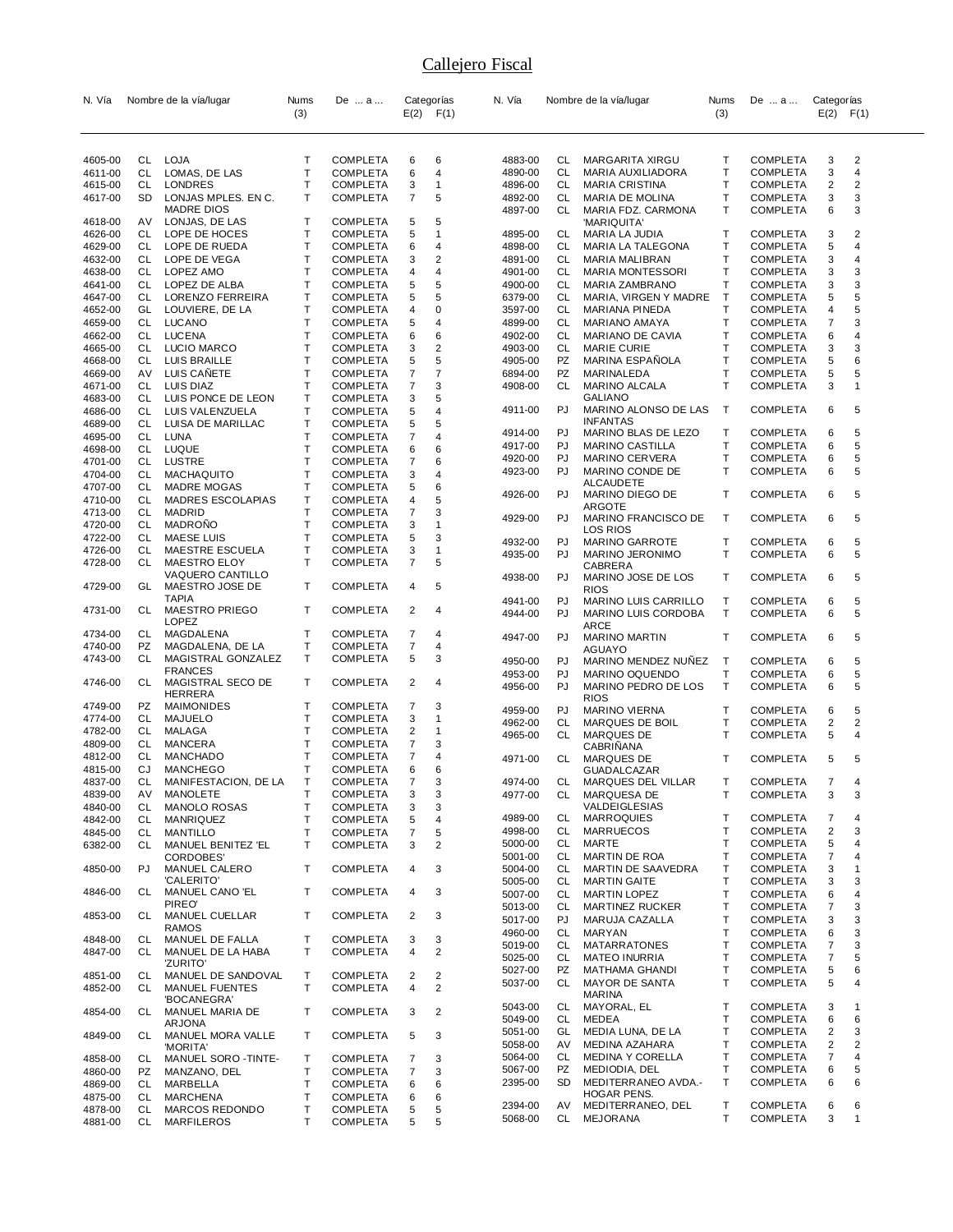| N. Vía             |           | Nombre de la vía/lugar                         | Nums   | De  a                              |                | Categorías          | N. Vía             |           | Nombre de la vía/lugar                | Nums         | De  a                              | Categorías |                   |
|--------------------|-----------|------------------------------------------------|--------|------------------------------------|----------------|---------------------|--------------------|-----------|---------------------------------------|--------------|------------------------------------|------------|-------------------|
|                    |           |                                                | (3)    |                                    |                | $E(2)$ $F(1)$       |                    |           |                                       | (3)          |                                    |            | $E(2)$ $F(1)$     |
|                    |           |                                                |        |                                    |                |                     |                    |           |                                       |              |                                    |            |                   |
| 5073-00<br>5088-00 | TR<br>CL  | MELERO ALTO<br><b>MELILLA</b>                  | Т<br>T | <b>COMPLETA</b><br><b>COMPLETA</b> | 0<br>5         | $\mathbf{1}$<br>6   | 5739-00            | CL        | MURO DE LA<br><b>MISERICORDIA</b>     | Т            | <b>COMPLETA</b>                    | 7          | $\overline{4}$    |
| 5091-00            | CL        | <b>MELLADOS</b>                                | Т      | <b>COMPLETA</b>                    | 7              | 3                   | 5741-00            | CL        | MUSICO ANTONIO DE                     | T            | <b>COMPLETA</b>                    | 4          | 7                 |
| 5103-00            | CL        | MENENDEZ PELAYO                                | T      | <b>COMPLETA</b>                    | 3              | 2                   |                    |           | CABEZON                               |              |                                    |            |                   |
| 5106-00            | AV        | MENENDEZ PIDAL                                 | т      | <b>COMPLETA</b>                    | 3              | 4                   | 5742-00            | CL        | MUSICO BALIUS                         | т            | <b>COMPLETA</b>                    | 3          | $\mathbf{1}$      |
| 5108-00            | SD        | MERCACORDOBA -AVDA.                            | Τ      | <b>COMPLETA</b>                    | 5              | 5                   | 5743-00            | CL        | MUSICO CRISTOBAL DE                   | Т            | <b>COMPLETA</b>                    | 4          | $\overline{7}$    |
|                    |           | <b>LAS LONJAS</b>                              |        |                                    |                |                     | 5744-00            | CL        | <b>MORALES</b><br>MUSICO FRANCISCO DE | T            | <b>COMPLETA</b>                    | 4          | 6                 |
| 5109-00            | CL        | MERCADILLO                                     | Τ      | <b>COMPLETA</b>                    | 6              | 6                   |                    |           | <b>SALINAS</b>                        |              |                                    |            |                   |
| 5112-00            | SD        | MERCADO DE CIUDAD<br><b>JARDIN</b>             | Т      | <b>COMPLETA</b>                    | $\overline{7}$ | 3                   | 5745-00            | CL        | <b>MUSICO GUERRERO</b>                | T            | <b>COMPLETA</b>                    | 3          | 1                 |
| 5136-00            | SD        | MERCADO DE LA                                  | Τ      | <b>COMPLETA</b>                    | 7              | $\mathbf 0$         | 5748-00            | CL        | <b>MUSICO INFANTAS</b>                | Т            | <b>COMPLETA</b>                    | 6          | 4                 |
|                    |           | CORREDERA                                      |        |                                    |                |                     | 5751-00            | PJ        | MUSICO JIMENEZ                        | T            | <b>COMPLETA</b>                    | 5          | 5                 |
| 5115-00            | SD        | MERCADO DEL ALCAZAR                            | Т      | <b>COMPLETA</b>                    | 7              | 5                   |                    | CL        | <b>ROMAN</b>                          | T            | <b>COMPLETA</b>                    |            | 7                 |
| 5118-00            | <b>SD</b> | MERCADO DEL BARRIO                             | T      | <b>COMPLETA</b>                    | $\overline{7}$ | 5                   | 5752-00            |           | MUSICO JUAN DEL<br><b>ENCINA</b>      |              |                                    | 4          |                   |
| 5121-00            | SD        | DEL NARANJO<br>MERCADO DEL                     | т      | <b>COMPLETA</b>                    | 7              | 5                   | 5754-00            | CL.       | <b>MUSICO LIDON</b>                   | т            | <b>COMPLETA</b>                    | 3          | $\mathbf{1}$      |
|                    |           | <b>MARRUBIAL</b>                               |        |                                    |                |                     | 5756-00            | CL        | MUSICO TOMAS LUIS DE                  | $\mathsf{T}$ | <b>COMPLETA</b>                    | 4          | 6                 |
| 5124-00            | SD        | MERCADO DEL NORTE                              | т      | COMPLETA                           | 7              | $\mathbf{1}$        |                    |           | <b>VICTORIA</b>                       |              |                                    |            |                   |
| 5127-00            | SD        | MERCADO DEL PARQUE                             | т      | <b>COMPLETA</b>                    | 7              | 5                   | 5757-00            | CL        | MUSICO ZIRYAB                         | Т            | <b>COMPLETA</b>                    | 4          | 3                 |
|                    |           | <b>CRUZ CONDE</b>                              |        |                                    |                |                     | 5760-00            | CL        | <b>NACIMIENTO</b>                     | Т<br>T       | <b>COMPLETA</b>                    | 7          | 5                 |
| 5130-00            | SD        | MERCADO DEL SECTOR<br><b>SUR</b>               | т      | COMPLETA                           | 7              | 6                   | 8109-00            | CR.       | NACIONAL-IV CORDOBA<br>CADIZ          |              | <b>COMPLETA</b>                    | 4          | 6                 |
| 5133-00            | SD        | MERCADO HUERTA DE                              | T      | <b>COMPLETA</b>                    | 7              | 5                   | 4716-00            | CR        | NACIONAL-IV CORDOBA                   | Кm           | 0397 FINAL                         | 5          | 5                 |
|                    |           | LA REINA                                       |        |                                    |                |                     |                    |           | <b>MADRID</b>                         |              |                                    |            |                   |
| 5138-00            | CL        | <b>MERCURIO</b>                                | т      | <b>COMPLETA</b>                    | 5              | 4                   | 5762-00            | CL        | NARANJAL DE ALMAGRO                   | Т            | <b>COMPLETA</b>                    | 3          | $\overline{2}$    |
| 5145-00            | CL        | MESIAS, LOS                                    | Т      | <b>COMPLETA</b>                    | 6              | 5                   | 5769-00            | CJ        | NARANJO, DEL                          | Т            | <b>COMPLETA</b>                    | 7          | 3                 |
| 5144-00            | CL        | METALURGICOS, LOS                              | Т      | <b>COMPLETA</b>                    | 5              | 6                   | 5781-00            | CL        | NAVAS DE TOLOSA                       | Т            | <b>COMPLETA</b>                    | 5          | 4                 |
| 5146-00            | CL        | <b>MEXICO</b>                                  | T      | <b>COMPLETA</b>                    | 3              | $\mathbf{1}$        | 5799-00            | CL.<br>CL | <b>NEPTUNO</b>                        | T<br>T       | <b>COMPLETA</b>                    | 5          | 4                 |
| 5148-00            | CL        | MIGUEL ANGEL ORTI<br><b>BELMONTE</b>           | т      | <b>COMPLETA</b>                    | 5              | 5                   | 5802-00<br>5803-00 | CL        | <b>NERJA</b><br>NEVALO.VILLARRUBIA    | T            | <b>COMPLETA</b><br><b>COMPLETA</b> | 6<br>7     | 6<br>5            |
| 5151-00            | CL        | MIGUEL BENZO                                   | т      | <b>COMPLETA</b>                    | 2              | 3                   | 5804-00            | CL.       | NICOLAS MIGUEL                        | T            | <b>COMPLETA</b>                    | 5          | 3                 |
| 5154-00            | AV        | MIGUEL DE UNAMUNO                              | т      | <b>COMPLETA</b>                    | 5              | 5                   |                    |           | CALLEJON                              |              |                                    |            |                   |
| 5155-00            | CL        | MIGUEL GILA                                    | T      | <b>COMPLETA</b>                    | 2              | 3                   | 5805-00            | CL        | NIEBLA                                | T            | <b>COMPLETA</b>                    | 6          | 6                 |
| 5165-00            | CL        | MINEROS, LOS                                   | т      | <b>COMPLETA</b>                    | 5              | 6                   | 5811-00            | CL        | NIEVES VIEJAS                         | Т            | <b>COMPLETA</b>                    | 7          | 5                 |
| 5166-00            | CL        | MINERVA                                        | T      | COMPLETA                           | 5              | 4                   | 5812-00            | PJ        | <b>NILO</b>                           | T            | <b>COMPLETA</b>                    | 4          | 5                 |
| 5169-00            | AV        | MINISTERIO DE LA                               | Т      | <b>COMPLETA</b>                    | 5              | 5                   | 5817-00            | CJ        | NINO PERDIDO, DEL                     | т            | <b>COMPLETA</b>                    | 3          | $\overline{2}$    |
|                    |           | <b>VIVIENDA</b>                                |        |                                    |                |                     | 5823-00            | CL        | NOGAL, EL                             | T<br>Т       | <b>COMPLETA</b>                    | 3          | 3                 |
| 5205-00            | CL        | MIRAFLORES, CUARTA<br>DE                       | T      | <b>COMPLETA</b>                    | 7              | 6                   | 5829-00<br>5830-00 | CJ<br>PZ  | <b>NOQUES</b><br>NORIA DE LA HUERTA   | Т            | <b>COMPLETA</b><br><b>COMPLETA</b> | 7<br>4     | 5<br>3            |
| 5223-00            | CL        | MIRAFLORES, DECIMA                             | Т      | <b>COMPLETA</b>                    | 7              | 6                   | 5863-00            | CL.       | NTRO. PADRE JESUS DE                  | T            | <b>COMPLETA</b>                    | 5          | 6                 |
|                    |           | DE                                             |        |                                    |                |                     |                    |           | <b>LOS REYES</b>                      |              |                                    |            |                   |
| 5208-00            | CL        | MIRAFLORES, QUINTA                             | Т      | <b>COMPLETA</b>                    | 7              | 6                   | 5841-00            | CL        | NUESTRA SENORA DE                     | T            | <b>COMPLETA</b>                    | 5          | 5                 |
| 5199-00            | CL        | DE<br>MIRAFLORES, SEGUNDA                      | Τ      | COMPLETA                           | 7              | 6                   |                    |           | ARACELI                               |              |                                    |            |                   |
|                    |           | DE                                             |        |                                    |                |                     | 5844-00            | CL        | NUESTRA SEÑORA DE<br><b>BEGOÑA</b>    | т            | <b>COMPLETA</b>                    | 6          | 4                 |
| 5225-00            | AV        | MIRALBAIDA                                     | T      | COMPLETA                           | 5              | 5                   | 5847-00            | CL        | NUESTRA SENORA DE                     | Т            | <b>COMPLETA</b>                    | 5          | 5                 |
| 5235-00            | AV        | MIRASIERRA                                     | T      | <b>COMPLETA</b>                    | 5              | 4                   |                    |           | <b>BELEN</b>                          |              |                                    |            |                   |
| 5244-00            | PZ        | MIRLO, EL                                      | T      | <b>COMPLETA</b>                    | 5              | 5                   | 5850-00            | CL        | NUESTRA SEÑORA DE                     | т            | <b>COMPLETA</b>                    | 4          | 5                 |
| 5256-00            | CL        | MOLINA DE LEON                                 | т      | <b>COMPLETA</b>                    | 5              | 4                   |                    |           | LA MERCED                             |              |                                    |            |                   |
| 5259-00            | CL        | MOLINA SANCHEZ                                 | T      | <b>COMPLETA</b>                    | 3              | $\overline{2}$      | 5853-00            | CL        | NUESTRA SENORA DEL<br><b>CARMEN</b>   | Т            | <b>COMPLETA</b>                    | 7          | 4                 |
| 5295-00            | AV        | LAGARTIJO<br>MOLINOS, DE LOS                   | T      | <b>COMPLETA</b>                    | 2              | 2                   | 5851-00            | CL        | NUESTRA SEÑORA PAZ                    | T            | <b>COMPLETA</b>                    | 6          | 2                 |
| 3651-00            | CL.       | <b>MONSENOR JUAN</b>                           | Т      | <b>COMPLETA</b>                    | 6              | 5                   |                    |           | Y ESPERANZA                           |              |                                    |            |                   |
|                    |           | <b>M.FONT DEL RIEGO</b>                        |        |                                    |                |                     | 3489-00            | AV        | NUESTRA SRA. DE LA                    | T            | <b>COMPLETA</b>                    | 5          | 5                 |
| 5310-00            | CL        | <b>MONTANAS</b>                                | т      | COMPLETA                           | 7              | 3                   |                    |           | <b>FUENSANTA</b>                      |              |                                    |            |                   |
| 5338-00            | CL        | MONTELLANO                                     | Τ      | <b>COMPLETA</b>                    | 5              | 6                   | 5883-00            | CL        | NUNEZ DE BALBOA                       | Т            | <b>COMPLETA</b>                    | 5          | 5                 |
| 5340-00            | CL        | <b>MONTEMAYOR</b>                              | Т      | <b>COMPLETA</b>                    | 3              | 2                   | 5886-00<br>5889-00 | CR<br>CL  | <b>OBEJO</b><br>OBISPO ALGUACIL       | T<br>Т       | <b>COMPLETA</b><br><b>COMPLETA</b> | 0<br>7     | $\mathbf{1}$<br>4 |
| 5349-00            | CL        | <b>MONTERO</b>                                 | Т      | <b>COMPLETA</b>                    | 7              | 4                   | 5892-00            | CL        | OBISPO ASCAGORTA                      | T            | <b>COMPLETA</b>                    | 3          | 1                 |
| 5400-00            | CL        | <b>MONTORO</b>                                 | Τ<br>T | <b>COMPLETA</b>                    | 6              | 6                   | 5895-00            | CL        | OBISPO CUBERO                         | $\mathsf{T}$ | <b>COMPLETA</b>                    | 5          | 5                 |
| 5403-00<br>5414-00 | CL<br>PZ  | <b>MORALES</b><br>MOREAL, EL                   | Τ      | <b>COMPLETA</b><br><b>COMPLETA</b> | 7<br>5         | 5<br>4              | 5901-00            | CL        | <b>OBISPO FITERO</b>                  | T            | <b>COMPLETA</b>                    | 5          | 2                 |
| 5418-00            | PJ        | MOREDAL, DEL                                   | Т      | <b>COMPLETA</b>                    | 5              | 5                   | 5904-00            | CL        | OBISPO LOPEZ CRIADO                   | Т            | <b>COMPLETA</b>                    | 7          | 3                 |
| 5424-00            | PZ        | MORENO, DEL                                    | т      | <b>COMPLETA</b>                    | 2              | 2                   | 5913-00            | CL.       | OBISPO ROJAS DE                       | T            | <b>COMPLETA</b>                    | 6          | 5                 |
| 5660-00            | PZ        | MORERAS, DE LAS                                | T      | <b>COMPLETA</b>                    | 5              | $\mathbf{1}$        |                    |           | SANDOVAL                              |              |                                    |            |                   |
| 5664-00            | CL        | <b>MORERIA</b>                                 | Т      | <b>COMPLETA</b>                    | 2              | 2                   | 5916-00            | CL        | <b>OBISPO TORRES</b>                  | т            | <b>COMPLETA</b>                    | 6          | 3                 |
| 5667-00            | CL        | <b>MORILES</b>                                 | Τ      | <b>COMPLETA</b>                    | 6              | 5                   | 5919-00<br>5922-00 | PZ<br>CL  | OCA, LA<br><b>OCAÑA</b>               | T<br>T       | <b>COMPLETA</b><br><b>COMPLETA</b> | 5<br>7     | 4<br>3            |
| 5676-00            | CL        | <b>MORISCOS</b>                                | Т      | <b>COMPLETA</b>                    | 7              | 4                   | 5934-00            | CL        | OFICINA, DE LA                        | T            | <b>COMPLETA</b>                    | 6          | 5                 |
| 5685-00            | CL        | <b>MOTAMID</b>                                 | T      | COMPLETA                           | 6              | 5                   | 5941-00            | CL        | <b>OLIMPO</b>                         | T            | <b>COMPLETA</b>                    | 5          | 4                 |
| 5688-00            | CL        | <b>MOTARRIF</b>                                | Т      | <b>COMPLETA</b>                    | 6              | 4                   | 5943-00            | UR        | OLIVAR DE MALMENO                     | Т            | <b>COMPLETA</b>                    | 4          | 1                 |
| 5691-00            | CL<br>CL  | <b>MOTRIL</b>                                  | Т<br>т | <b>COMPLETA</b>                    | 6<br>7         | $\overline{7}$<br>3 | 5952-00            | CL        | OLIVOS, LOS                           | $\mathsf{T}$ | <b>COMPLETA</b>                    | 5          | 5                 |
| 5704-00<br>5709-00 | AV        | <b>MOVIMIENTO VECINAL</b><br>MOZARABES, DE LOS | T      | COMPLETA<br><b>COMPLETA</b>        | 2              | 3                   | 5910-00            | AV        | OLLERIAS, DE LAS                      | $\mathsf{T}$ | <b>COMPLETA</b>                    | 1          | 3                 |
| 5712-00            | CL        | <b>MUCHO TRIGO</b>                             | Т      | <b>COMPLETA</b>                    | 7              | 3                   | 5958-00            | CL        | OLMILLO                               | Т            | <b>COMPLETA</b>                    | 3          | 2                 |
| 5715-00            | CL        | MUDARRA                                        | Т      | <b>COMPLETA</b>                    | 3              | $\mathbf{1}$        | 4650-00            | CL        | OMEYAS, ADYACENTE A                   | T            | <b>COMPLETA</b>                    | 3          | 3                 |
| 5718-00            | CJ        | MUNDA                                          | T      | <b>COMPLETA</b>                    | 6              | 2                   |                    |           | LOS                                   |              |                                    |            |                   |
| 5721-00            | CL        | <b>MUNICES</b>                                 | T      | <b>COMPLETA</b>                    | 7              | 4                   | 5961-00<br>5966-00 | CL<br>PZ  | OMEYAS, LOS<br>ONCE, DE LA            | Т<br>Т       | <b>COMPLETA</b><br><b>COMPLETA</b> | 3<br>4     | 3<br>2            |
| 5724-00            | CL        | MUNOZ CAPILLA                                  | т      | COMPLETA                           | 7              | 4                   | 5982-00            | PZ        | ORIVE, DE                             | T            | <b>COMPLETA</b>                    | 3          | 4                 |
| 5727-00            | CL        | <b>MURCIA</b>                                  | т      | COMPLETA                           | 3              | 4                   | 5984-00            | CL        | <b>ORO</b>                            | T            | <b>COMPLETA</b>                    | 5          | 5                 |
|                    |           |                                                |        |                                    |                |                     |                    |           |                                       |              |                                    |            |                   |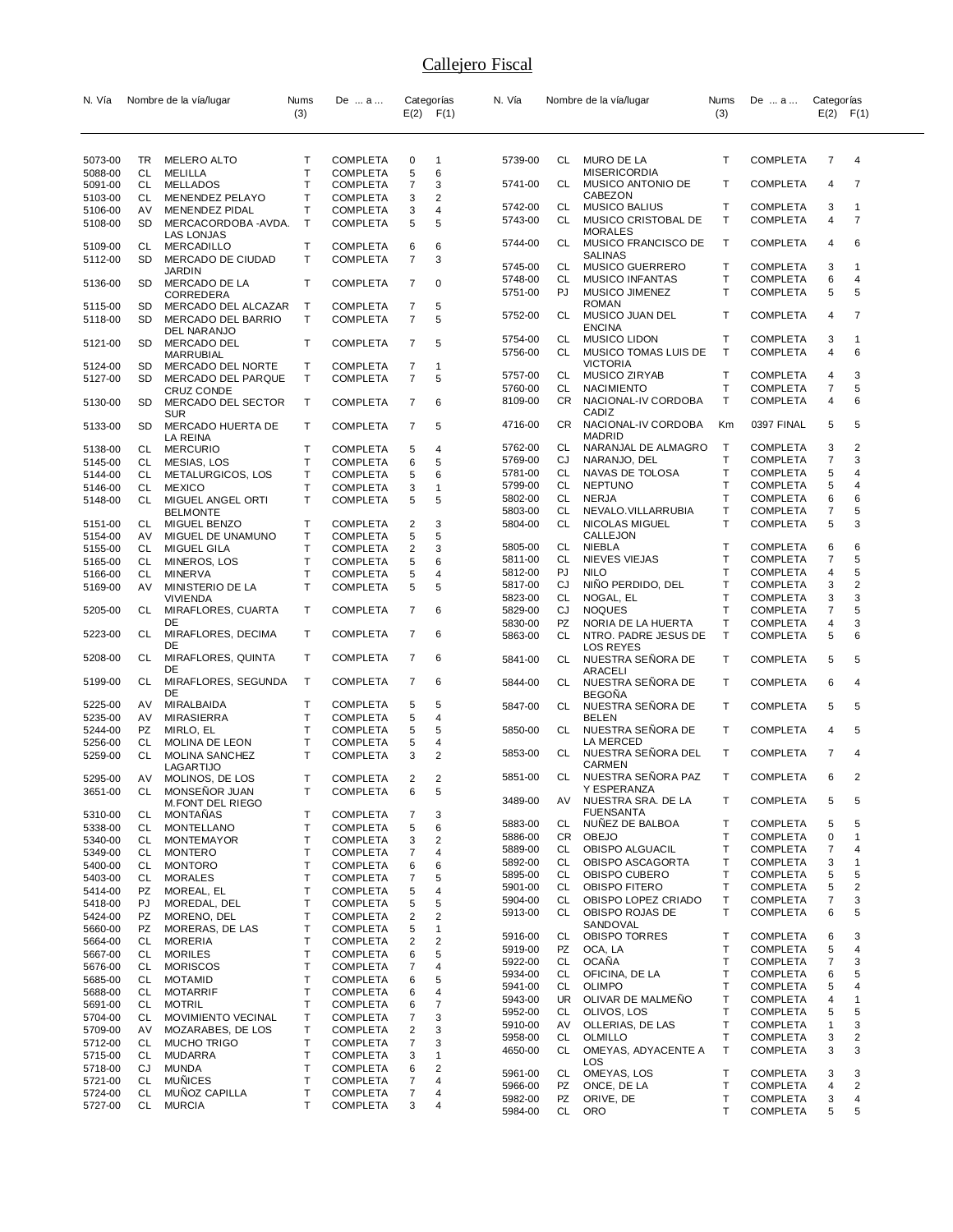| N. Vía             |           | Nombre de la vía/lugar                  | Nums         | De  a                              |                | Categorías          | N. Vía             |           | Nombre de la vía/lugar                 | Nums         | De  a                              | Categorías     |                         |
|--------------------|-----------|-----------------------------------------|--------------|------------------------------------|----------------|---------------------|--------------------|-----------|----------------------------------------|--------------|------------------------------------|----------------|-------------------------|
|                    |           |                                         | (3)          |                                    | E(2)           | F(1)                |                    |           |                                        | (3)          |                                    | $E(2)$ $F(1)$  |                         |
|                    |           |                                         |              |                                    |                |                     |                    |           |                                        |              |                                    |                |                         |
|                    |           |                                         |              |                                    |                |                     |                    |           |                                        |              |                                    |                |                         |
| 5985-00            | CL        | ORTEGA MUNILLA                          | Т            | <b>COMPLETA</b>                    | 3              | $\mathbf{1}$        | 6306-00            | CL        | PEDRO MUÑOZ                            | Т            | <b>COMPLETA</b>                    | 7              | 3                       |
| 5988-00<br>5991-00 | CL<br>CL  | <b>OSARIO</b><br><b>OSARIO ROMANO</b>   | Т<br>т       | <b>COMPLETA</b><br>COMPLETA        | 3<br>6         | $\overline{2}$<br>5 | 6307-00            | CL        | PEDRO NOLASCO<br>MELENDEZ              | T            | <b>COMPLETA</b>                    | 5              | 4                       |
| 5994-00            | <b>CL</b> | <b>OSIO</b>                             | T            | <b>COMPLETA</b>                    | 7              | 3                   | 6309-00            | CL        | PEDRO REY                              | Т            | <b>COMPLETA</b>                    | 7              | 3                       |
| 6000-00            | CL        | <b>OSUNA</b>                            | Т            | <b>COMPLETA</b>                    | 6              | 6                   | 6312-00            | CL        | PEDRO VERDUGO                          | т            | <b>COMPLETA</b>                    | $\overline{7}$ | 3                       |
| 6011-00            | CL        | PABLO NERUDA                            | т            | COMPLETA                           | 5              | $\overline{4}$      | 6315-00            | CL        | <b>PELAGIO</b>                         | T            | <b>COMPLETA</b>                    | 5              | 5                       |
| 6009-00            | CL        | PABLO RUIZ PICASSO                      | Т            | <b>COMPLETA</b>                    | 5              | 5                   | 6318-00            | CL        | PELAYO CORREA                          | Т            | <b>COMPLETA</b>                    | 4              | 5                       |
| 5907-00            | <b>CL</b> | PACO LEON                               | T            | <b>COMPLETA</b>                    | 5              | 5                   | 6319-00            | CL        | PELETEROS, LOS                         | Т            | <b>COMPLETA</b>                    | 5              | 6                       |
| 6010-00            | CL        | PACO NATERA                             | т            | <b>COMPLETA</b>                    | 4              | 5                   | 6327-00            | CL        | <b>PENA</b>                            | Т            | <b>COMPLETA</b>                    | 7              | 3                       |
| 6012-00            | PZ        | PADRE CRISTOBAL                         | T            | <b>COMPLETA</b>                    | 7              | 4                   | 6331-00            | <b>CL</b> | PEÑARROYA-<br>PUEBLONUEVO              | T            | <b>COMPLETA</b>                    | 3              | $\mathbf{1}$            |
| 6014-00<br>6015-00 | CL<br>CJ  | <b>PADRE MORALES</b><br>PADRE POSADAS   | Т<br>Т       | COMPLETA<br><b>COMPLETA</b>        | 5<br>6         | 5<br>$\overline{2}$ | 5964-00            | <b>CL</b> | PENAS CORDOBESAS,                      | Т            | <b>COMPLETA</b>                    | 5              | 5                       |
| 6018-00            | <b>CL</b> | PADRE PUEYO                             | T            | COMPLETA                           | 3              | $\overline{2}$      |                    |           | DE LAS                                 |              |                                    |                |                         |
| 6021-00            | TR        | PADRES MOHEDANO                         | Т            | <b>COMPLETA</b>                    | 5              | 4                   | 6344-00            | CL        | PEPE ESPALIU                           | Т            | <b>COMPLETA</b>                    | 4              | $\overline{2}$          |
| 6033-00            | <b>CL</b> | PAJA                                    | $\mathsf{T}$ | <b>COMPLETA</b>                    | 7              | $\overline{4}$      | 6345-00            | CL        | PERAL                                  | т            | <b>COMPLETA</b>                    | 7              | 3                       |
| 6039-00            | PZ        | PAJA, DE LA                             | т            | <b>COMPLETA</b>                    | 7              | 4                   | 6357-00            | CL        | PEREZ DE CASTRO                        | т            | <b>COMPLETA</b>                    | 3              | 2                       |
| 6042-00            | CL        | PALACIO DE LA GALIANA                   | T            | <b>COMPLETA</b>                    | 4              | $\mathbf{1}$        | 6363-00            | CL        | PERIODISTA AGUILERA                    | т            | <b>COMPLETA</b>                    | 6              | 5                       |
| 6045-00            | CL.       | PALANCA, DE LA                          | T            | COMPLETA                           | 5              | $\overline{4}$      | 6364-00            | CL        | PERIODISTA ANTONIO<br>RDGUEZ.MESA      | T            | <b>COMPLETA</b>                    | 5              | 4                       |
| 6048-00            | CL        | PALAREA                                 | Т            | <b>COMPLETA</b>                    | 7              | 4                   | 2631-00            | CL        | PERIODISTA ANTONIO                     | Т            | <b>COMPLETA</b>                    | 5              | 4                       |
| 6055-00            | CR.       | PALMA DEL RIO -                         | $\mathsf{T}$ | <b>COMPLETA</b>                    | 5              | $\overline{4}$      |                    |           | SALMORAL B.                            |              |                                    |                |                         |
| 6054-00            | CR        | MIRALBAIDA-<br>PALMA DEL RIO,           | Т            | <b>COMPLETA</b>                    | 6              | 4                   | 6366-00            | CL        | <b>PERIODISTA</b>                      | Т            | <b>COMPLETA</b>                    | 5              | 5                       |
|                    |           | <b>BDA.OCCIDENTE</b>                    |              |                                    |                |                     |                    |           | <b>BALDOMERO MUNOZ</b>                 |              |                                    |                |                         |
| 6072-00            | CL        | PALMA, LA                               | Т            | <b>COMPLETA</b>                    | 7              | 3                   | 6367-00            | CL        | PERIODISTA EDUARDO                     | Т            | <b>COMPLETA</b>                    | 5              | 4                       |
| 6075-00            | CL        | PALMERA, LA                             | T            | <b>COMPLETA</b>                    | 3              | 4                   | 6368-00            | CL        | <b>BARO</b><br>PERIODISTA ENRIQUE      | т            | <b>COMPLETA</b>                    | 5              | 4                       |
| 6144-00            | CL        | <b>PALOMARES</b>                        | Т            | COMPLETA                           | 7              | 3                   |                    |           | ORTIZ GONZ.                            |              |                                    |                |                         |
| 6146-00            | PZ        | PALOMERA, DE LA                         | Т            | <b>COMPLETA</b>                    | 5              | 5                   | 6370-00            | CL        | PERIODISTA FCO.                        | т            | <b>COMPLETA</b>                    | 5              | 4                       |
| 6162-00            | CJ        | PAN Y CONEJO                            | T            | <b>COMPLETA</b>                    | 7              | 4                   |                    |           | <b>HIDALGO TRILLO</b>                  |              |                                    |                |                         |
| 6171-00            | PJ        | <b>PANTOJA</b>                          | T            | COMPLETA                           | 5              | 6                   | 6369-00            | CL        | PERIODISTA GAGO                        | Т            | <b>COMPLETA</b>                    | 6              | 5                       |
| 6176-00            | CL        | PAPA JUAN PABLO II                      | Т            | <b>COMPLETA</b>                    | 6              | 5                   |                    |           | <b>JIMENEZ</b>                         |              |                                    |                |                         |
| 6177-00            | CL        | PAPA JUAN XXIII                         | T<br>T       | <b>COMPLETA</b>                    | 6              | 4                   | 6372-00            | CL        | PERIODISTA GARCIA<br>NIELFA            | Т            | <b>COMPLETA</b>                    | 5              | 5                       |
| 6211-00<br>948-00  | CL<br>UR. | PARIS<br>PARQUE DE LAS                  | $\mathsf{T}$ | <b>COMPLETA</b><br><b>COMPLETA</b> | 3<br>6         | $\mathbf{1}$<br>3   | 6375-00            | CL        | PERIODISTA GARCIA                      | Т            | <b>COMPLETA</b>                    | 3              | 4                       |
|                    |           | AVENIDAS                                |              |                                    |                |                     |                    |           | <b>PRIETO</b>                          |              |                                    |                |                         |
| 6213-00            | PS        | PARQUE VERDE                            | Т            | <b>COMPLETA</b>                    | 5              | $\overline{4}$      | 6361-00            | PZ        | PERIODISTA JOSÉ                        | Т            | <b>COMPLETA</b>                    | 4              | 3                       |
| 6219-00            | CL        | PARRAS                                  | T            | <b>COMPLETA</b>                    | 7              | 3                   |                    |           | COUSO                                  |              |                                    |                |                         |
| 1494-00            | CL        | PARROCO AGUSTIN                         | $\mathsf{T}$ | <b>COMPLETA</b>                    | 5              | 5                   | 6373-00            | CL        | PERIODISTA JOSE L. DE                  | Т            | <b>COMPLETA</b>                    | 5              | 4                       |
|                    |           | <b>MOLINA</b>                           |              |                                    |                |                     | 6374-00            | CL        | <b>CORDOBA</b><br>PERIODISTA JULIO A.  | Т            | <b>COMPLETA</b>                    | 4              | 3                       |
| 6226-00            | CL        | <b>PARTICIPACION</b>                    | Т            | <b>COMPLETA</b>                    | 6              | $\overline{4}$      |                    |           | PARRADO                                |              |                                    |                |                         |
| 8912-00            | CL        | CIUDADANA<br>PASEO DE LOS               | Т            | <b>COMPLETA</b>                    | 5              | 5                   | 6376-00            | CL        | PERIODISTA JUSTO                       | Т            | <b>COMPLETA</b>                    | 5              | 4                       |
|                    |           | <b>VERDIALES</b>                        |              |                                    |                |                     |                    |           | URRUTIA                                |              |                                    |                |                         |
| 6243-00            | CL        | PASTORA                                 | т            | <b>COMPLETA</b>                    | 7              | 5                   | 6377-00            | CL        | PERIODISTA LEAFAR                      | Т            | <b>COMPLETA</b>                    | 4              | 7                       |
| 6246-00            | CL        | <b>PASTORES</b>                         | Т            | <b>COMPLETA</b>                    | 2              | $\overline{2}$      | 6378-00            | CL        | PERIODISTA MIGUEL                      | T            | <b>COMPLETA</b>                    | 5              | 5                       |
| 6248-00            | <b>PZ</b> | PATIO BARTOLOME                         | т            | <b>COMPLETA</b>                    | 7              | $\overline{7}$      | 441-00             | CL        | ORTIZ<br>PERIODISTA PACO               | Т            | <b>COMPLETA</b>                    | 5              | 5                       |
|                    |           | POLO Y RAIGON                           |              |                                    |                |                     |                    |           | VARGAS                                 |              |                                    |                |                         |
| 6250-00            | PZ        | PATIO DEL PINTOR JUAN                   | T            | COMPLETA                           | $\overline{7}$ | 7                   | 6380-00            | CL        | PERIODISTA PEDRO                       | Т            | <b>COMPLETA</b>                    | 4              | 5                       |
| 6251-00            | PZ        | <b>MIRO</b><br>PATIO DEL POETA          | T            | <b>COMPLETA</b>                    | 7              | 7                   |                    |           | ALVAREZ                                |              |                                    |                |                         |
|                    |           | GABRIEL CELAYA                          |              |                                    |                |                     | 6381-00            | CL        | PERIODISTA QUESADA                     | Т            | <b>COMPLETA</b>                    | 4              | 4                       |
| 6253-00            | PZ        | PATIO DEL POETA LUIS                    | т            | <b>COMPLETA</b>                    | 7              | 7                   |                    |           | <b>CHACON</b>                          |              |                                    |                |                         |
|                    |           | <b>ROSALES</b>                          |              |                                    |                |                     | 6383-00            | CL        | PERIODISTA RICARDO<br><b>RODRIGUEZ</b> | т            | <b>COMPLETA</b>                    | 5              | 5                       |
| 2675-00            | PZ        | PATIO DOCTOR                            | T            | <b>COMPLETA</b>                    | 2              | $\overline{2}$      | 6391-00            | CL        | PIANISTA RAFAEL                        | Т            | <b>COMPLETA</b>                    | 4              | 5                       |
| 6247-00            | <b>PZ</b> | ALVAREZ GARCIA<br>PATIO JOSE DE LA PENA | $\mathsf{T}$ | <b>COMPLETA</b>                    | 7              | 6                   |                    |           | <b>OROZCO</b>                          |              |                                    |                |                         |
|                    |           | AGUAYO                                  |              |                                    |                |                     | 6409-00            | AV        | PICONEROS, DE LOS                      | т            | <b>COMPLETA</b>                    | 3              | 3                       |
| 6254-00            | PZ        | PATIO LA VOZ DEL                        | Τ            | <b>COMPLETA</b>                    | $\overline{7}$ | 7                   | 6399-00            | <b>CL</b> | PIERNA, LA                             | T            | <b>COMPLETA</b>                    | 5              | $\overline{\mathbf{c}}$ |
|                    |           | <b>PUEBLO</b>                           |              |                                    |                |                     | 6435-00            | PZ        | <b>PINEDA</b>                          | T            | <b>COMPLETA</b>                    | 5              | 4                       |
| 6256-00            | <b>PZ</b> | PATIO PERIODISTA                        | T.           | <b>COMPLETA</b>                    | 4              | 7                   | 6445-00            | CL        | PINTOR ANTONIO<br>RODRIGUEZ LUNA       | T            | <b>COMPLETA</b>                    | 4              | 5                       |
|                    |           | <b>GRONDONA</b>                         |              |                                    |                |                     | 6449-00            | CL        | PINTOR AGUILERA                        | т            | <b>COMPLETA</b>                    | 3              | 3                       |
| 979-00             | PZ        | PATIO PERIODISTA<br>LADIS               | T.           | <b>COMPLETA</b>                    | 4              | 7                   |                    |           | AMATE                                  |              |                                    |                |                         |
| 6388-00            | PZ        | PATIO PICO DE                           | T            | COMPLETA                           | 7              | 7                   | 6447-00            | CL        | PINTOR ARBASIA                         | т            | <b>COMPLETA</b>                    | 5              | 4                       |
|                    |           | <b>ALMANZOR</b>                         |              |                                    |                |                     | 6450-00            | <b>CL</b> | PINTOR BERMEJO                         | Т            | <b>COMPLETA</b>                    | $\overline{7}$ | 5                       |
| 6392-00            | PZ        | PATIO PICO DE ANETO                     | Τ            | COMPLETA                           | 7              | 7                   | 6453-00            | PJ        | PINTOR CORDOBA                         | T            | <b>COMPLETA</b>                    | 4              | 4                       |
| 6394-00            | <b>PZ</b> | PATIO PICO DEL                          | T.           | COMPLETA                           | $\overline{7}$ | $\overline{7}$      | 6456-00            | CL        | PINTOR CUENCA MUÑOZ                    | T            | <b>COMPLETA</b>                    | 2              | 2                       |
|                    |           | <b>MULHACEN</b>                         |              |                                    |                |                     | 6459-00            | CL        | PINTOR EL GRECO                        | T            | <b>COMPLETA</b>                    | 6              | 4                       |
| 6398-00            | PZ        | PATIO PICO DEL VELETA                   | Τ            | <b>COMPLETA</b>                    | 7              | 7                   | 6462-00            | PJ        | PINTOR ESCALANTE                       | т            | <b>COMPLETA</b>                    | 5              | 5                       |
| 6395-00            | PZ        | PATIO VICENTE SERENO<br>CAPELLAN        | T            | COMPLETA                           | 7              | $\overline{7}$      | 6465-00            | <b>CL</b> | PINTOR ESPINOSA                        | Т            | <b>COMPLETA</b>                    | 6              | 4                       |
| 6255-00            | CL        | PATRICIO CORREAS                        | т            | <b>COMPLETA</b>                    | 5              | 6                   | 6468-00<br>6472-00 | CL<br>PL. | PINTOR GARCIA GUIJO<br>PINTOR ITURRINO | т<br>Т       | <b>COMPLETA</b><br><b>COMPLETA</b> | 4<br>4         | 5<br>5                  |
| 6258-00            | CL        | PATRICIO FURRIEL                        | т            | COMPLETA                           | 5              | 5                   | 6469-00            | CL        | PINTOR JUAN GRIS                       | $\mathsf{T}$ | <b>COMPLETA</b>                    | 4              | 4                       |
| 6260-00            | CL        | PAULA MONTAL                            | T            | COMPLETA                           | 5              | 4                   | 6474-00            | CL        | PINTOR LEAL GAETE                      | т            | <b>COMPLETA</b>                    | 4              | 4                       |
| 6279-00            | AV        | PAZ, DE LA                              | Т            | <b>COMPLETA</b>                    | 5              | 4                   | 6476-00            | CL        | PINTOR LOPEZ-OBRERO                    | т            | <b>COMPLETA</b>                    | 3              | 2                       |
| 6282-00            | PZ        | PAZ, DE LA                              | т            | COMPLETA                           | 5              | 5                   | 6477-00            | CL        | PINTOR LOSADA                          | Т            | <b>COMPLETA</b>                    | 6              | 5                       |
| 6314-00            | CL        | PEDROCHE                                | Т            | COMPLETA                           | 3              | 3                   | 6480-00            | <b>CL</b> | PINTOR LOZANO SIDRO                    | Т            | <b>COMPLETA</b>                    | 5              | 5                       |
| 6297-00            | CL        | PEDRO FERNANDEZ                         | Т            | <b>COMPLETA</b>                    | 7              | 4                   | 6483-00            | CL        | PINTOR MARIANO                         | T            | <b>COMPLETA</b>                    | 4              | 5                       |
| 6300-00            | CL        | PEDRO JIMENEZ                           | Т            | COMPLETA                           | 7              | 3                   |                    |           | <b>BELMONTE</b>                        |              |                                    |                |                         |
| 6303-00            | CL        | PEDRO LOPEZ                             | T            | COMPLETA                           | 3              | 3                   |                    |           |                                        |              |                                    |                |                         |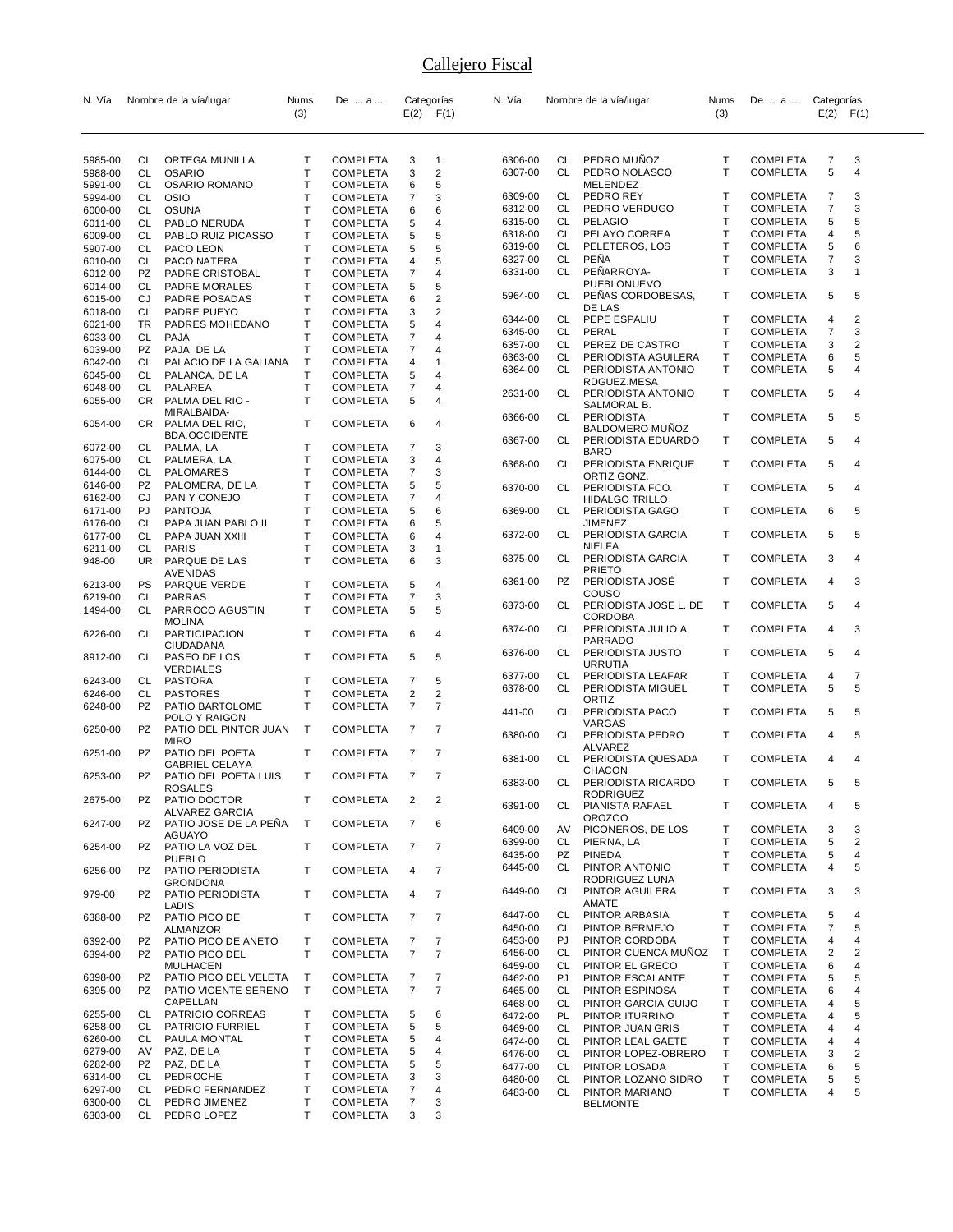| N. Vía             |            | Nombre de la vía/lugar                  | Nums              | De  a                              |        | Categorías   | N. Vía             |          | Nombre de la vía/lugar                 | Nums         | De  a                              | Categorías                       |                |
|--------------------|------------|-----------------------------------------|-------------------|------------------------------------|--------|--------------|--------------------|----------|----------------------------------------|--------------|------------------------------------|----------------------------------|----------------|
|                    |            |                                         | (3)               |                                    | E(2)   | F(1)         |                    |          |                                        | (3)          |                                    | $E(2)$ $F(1)$                    |                |
|                    |            |                                         |                   |                                    |        |              |                    |          |                                        |              |                                    |                                  |                |
| 6484-00            | CL.        | PINTOR MARIANO                          | T                 | <b>COMPLETA</b>                    | 4      | 5            | 6666-00            | CL       | POETA FRANCISCO                        | т            | <b>COMPLETA</b>                    | 4                                | 4              |
|                    |            | <b>FORTUNY</b>                          |                   |                                    |        |              |                    |          | AREVALO                                |              |                                    |                                  |                |
| 6482-00<br>6485-00 | CL<br>PZ   | PINTOR MATISSE<br>PINTOR MIGUEL DEL     | т<br>T            | <b>COMPLETA</b><br><b>COMPLETA</b> | 4<br>7 | 5<br>3       | 6672-00            | CL       | POETA GUSTAVO<br><b>ADOLFO BECQUER</b> | т            | <b>COMPLETA</b>                    | 3                                | 1              |
|                    |            | MORAL GOMEZ                             |                   |                                    |        |              | 6675-00            | PZ       | POETA IBN ZAYDUN                       | т            | <b>COMPLETA</b>                    | 2                                | 3              |
| 6486-00            | CL         | PINTOR MONROY                           | т                 | <b>COMPLETA</b>                    | 5      | 4            | 6676-00            | CL       | POETA JORGE GUILLEN                    | т            | <b>COMPLETA</b>                    | 3                                | 1              |
| 6489-00            | CL         | PINTOR MONSERRAT                        | Т                 | <b>COMPLETA</b>                    | 4      | 4            | 6677-00            | CL       | POETA JOSE MARIA                       | т            | <b>COMPLETA</b>                    | 3                                | 1              |
| 6492-00<br>6495-00 | CL<br>CL   | PINTOR MUÑOZ LUCENA<br>PINTOR MURILLO   | $\top$<br>Т       | <b>COMPLETA</b><br><b>COMPLETA</b> | 6      | 5<br>5       | 6679-00            | PZ       | <b>ALVARINO</b><br>POETA JUAN BERNIER  | Т            | <b>COMPLETA</b>                    | 5                                | 4              |
| 6498-00            | CL         | PINTOR PALOMINO                         | Τ                 | <b>COMPLETA</b>                    | 6<br>5 | 4            | 6680-00            | CL       | POETA JUAN MORALES                     | Τ            | <b>COMPLETA</b>                    | 4                                | 7              |
| 6501-00            | CL         | PINTOR PEDRO                            | T                 | <b>COMPLETA</b>                    | 5      | 6            |                    |          | <b>ROJAS</b>                           |              |                                    |                                  |                |
|                    |            | <b>ANTONIO RODRIGUEZ</b>                |                   |                                    |        |              | 6678-00            | CL       | POETA JUAN RAMON                       | т            | <b>COMPLETA</b>                    | 3                                | 1              |
| 1581-00            | CL         | PINTOR PEDRO BUENO                      | т                 | <b>COMPLETA</b>                    | 4      | 6            | 6684-00            | CL       | <b>JIMENEZ</b><br>POETA JUAN REJANO    | т            | <b>COMPLETA</b>                    | 3                                | 1              |
| 6504-00            | CL.<br>PJ  | PINTOR PEDRO ROMANA                     | $\mathsf{T}$<br>т | <b>COMPLETA</b>                    | 5      | 5<br>5       | 6687-00            | CL       | POETA LUIS CERNUDA                     | Т            | <b>COMPLETA</b>                    | 3                                | $\mathbf 1$    |
| 6507-00<br>6510-00 | CL         | PINTOR PELLICER<br>PINTOR PENA-LOSA     | Т                 | <b>COMPLETA</b><br><b>COMPLETA</b> | 5<br>6 | 6            | 6690-00            | CL       | POETA MANUEL                           | т            | <b>COMPLETA</b>                    | 3                                | -1             |
| 6513-00            | CL.        | PINTOR RACIONERO                        | T                 | COMPLETA                           | 4      | 4            |                    |          | ALTOLAGUIRRE                           |              |                                    |                                  |                |
|                    |            | CASTRO                                  |                   |                                    |        |              | 6693-00            | CL       | POETA MANUEL                           | Т            | <b>COMPLETA</b>                    | 3                                | -1             |
| 6515-00            | PZ         | PINTOR RAFAEL BOTI                      | т                 | <b>COMPLETA</b>                    | 5      | 3            | 6696-00            | PJ       | <b>MACHADO</b><br>POETA MANUEL REINA   | Т            | <b>COMPLETA</b>                    | 5                                | 5              |
| 6516-00            | PJ         | PINTOR RAFAEL<br>ROMERO DE TORRES       | т                 | <b>COMPLETA</b>                    | 5      | 5            | 6699-00            | СL       | POETA MARCIAL                          | т            | <b>COMPLETA</b>                    | 6                                | 5              |
| 6519-00            | CL         | PINTOR RAMIREZ                          | т                 | <b>COMPLETA</b>                    | 4      | 5            | 6702-00            | CL       | POETA MIGUEL                           | т            | <b>COMPLETA</b>                    | 5                                | 1              |
| 6525-00            | CL         | PINTOR REINOSO                          | Т                 | <b>COMPLETA</b>                    | 4      | 5            |                    |          | HERNANDEZ                              |              |                                    |                                  |                |
| 6522-00            | <b>SD</b>  | PINTOR REINOSO -                        | T                 | <b>COMPLETA</b>                    | 4      | 5            | 6705-00            | CL       | POETA MUHAMMAD<br>IQBAL                | т            | <b>COMPLETA</b>                    | 3                                | 4              |
|                    |            | COLEGIO-                                |                   |                                    |        |              | 6706-00            | CL       | POETA PABLO GARCIA                     | т            | <b>COMPLETA</b>                    | 3                                | 1              |
| 6528-00            | PJ         | PINTOR RUIZ DE<br>SARAVIA               | т                 | <b>COMPLETA</b>                    | 4      | 4            |                    |          | <b>BAENA</b>                           |              |                                    |                                  |                |
| 6531-00            | CL         | PINTOR SALO                             | Τ                 | <b>COMPLETA</b>                    | 5      | 5            | 6708-00            | CL       | POETA PAREDES                          | т            | <b>COMPLETA</b>                    | 3                                | 1              |
| 6533-00            | CL.        | PINTOR SERRANO                          | T                 | <b>COMPLETA</b>                    | 7      | 5            | 6711-00            | CL       | POETA PERALTA                          | T            | <b>COMPLETA</b>                    | 3                                | $\overline{2}$ |
|                    |            | MUNOZ.HIGUERON                          |                   |                                    |        |              | 6714-00<br>6717-00 | CL<br>CL | POETA RICARDO MOLINA<br>POETA SOLIS    | Т<br>т       | <b>COMPLETA</b><br><b>COMPLETA</b> | 7<br>5                           | 4<br>5         |
| 6534-00            | CL         | PINTOR SOROLLA<br>PINTOR TOPHAM         | т                 | <b>COMPLETA</b>                    | 6      | 5            | 6720-00            | CL       | POETA VALDELOMAR                       | T            | <b>COMPLETA</b>                    | 3                                | 1              |
| 6536-00<br>6537-00 | GL<br>CL   | PINTOR TORRADO                          | т<br>т            | <b>COMPLETA</b><br><b>COMPLETA</b> | 5<br>4 | 6<br>5       |                    |          | PINEDA                                 |              |                                    |                                  |                |
| 6540-00            | CL         | PINTOR VELAZQUEZ                        | т                 | <b>COMPLETA</b>                    | 6      | 5            | 4210-00            | JD       | POETAS, DE LOS                         | т            | <b>COMPLETA</b>                    | 6                                | 4              |
| 6543-00            | <b>CL</b>  | PINTOR ZURBARAN                         | Τ                 | COMPLETA                           | 4      | 4            | 6721-00            | CL       | POETISA ROSALIA DE                     | Τ            | <b>COMPLETA</b>                    | 3                                | $\mathbf 1$    |
| 6549-00            | CL         | PIO XII                                 | т                 | <b>COMPLETA</b>                    | 5      | 5            | 6723-00            | CL       | <b>CASTRO</b><br>POLA ARGENTARIA       | т            | <b>COMPLETA</b>                    | 6                                | 5              |
| 6550-00            | CL         | <b>PIORNO</b>                           | Τ                 | <b>COMPLETA</b>                    | 3      | $\mathbf{1}$ | 6726-00            | CL       | <b>POLACAS</b>                         | т            | <b>COMPLETA</b>                    | 7                                | 4              |
| 6572-00            | CL         | <b>PLATA</b>                            | T                 | <b>COMPLETA</b>                    | 5      | 5            | 6733-00            | CL       | POLICIA LOCAL                          | т            | <b>COMPLETA</b>                    | 5                                | 3              |
| 6576-00<br>6579-00 | PJ.<br>CL. | PLATERO ALCANTARA<br>PLATERO BERNABE DE | T<br>T            | <b>COMPLETA</b><br><b>COMPLETA</b> | 5<br>4 | 4<br>4       |                    |          | <b>M.ANGELES GARCIA</b>                |              |                                    |                                  |                |
|                    |            | LOS REYES                               |                   |                                    |        |              | 6734-00            | CL       | POLICIA LOCAL MARISOL<br><b>MUÑOZ</b>  | Т            | <b>COMPLETA</b>                    | 5                                | 3              |
| 6585-00            | CL         | <b>PLATERO DAMAS</b>                    | т                 | <b>COMPLETA</b>                    | 3      | -1           | 6729-00            | CL       | <b>POLICHINELA</b>                     | т            | <b>COMPLETA</b>                    | $\overline{7}$                   | 4              |
| 6588-00            | PJ         | PLATERO HEREDIA                         | Τ                 | <b>COMPLETA</b>                    | 3      | $\mathbf{1}$ | 6746-00            | PG       | POLIGONO INDUSTRIAL                    | Τ            | <b>COMPLETA</b>                    | 5                                | 6              |
| 6591-00            | PJ         | PLATERO LEIVA                           | T                 | COMPLETA                           | 5      | 5            |                    |          | <b>PEDROCHES</b>                       |              |                                    |                                  |                |
| 6594-00            | CL         | PLATERO LUCAS<br><b>VALDES</b>          | Т                 | <b>COMPLETA</b>                    | 5      | 5            | 8511-00            | PG       | POLIGONO INDUSTRIAL                    | т            | <b>COMPLETA</b>                    | 5                                | 6              |
| 6597-00            | CL         | PLATERO MARTINEZ                        | т                 | <b>COMPLETA</b>                    | 3      | $\mathbf{1}$ | 6753-00            | CL       | TORRECILLA<br>POMPEYA PAULINA          | т            | <b>COMPLETA</b>                    | 6                                | 6              |
| 6600-00            | CL         | PLATERO PEDRAJAS                        | т                 | <b>COMPLETA</b>                    | 5      | 5            | 6756-00            | CL       | <b>POMPEYOS</b>                        | T            | <b>COMPLETA</b>                    | 3                                | 3              |
| 6603-00            | CL         | PLATERO PEDRO DE                        | т                 | <b>COMPLETA</b>                    | 3      | 5            | 6762-00            | CL       | <b>PONTEVEDRA</b>                      | т            | <b>COMPLETA</b>                    | 6                                | 5              |
|                    |            | BARES                                   |                   |                                    |        |              | 6792-00            | CL       | PORTERIA DE SANTA                      | T            | <b>COMPLETA</b>                    | 7                                | 3              |
| 6606-00            | CL         | PLATERO PEDRO<br>SANCHEZ DE LUQUE       | т                 | <b>COMPLETA</b>                    | 4      | 5            |                    |          | <b>CLARA</b>                           |              |                                    | $\overline{7}$                   | ঽ              |
| 6609-00            | CL         | PLATERO RAFAEL                          | Τ                 | <b>COMPLETA</b>                    | 5      | 5            | 6795-00            | CL       | PORTERIA SANTA MARIA<br>DE GRACIA      | $\mathsf{T}$ | <b>COMPLETA</b>                    |                                  |                |
|                    |            | MUÑOZ HORNERO                           |                   |                                    |        |              | 6801-00            | CL       | PORTILLO                               | т            | <b>COMPLETA</b>                    | 7                                | 5              |
| 6615-00            | CL         | PLATERO REPISO                          | т                 | COMPLETA                           | 3      | 4            | 6804-00            | CL       | PORTUGAL                               | T            | <b>COMPLETA</b>                    | 5                                | 4              |
| 6618-00            | CL.        | PLATERO RODRIGO DE<br>LEON              | Τ                 | <b>COMPLETA</b>                    | 5      | 4            | 6810-00            | CL       | <b>POSTRERA</b>                        | Т            | <b>COMPLETA</b>                    | $\overline{7}$                   | 4              |
| 6621-00            | CL         | PLATERO SANCHEZ DE                      | T                 | <b>COMPLETA</b>                    | 3      | 4            | 6813-00            | PZ       | POTRO, DEL<br>CL POZANCO               | Т<br>T       | <b>COMPLETA</b>                    | $\overline{7}$                   | 4              |
|                    |            | LA CRUZ                                 |                   |                                    |        |              | 6819-00<br>6828-00 | CL       | POZO DE CUETO                          | Т            | <b>COMPLETA</b><br><b>COMPLETA</b> | $\overline{7}$<br>$\overline{7}$ | 3<br>4         |
| 3393-00            | CL.        | PLATEROS, DE LOS                        | т                 | COMPLETA                           | 3      | 3            | 6831-00            | CL       | POZO DE DOS BOCAS                      | Τ            | <b>COMPLETA</b>                    | $\overline{7}$                   | 3              |
| 6625-00            | CL<br>CL   | <b>PLATINO</b><br><b>PLEITINEROS</b>    | Τ<br>т            | <b>COMPLETA</b><br>COMPLETA        | 5<br>7 | 5<br>3       | 6837-00            | CL       | POZOBLANCO                             | Т            | <b>COMPLETA</b>                    | 6                                | 6              |
| 6630-00<br>6633-00 | CL.        | POCITO, DEL                             | T                 | <b>COMPLETA</b>                    | 5      | 4            | 6870-00            | CL       | <b>PRENSA</b>                          | T            | <b>COMPLETA</b>                    | 7                                | 4              |
| 6639-00            | CL         | POETA ALONSO DE                         | T                 | <b>COMPLETA</b>                    | 3      | $\mathbf{1}$ | 6873-00            | CL       | PREVISION, LA                          | т            | <b>COMPLETA</b>                    | 2                                | 4              |
|                    |            | <b>BONILLA</b>                          |                   |                                    |        |              | 6876-00            | CL       | PRIEGO DE CORDOBA                      | T            | <b>COMPLETA</b>                    | 6                                | 5              |
| 6642-00            | CL         | POETA ANTONIO                           | Τ                 | <b>COMPLETA</b>                    | 6      | 5            | 6878-00<br>6881-00 | CL<br>CL | PRIMERO DE MAYO<br>PRINCESA WALADA     | T<br>Т       | <b>COMPLETA</b><br><b>COMPLETA</b> | 4<br>3                           | 5<br>1         |
| 6645-00            | CL         | AREVALO<br>POETA ANTONIO GALA           | т                 | <b>COMPLETA</b>                    | 5      | 5            | 6885-00            | CL.      | PROCONSUL METELO                       | Τ            | <b>COMPLETA</b>                    | $\overline{7}$                   | 5              |
| 6648-00            | CL.        | POETA ANTONIO                           | T                 | <b>COMPLETA</b>                    | 3      | $\mathbf{1}$ |                    |          | <b>PIO</b>                             |              |                                    |                                  |                |
|                    |            | <b>MACHADO</b>                          |                   |                                    |        |              | 1629-00            | PZ       | PROFESOR ARANGUREN                     | Т            | <b>COMPLETA</b>                    | $\overline{7}$                   | 4              |
| 6651-00            | PJ         | POETA BAENA YUSTE                       | т                 | <b>COMPLETA</b>                    | 5      | 5            | 3390-00            | AV       | PROFESOR ARNOLD J.                     | т            | <b>COMPLETA</b>                    | 5                                | 5              |
| 6654-00            | PJ         | POETA BELMONTE<br><b>MULLER</b>         | T.                | <b>COMPLETA</b>                    | 5      | 5            | 6891-00            | CL       | <b>TOYNBEE</b><br>PROFESOR CASTILLA    | т            | <b>COMPLETA</b>                    | 3                                | 1              |
| 6657-00            | CL         | POETA BLANCO CRIADO                     | Τ                 | <b>COMPLETA</b>                    | 5      | 4            |                    |          | DEL PINO                               |              |                                    |                                  |                |
| 6660-00            | CL         | POETA BLAS DE OTERO                     | Τ                 | <b>COMPLETA</b>                    | 3      | $\mathbf{1}$ | 6897-00            | CL       | PROFESOR EDUARDO                       | Τ            | <b>COMPLETA</b>                    | 3                                | 1              |
| 6663-00            | CL.        | POETA EMILIO PRADOS                     | т                 | <b>COMPLETA</b>                    | 3      | $\mathbf{1}$ | 6900-00            | CL       | HERNANDEZ P.<br>PROFESOR JUAN          | Τ            | <b>COMPLETA</b>                    | 3                                | 1              |
| 6669-00            | CL.        | POETA FEDERICO                          | T                 | <b>COMPLETA</b>                    | 3      | $\mathbf{1}$ |                    |          | CARANDELL Y P.                         |              |                                    |                                  |                |
|                    |            | <b>GARCIA LORCA</b>                     |                   |                                    |        |              | 6903-00            | CL       | PROFESOR JULIAN<br>RIVERA TARRAGO      | т            | <b>COMPLETA</b>                    | 3                                | $\mathbf{1}$   |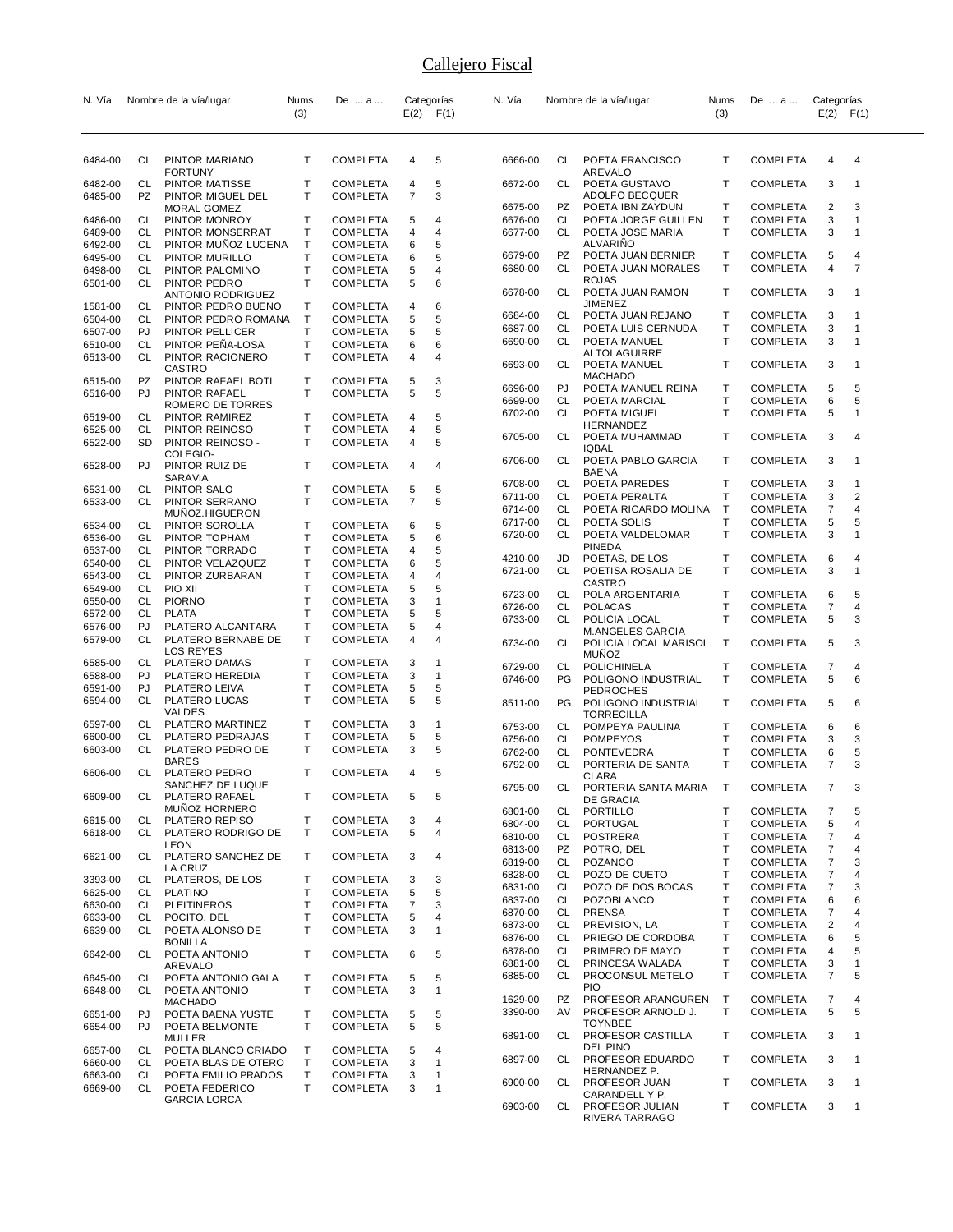| N. Vía             |                 | Nombre de la vía/lugar                      | Nums   | De  a                              |                     | Categorías              | N. Vía             |                 | Nombre de la vía/lugar                    | Nums                         | De  a                              | Categorías                   |                     |
|--------------------|-----------------|---------------------------------------------|--------|------------------------------------|---------------------|-------------------------|--------------------|-----------------|-------------------------------------------|------------------------------|------------------------------------|------------------------------|---------------------|
|                    |                 |                                             | (3)    |                                    |                     | $E(2)$ $F(1)$           |                    |                 |                                           | (3)                          |                                    | $E(2)$ $F(1)$                |                     |
|                    |                 |                                             |        |                                    |                     |                         |                    |                 |                                           |                              |                                    |                              |                     |
| 6906-00            | PZ              | PROFESOR LOPEZ                              | т      | <b>COMPLETA</b>                    | 5                   | 3                       | 7269-00            | CL              | RIO GUADAJOZ                              | Т                            | <b>COMPLETA</b>                    | 5                            | 5                   |
| 6909-00            | CL              | NEYRA<br>PROFESOR LUCENA                    | т      | <b>COMPLETA</b>                    | 3                   | 3                       | 7270-00<br>7278-00 | <b>CL</b><br>CL | RIO NEVALO<br>RIOS, LOS                   | T<br>T                       | <b>COMPLETA</b><br><b>COMPLETA</b> | 5<br>6                       | $\overline{4}$<br>5 |
|                    |                 | <b>CONDE</b>                                |        |                                    |                     |                         | 7281-00            | CL              | RIVAS Y PALMA                             | $\mathsf{T}$                 | <b>COMPLETA</b>                    | 7                            | 5                   |
| 5201-00            | CL              | PROFESOR TIERNO<br>GALVAN                   | т      | <b>COMPLETA</b>                    | 5                   | 5                       | 7302-00            | CL<br>CL        | RODOLFO GIL                               | $\mathsf{T}$<br>T            | <b>COMPLETA</b>                    | $\overline{2}$               | 4<br>6              |
| 6927-00            | PT              | PUENTE DE SAN RAFAEL                        | Т      | <b>COMPLETA</b>                    | 4                   | 2                       | 7305-00<br>7311-00 | CL.             | RODRIGO DE TRIANA<br>RODRIGUEZ MARIN      | T                            | <b>COMPLETA</b><br><b>COMPLETA</b> | 5<br>3                       | 3                   |
| 6930-00            | CL              | PUENTE GENIL                                | т      | <b>COMPLETA</b>                    | 6                   | 5                       | 7314-00            | CL              | RODRIGUEZ SANCHEZ                         | Т                            | <b>COMPLETA</b>                    | 3                            | 2                   |
| 6936-00<br>6957-00 | PT.<br>CL       | PUENTE ROMANO<br>PUERTA DE ALMODOVAR        | T<br>Т | <b>COMPLETA</b><br><b>COMPLETA</b> | 5<br>6              | 4<br>3                  | 7320-00            | CL              | <b>ROELAS</b>                             | Т                            | <b>COMPLETA</b>                    | 7                            | 4                   |
| 6960-00            | CL              | PUERTA DEL COLODRO                          | т      | <b>COMPLETA</b>                    | 7                   | 3                       | 7329-00            | CL.             | <b>ROMA</b>                               | $\mathsf{T}$                 | COMPLETA                           | 3                            | 1                   |
| 7245-00            | PZ              | PUERTA DEL RINCON                           | T      | <b>COMPLETA</b>                    | 5                   | 3                       | 7344-00<br>7347-00 | CL<br>CL        | <b>ROMERO</b><br>ROMERO BARROS            | T<br>T                       | <b>COMPLETA</b><br><b>COMPLETA</b> | 6<br>7                       | 3<br>3              |
| 6963-00            | CL              | PUERTA NUEVA                                | T      | <b>COMPLETA</b>                    | 5                   | 4                       | 7353-00            | CL              | <b>RONDA</b>                              | Т                            | <b>COMPLETA</b>                    | 6                            | 6                   |
| 6966-00            | CL              | PUERTA OSARIO                               | T      | <b>COMPLETA</b>                    | 2                   | $\overline{2}$          | 660-00             | CL              | RONDA DE ANDUJAR                          | $\mathbf{I}$                 | 0001 FINAL                         | 5                            | 4                   |
| 6969-00            | CL<br>CL        | PUERTA PLASENCIA                            | т<br>T | <b>COMPLETA</b>                    | 5<br>7              | 5<br>4                  | 660-00             | CL              | RONDA DE ANDUJAR                          | P                            | 0002 FINAL                         | 6                            | 4                   |
| 6972-00<br>6976-00 | CL              | PUERTA SEVILLA<br>PUERTO CALATRAVENO        | T      | <b>COMPLETA</b><br><b>COMPLETA</b> | 3                   | 3                       | 4179-00            | CL              | RONDA DE ISASA                            | т                            | <b>COMPLETA</b>                    | 5                            | 3                   |
| 6975-00            | PJ              | PUERTO DE SANTA                             | т      | <b>COMPLETA</b>                    | 5                   | 5                       | 4806-00            | CL              | RONDA DE LA MANCA                         | ı                            | 0001 0001                          | 4                            | 4                   |
|                    |                 | MARIA                                       |        |                                    |                     |                         | 4806-00<br>4806-00 | CL<br>CL        | RONDA DE LA MANCA<br>RONDA DE LA MANCA    | $\mathbf{I}$<br>P            | 0003 FINAL<br>0002 0010            | 4<br>4                       | 4<br>4              |
| 6984-00            | CR.             | PUESTA EN RIEGO                             | т      | <b>COMPLETA</b>                    | 6                   | 7                       | 4806-00            | CL              | RONDA DE LA MANCA                         | P                            | 0012 FINAL                         | 4                            | 4                   |
| 7008-00            | CL              | PUNTA UMBRIA                                | T      | <b>COMPLETA</b>                    | 6                   | 6                       | 5016-00            | CL              | RONDA DE LOS                              | $\mathsf{T}$                 | <b>COMPLETA</b>                    | 5                            | 4                   |
| 7053-00<br>7065-00 | CL<br>CJ        | QUESO<br>QUINTEROS                          | T<br>T | <b>COMPLETA</b><br><b>COMPLETA</b> | 7<br>2              | 3<br>2                  |                    |                 | <b>MARTIRES</b>                           |                              |                                    |                              |                     |
| 7080-00            | UR.             | QUITAPESARES                                | T      | <b>COMPLETA</b>                    | 3                   | 1                       | 8298-00            | AV              | RONDA DE LOS TEJARES                      | $\mathsf{T}$                 | <b>COMPLETA</b>                    | 1                            | -1                  |
| 2175-00            | AV              | RABANALES, DE                               | T      | <b>COMPLETA</b>                    | 5                   | 5                       | 4995-00            | CL              | RONDA DEL MARRUBIAL                       | $\perp$                      | 0001 FINAL                         | 5                            | 5                   |
| 7092-00            | CL              | RABIDA, LA                                  | T      | <b>COMPLETA</b>                    | 6                   | 6                       | 4995-00<br>943-00  | CL<br>CR.       | RONDA DEL MARRUBIAL<br>RONDA SUR, AUTOVIA | P<br>Т                       | 0002 FINAL<br><b>COMPLETA</b>      | 6<br>6                       | 5<br>6              |
| 7094-00            | CL              | RADIO, DE LA                                | т      | <b>COMPLETA</b>                    | 3                   | 2                       |                    |                 | DE CORDOBA                                |                              |                                    |                              |                     |
| 7078-00            | CL              | RAFAEL ARROYO                               | T      | <b>COMPLETA</b>                    | 5                   | 5                       | 7356-00            | CL              | RONQUILLO BRICEÑO                         | Т                            | <b>COMPLETA</b>                    | 7                            | 4                   |
| 7093-00            | GL              | RAFAEL BERNIER<br>SOLDEVILLA                | т      | <b>COMPLETA</b>                    | 5                   | 5                       | 7359-00            | CL              | ROQUE FIGUEROA                            | $\mathsf{T}$                 | <b>COMPLETA</b>                    | 3                            | 2                   |
| 7085-00            | CL              | RAFAEL DE LA HOZ                            | т      | <b>COMPLETA</b>                    | 2                   | 3                       | 7366-00            | CL              | ROSA DE LUXEMBURGO                        | $\mathsf{T}$<br>Т            | <b>COMPLETA</b>                    | 3                            | 2                   |
|                    |                 | ARDERIUS                                    |        |                                    |                     |                         | 7362-00<br>444-00  | CL<br>PJ        | ROSA, LA<br>ROSAL DE LA FRONTERA          | Т                            | <b>COMPLETA</b><br><b>COMPLETA</b> | 7<br>5                       | 4<br>5              |
| 5047-00            | CL              | RAFAEL MARQUEZ                              | т      | <b>COMPLETA</b>                    | 4                   | 3                       | 7374-00            | CJ              | <b>ROSALAS</b>                            | T                            | <b>COMPLETA</b>                    | 7                            | 3                   |
| 7100-00            | CL              | MAZZANTINI<br>RAFAEL PEREZ DE               | т      | <b>COMPLETA</b>                    | 4                   | 3                       | 7380-00            | CL              | ROSARIO, EL                               | T                            | <b>COMPLETA</b>                    | 6                            | 5                   |
|                    |                 | GUZMAN                                      |        |                                    |                     |                         | 7379-00            | CL              | ROSARIO VAZQUEZ                           | T                            | <b>COMPLETA</b>                    | $\overline{2}$               | 3                   |
| 7099-00            | CL              | RAFAEL PEREZ LEON -                         | т      | <b>COMPLETA</b>                    | 7                   | 3                       | 7386-00            | CL              | ANGULO<br><b>ROSVITA</b>                  | Т                            | <b>COMPLETA</b>                    | 6                            | 6                   |
| 7097-00            | PJ              | CUATRO REAL<br>RAFAEL RIVAS DIAZ            | т      | <b>COMPLETA</b>                    | 7                   | 3                       | 7395-00            | PZ              | <b>RUBEN DARIO</b>                        | $\mathsf{T}$                 | <b>COMPLETA</b>                    | 5                            | 6                   |
| 5055-00            | CL              | RAFAELA LOZANO                              | т      | <b>COMPLETA</b>                    | $\overline{7}$      | 5                       | 7394-00            | CL              | <b>RUBI</b>                               | Т                            | <b>COMPLETA</b>                    | 5                            | 5                   |
|                    |                 | GARRIDO                                     |        |                                    |                     |                         | 7410-00            | PZ              | RUISENOR, DEL                             | $\mathsf{T}$                 | <b>COMPLETA</b>                    | 4                            | 5                   |
| 7101-00            | CL              | RAIMUNDO LULIO                              | т      | <b>COMPLETA</b>                    | 4                   | 4                       | 7413-00            | PJ              | RUIZ ARMENTA                              | $\mathsf{T}$                 | <b>COMPLETA</b>                    | 3                            | 3                   |
| 7110-00<br>7113-00 | CL<br>CL        | RAMIREZ DE ARELLANO<br>RAMIREZ DE LAS CASAS | T<br>Т | <b>COMPLETA</b><br><b>COMPLETA</b> | 3<br>3              | 2<br>2                  | 7416-00<br>7422-00 | CL<br>CL        | RUIZ DE LEON<br>RUMI, EL                  | $\mathsf{T}$<br>$\mathsf{T}$ | <b>COMPLETA</b><br><b>COMPLETA</b> | 5<br>$\overline{\mathbf{c}}$ | 4<br>1              |
|                    |                 | DEZA                                        |        |                                    |                     |                         | 7423-00            | CL              | RUTE                                      | $\mathsf{T}$                 | <b>COMPLETA</b>                    | 5                            | 6                   |
| 7115-00            | CL              | RAMON TOLEDANO                              | т      | COMPLETA                           | 6                   | 6                       | 7428-00            | CL              | SAAVEDRAS, LOS                            | $\mathsf{T}$                 | <b>COMPLETA</b>                    | 6                            | 5                   |
|                    |                 | <b>CUENCA</b>                               |        |                                    |                     |                         | 7434-00            | PJ              | SABULAR                                   | $\mathsf{T}$                 | <b>COMPLETA</b>                    | 5                            | 5                   |
| 7116-00            | PZ              | RAMON Y CAJAL<br><b>RASTRERA</b>            | т      | <b>COMPLETA</b>                    | 2                   | $\overline{\mathbf{c}}$ | 7437-00            | CL              | SAGRADA FAMILIA                           | T                            | <b>COMPLETA</b>                    | 5                            | 5                   |
| 7131-00<br>7137-00 | CL<br>PZ        | RASTRO, DEL                                 | T<br>т | <b>COMPLETA</b><br><b>COMPLETA</b> | 7<br>7              | 5<br>5                  | 7440-00            | PJ              | <b>SAGRADA FAMILIA</b>                    | $\mathsf{T}$                 | <b>COMPLETA</b>                    | 5                            | 4                   |
| 7143-00            | CL              | RAVE                                        | т      | <b>COMPLETA</b>                    | 7                   | 4                       | 7446-00<br>7456-00 | CL<br>CL        | <b>SAGUNTO</b><br>SALAMA                  | Т<br>T                       | <b>COMPLETA</b><br><b>COMPLETA</b> | 3<br>6                       | 5<br>3              |
| 7155-00            | CL              | <b>REALEJO</b>                              | T      | <b>COMPLETA</b>                    | 3                   | 3                       | 7458-00            | <b>CL</b>       | SALDANA                                   | T.                           | <b>COMPLETA</b>                    | 3                            | 1                   |
| 7158-00            | PZ              | REALEJO, DEL                                | т      | <b>COMPLETA</b>                    | 3                   | 3                       | 7466-00            | CL              | SALVADOR ALLENDE                          | Т                            | <b>COMPLETA</b>                    | 4                            | 6                   |
| 7161-00            | CL              | <b>RECESMUNDO</b>                           | T      | <b>COMPLETA</b>                    | 5                   | 4                       | 7467-00            | CL              | SALVADOR SALIDO                           | T                            | <b>COMPLETA</b>                    | 6                            | 5                   |
| 7196-00<br>7205-00 | CL<br>CL        | RENATA TEBALDI<br><b>RECTIFICADORES</b>     | T<br>T | COMPLETA<br><b>COMPLETA</b>        | 7<br>5              | 3<br>7                  | 7468-00            | CL              | SALVIA                                    | Т                            | <b>COMPLETA</b>                    | 3                            | 1                   |
| 7170-00            | CL              | <b>REGINA</b>                               | Τ      | <b>COMPLETA</b>                    | 7                   | 3                       | 7470-00            | CL              | SAMUEL DE LOS                             | $\mathsf{T}$                 | <b>COMPLETA</b>                    | 6                            | 3                   |
| 7173-00            | PZ              | REGINA, DE                                  | т      | <b>COMPLETA</b>                    | 7                   | 3                       | 7473-00            | CL              | SANTOS Y GENER<br>SAN ACISCLO             | Т                            | <b>COMPLETA</b>                    | 5                            | 5                   |
| 7176-00            | CL              | <b>REINA MERCEDES</b>                       | T      | <b>COMPLETA</b>                    | 5                   | 5                       | 7476-00            | CL              | SAN ADOLFO                                | $\mathsf{T}$                 | <b>COMPLETA</b>                    | 6                            | 3                   |
| 7186-00            | CL              | REIVINDICACION, DE LA                       | т      | <b>COMPLETA</b>                    | 7                   | 4                       | 7488-00            | PZ              | <b>SAN AGUSTIN</b>                        | т                            | <b>COMPLETA</b>                    | 7                            | 4                   |
| 7188-00            | CL              | REJAS DE DON GOME                           | т      | <b>COMPLETA</b>                    | 7                   | 3                       | 7479-00            | CL              | SAN AGUSTIN, CALLE Y                      | $\mathsf{T}$                 | <b>COMPLETA</b>                    | 7                            | 4                   |
| 7191-00<br>7198-00 | CL<br>CL        | <b>RELOJ</b><br>REPRESENTACION, DE          | т<br>Τ | <b>COMPLETA</b><br><b>COMPLETA</b> | 3<br>$\overline{7}$ | 2<br>3                  | 7490-00            | CL              | <b>COMPAS DE</b><br>SAN ALBERTO MAGNO     | т                            | <b>COMPLETA</b>                    | 5                            | 5                   |
|                    |                 | LA                                          |        |                                    |                     |                         | 7497-00            | CL              | <b>SAN ALVARO</b>                         | T                            | <b>COMPLETA</b>                    | $\overline{\mathbf{c}}$      | 2                   |
| 7200-00            | AV              | REPUBLICA ARGENTINA                         | Т      | <b>COMPLETA</b>                    | $\mathbf{1}$        | 2                       | 7500-00            | PZ              | <b>SAN ANDRES</b>                         | T                            | <b>COMPLETA</b>                    | 5                            | 4                   |
| 7207-00            | CL              | <b>RETAMA</b>                               | T      | <b>COMPLETA</b>                    | 3                   | $\mathbf{1}$            | 7515-00            | CL              | SAN ANTONIO DE PADUA                      | $\mathsf{T}$                 | <b>COMPLETA</b>                    | 6                            | 4                   |
| 7225-00            | CL              | REUNION, DE LA                              | Т      | COMPLETA                           | 7                   | 3                       | 7533-00            | CL              | <b>SAN BARTOLOME</b>                      | $\mathsf{T}$                 | <b>COMPLETA</b>                    | 7                            | 4                   |
| 7209-00<br>7212-00 | CL<br>CL        | REY DON PEDRO<br>REY DON PELAYO             | T<br>т | <b>COMPLETA</b><br><b>COMPLETA</b> | 6<br>6              | 5<br>5                  | 7536-00            | PZ<br>CL        | <b>SAN BARTOLOME</b>                      | $\mathsf{T}$<br>T            | <b>COMPLETA</b>                    | 7                            | 4<br>4              |
| 7215-00            | CL              | <b>REY HEREDIA</b>                          | T      | <b>COMPLETA</b>                    | 5                   | 3                       | 7539-00<br>7548-00 | CL              | <b>SAN BASILIO</b><br>SAN CRISTOBAL       | T                            | <b>COMPLETA</b><br><b>COMPLETA</b> | 7<br>6                       | 4                   |
| 7218-00            | CL              | <b>REY RODRIGO</b>                          | т      | COMPLETA                           | 3                   | 1                       | 7554-00            | CL              | SAN DIEGO DE ALCALA                       | Т                            | <b>COMPLETA</b>                    | 2                            | 4                   |
| 7221-00            | CL              | <b>REYES CATOLICOS</b>                      | T      | <b>COMPLETA</b>                    | 2                   | 2                       | 7560-00            | CL              | <b>SAN ELOY</b>                           | Т                            | <b>COMPLETA</b>                    | 7                            | 5                   |
| 7233-00            | <b>PS</b>       | RIBERA, DE LA                               | T      | <b>COMPLETA</b>                    | 5                   | 4                       | 7563-00            | PZ              | SAN ELOY, DE                              | T                            | <b>COMPLETA</b>                    | 7                            | 4                   |
| 7236-00            | CL              | RICARDO DE MONTIS                           | т      | <b>COMPLETA</b>                    | 6                   | 3                       | 7569-00            | CL              | <b>SAN EULOGIO</b>                        | $\mathsf{T}$                 | <b>COMPLETA</b>                    | 7                            | 3                   |
| 7237-00            | CL<br><b>CL</b> | RIGOBERTA MENCHU                            | т      | <b>COMPLETA</b>                    | 3                   | 2                       | 7572-00            | CL              | SAN FAUSTO DE LA                          | $\mathsf{T}$                 | <b>COMPLETA</b>                    | 3                            | 1                   |
| 7245-00<br>7248-00 | CL              | PUERTA DEL RINCON<br>RINCONADA              | т<br>т | <b>COMPLETA</b><br><b>COMPLETA</b> | 5<br>7              | 3<br>4                  | 7575-00            | CL              | <b>FLORIDA</b><br><b>SAN FELIPE</b>       | $\mathsf{T}$                 | <b>COMPLETA</b>                    | 2                            | 2                   |
| 7257-00            | CL              | RINCONADA SAN<br><b>ANTONIO</b>             | т      | COMPLETA                           | 7                   | 4                       | 7578-00            | CL              | SAN FERNANDO                              | $\mathsf{T}$                 | <b>COMPLETA</b>                    | 5                            | 4                   |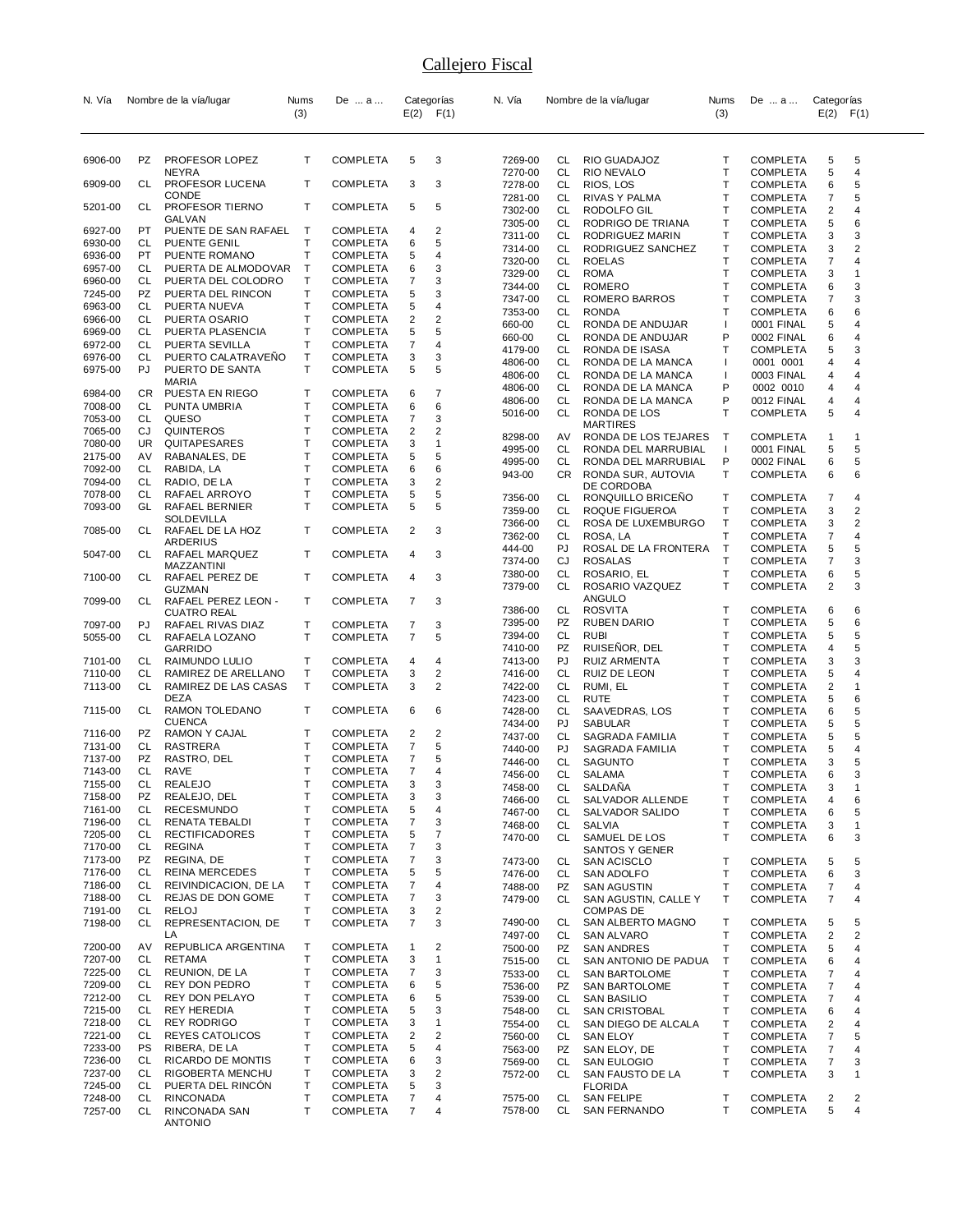| N. Vía             | Nombre de la vía/lugar |                                           | Nums         | De  a                       |        | Categorías              | N. Vía             | Nombre de la vía/lugar |                                          | Nums         | De  a                              | Categorías<br>$E(2)$ $F(1)$  |                         |
|--------------------|------------------------|-------------------------------------------|--------------|-----------------------------|--------|-------------------------|--------------------|------------------------|------------------------------------------|--------------|------------------------------------|------------------------------|-------------------------|
|                    |                        |                                           | (3)          |                             | E(2)   | F(1)                    |                    |                        |                                          | (3)          |                                    |                              |                         |
|                    |                        |                                           |              |                             |        |                         |                    |                        |                                          |              |                                    |                              |                         |
|                    |                        |                                           |              |                             |        |                         |                    |                        |                                          |              |                                    |                              |                         |
| 7587-00<br>7602-00 | CL<br><b>CL</b>        | <b>SAN FRANCISCO</b><br>SAN FRANCISCO DE  | т<br>ı       | COMPLETA<br>0001 FINAL      | 7<br>5 | 4<br>4                  | 8052-00<br>8058-00 | PJ<br>GL               | SARAVIA<br>SARGENTOS                     | Т<br>T       | <b>COMPLETA</b><br><b>COMPLETA</b> | 5<br>$\overline{\mathbf{c}}$ | 4<br>3                  |
|                    |                        | SALES                                     |              |                             |        |                         |                    |                        | <b>PROVISIONALES</b>                     |              |                                    |                              |                         |
| 7602-00            | CL                     | SAN FRANCISCO DE                          | P            | 0002 FINAL                  | 6      | 4                       | 3874-00            | CL                     | <b>SATURNO</b>                           | т            | <b>COMPLETA</b>                    | 5                            | 4                       |
| 7605-00            | CL                     | SALES<br>SAN FRANCISCO                    | т            | COMPLETA                    | 3      | $\mathbf{1}$            | 8061-00            | CL                     | SEBASTIAN DE                             | T            | <b>COMPLETA</b>                    | 5                            | 5                       |
|                    |                        | SOLANO                                    |              |                             |        |                         | 8064-00            | CL                     | BENALCAZAR<br><b>SECRETARIO</b>          | т            | <b>COMPLETA</b>                    | 3                            | 3                       |
| 7611-00            | СL                     | SAN HERMENEGILDO                          | т            | COMPLETA                    | 6      | 6                       |                    |                        | CARRETERO                                |              |                                    |                              |                         |
| 7614-00            | PZ                     | SAN IGNACIO DE                            | т            | COMPLETA                    | 2      | 2                       | 8067-00            | CL                     | SECUNDA ROMANA                           | Т            | <b>COMPLETA</b>                    | 6                            | 5                       |
| 7623-00            | CL                     | LOYOLA<br><b>SAN ISIDORO</b>              | т            | COMPLETA                    | 7      | 4                       | 8070-00            | SD                     | SEGOVIA, HUERTA                          | Τ            | <b>COMPLETA</b>                    | 3                            | $\mathbf{1}$            |
| 7629-00            | CL                     | SAN JAUNARIO                              | T            | COMPLETA                    | 6      | 5                       | 8072-00<br>8100-00 | CL<br>PZ               | SEGUIDILLA, DE LA<br><b>SENECA</b>       | т<br>Τ       | <b>COMPLETA</b><br>COMPLETA        | 6<br>5                       | 6<br>3                  |
| 7641-00            | CL                     | <b>SAN JOSE</b>                           | т            | COMPLETA                    | 6      | 5                       | 8106-00            | CL                     | <b>SEVILLA</b>                           | Т            | COMPLETA                           | 2                            | 2                       |
| 7647-00            | AV                     | SAN JOSE DE CALASANZ                      | Т            | COMPLETA                    | 3      | $\mathbf{1}$            | 8122-00            | CL                     | SIERRA DE ARACENA                        | Τ            | <b>COMPLETA</b>                    | 7                            | $\overline{7}$          |
| 7704-00            | PZ                     | <b>SAN JUAN</b>                           | T            | COMPLETA                    | 5      | $\overline{2}$          | 8134-00            | CL                     | SIERRA DE CARDENA Y                      | т            | <b>COMPLETA</b>                    | 5                            | 6                       |
| 7677-00            | CL                     | SAN JUAN BAUTISTA DE                      | T            | COMPLETA                    | 3      | $\mathbf{1}$            |                    |                        | <b>MONTORO</b>                           |              |                                    |                              |                         |
| 7680-00            | CL                     | LA SALLE<br>SAN JUAN BOSCO                | т            | COMPLETA                    | 6      | 4                       | 8123-00<br>8125-00 | CL<br>CL               | SIERRA DE CAZORLA<br>SIERRA DE GRAZALEMA | т<br>Т       | <b>COMPLETA</b><br><b>COMPLETA</b> | 7<br>$\overline{7}$          | 7<br>7                  |
| 7683-00            | CL                     | SAN JUAN DE DIOS                          | т            | COMPLETA                    | 3      | $\overline{2}$          | 8126-00            | CL                     | SIERRA DE                                | T            | <b>COMPLETA</b>                    | $\overline{7}$               | $\overline{7}$          |
| 7689-00            | CL                     | SAN JUAN DE LA CRUZ                       | т            | COMPLETA                    | 5      | 3                       |                    |                        | GUADARRAMA                               |              |                                    |                              |                         |
| 7692-00            | PZ                     | SAN JUAN DE LETRAN                        | T            | COMPLETA                    | 7      | 5                       | 8127-00            | CL                     | SIERRA MORENA                            | Т            | <b>COMPLETA</b>                    | 7                            | 7                       |
| 7695-00            | CL                     | SAN JUAN DE                               | т            | COMPLETA                    | 7      | $\overline{4}$          | 8128-00            | CL                     | SIERRA NEVADA                            | т            | <b>COMPLETA</b>                    | 7                            | 7                       |
| 7713-00            | PZ                     | PALOMARES<br><b>SAN LORENZO</b>           | т            | COMPLETA                    | 5      | 3                       | 8133-00            | CL                     | SIETE DE MAYO                            | т            | <b>COMPLETA</b>                    | 2                            | 4                       |
| 7731-00            | CL                     | SAN MARTIN DE PORRES                      | $\mathsf T$  | COMPLETA                    | 5      | 5                       | 8139-00<br>8157-00 | CL<br>CL               | SIETE REVUELTAS<br><b>SIMANCAS</b>       | Τ<br>т       | <b>COMPLETA</b><br>COMPLETA        | 7<br>7                       | 5<br>5                  |
| 7740-00            | PZ                     | <b>SAN MIGUEL</b>                         | T            | COMPLETA                    | 2      | $\overline{2}$          | 8159-00            | CL                     | <b>SIMON CARPINTERO</b>                  | т            | <b>COMPLETA</b>                    | 5                            | 5                       |
| 7746-00            | PZ                     | <b>SAN NICOLAS</b>                        | T            | COMPLETA                    | 2      | $\overline{2}$          | 8160-00            | CL                     | SIMON DE SOUSA                           | Τ            | <b>COMPLETA</b>                    | 4                            | 4                       |
| 7752-00            | CL                     | <b>SAN PABLO</b>                          | T            | <b>COMPLETA</b>             | 3      | 3                       | 8164-00            | CL                     | SINDICATO, DEL                           | т            | COMPLETA                           | 7                            | 3                       |
| 7764-00            | PZ                     | SAN PEDRO                                 | T            | <b>COMPLETA</b>             | 5      | 4                       | 8165-00            | PJ                     | SOCIEDAD DE                              | т            | <b>COMPLETA</b>                    | 4                            | 6                       |
| 7767-00            | CL                     | SAN PERFECTO                              | T<br>T       | COMPLETA                    | 5      | 5                       |                    |                        | <b>PLATEROS</b>                          |              |                                    |                              |                         |
| 7800-00<br>7776-00 | PZ<br>CL               | <b>SAN RAFAEL</b><br>SAN RAFAEL - ELECTRO | T            | COMPLETA<br>COMPLETA        | 7<br>6 | 3<br>$\overline{4}$     | 8166-00<br>7803-00 | PZ<br>CL               | SOCORRO, DEL<br>SOLARES SAN RAFAEL       | т<br>T       | <b>COMPLETA</b><br><b>COMPLETA</b> | 5<br>5                       | 3<br>6                  |
|                    |                        | <b>MECANICAS</b>                          |              |                             |        |                         | 8178-00            | CL                     | SOLARIEGA                                | Τ            | <b>COMPLETA</b>                    | 5                            | 3                       |
| 7780-00            | CL                     | SAN RAFAEL DE LA                          | Τ            | COMPLETA                    | 7      | 3                       | 8181-00            | CL                     | SOLDADO DIEGO                            | т            | <b>COMPLETA</b>                    | 6                            | 5                       |
|                    |                        | ALBAIDA                                   |              |                             |        |                         |                    |                        | <b>GARCIA PAREDES</b>                    |              |                                    |                              |                         |
| 7809-00            | PJ<br>CL               | SAN SEBASTIAN                             | т<br>т       | COMPLETA                    | 4      | 5<br>3                  | 8187-00            | CJ                     | SOLDADO, DEL                             | Т            | COMPLETA                           | 7                            | 3                       |
| 7815-00<br>7821-00 | CL                     | SAN VICENTE DE PAUL<br>SAN ZOILO          | Т            | COMPLETA<br>COMPLETA        | 3<br>3 | $\mathbf{1}$            | 8192-00            | <b>PS</b><br>PJ        | SOLEA, DE LA                             | т            | <b>COMPLETA</b>                    | 5                            | 5                       |
| 7830-00            | CL                     | SANCHA CARRILLO                           | T            | COMPLETA                    | 3      | $\mathbf{1}$            | 8194-00<br>8196-00 | CL                     | SOLIDARIDAD<br>SOR ANGELA DE LA          | т<br>T       | <b>COMPLETA</b><br><b>COMPLETA</b> | 5<br>4                       | 4<br>5                  |
| 7833-00            | CL                     | SANCHEZ DE FERIA                          | T            | COMPLETA                    | 5      | 3                       |                    |                        | CRUZ                                     |              |                                    |                              |                         |
| 7836-00            | CL                     | SANCHEZ PENA                              | Т            | COMPLETA                    | 5      | 4                       | 8198-00            | PZ                     | SOR PILAR, DE                            | т            | <b>COMPLETA</b>                    | 6                            | 6                       |
| 7839-00            | <b>CL</b>              | SANCHO EL BRAVO                           | T            | COMPLETA                    | 6      | 5                       | 8208-00            | <b>CR</b>              | EL SOTO.ENCINAREJO                       | $\mathsf{T}$ | <b>COMPLETA</b>                    | $\overline{7}$               | 5                       |
| 7842-00            | CL                     | SANCHO EL CRASO                           | т            | COMPLETA                    | 5      | 5                       | 8235-00            | CL                     | <b>TAFURES</b>                           | т            | <b>COMPLETA</b>                    | 7                            | 3                       |
| 7851-00<br>7854-00 | CL<br>CL               | SANCHO PANZA<br>SANCHUELO                 | T<br>T       | COMPLETA<br>COMPLETA        | 6<br>6 | 5<br>5                  | 8240-00<br>8253-00 | CL<br>PZ               | TALABARTEROS, DE LOS<br>TAMBOR, DEL      | Т<br>Τ       | <b>COMPLETA</b><br>COMPLETA        | 3<br>5                       | 3<br>3                  |
| 7869-00            | CL                     | SANSUENA                                  | T            | COMPLETA                    | 3      | $\mathbf{1}$            | 8256-00            | CL                     | <b>TARRASA</b>                           | Τ            | <b>COMPLETA</b>                    | 5                            | 3                       |
| 7882-00            | CL                     | SANTA ANA DE LA                           | T            | COMPLETA                    | 6      | $\mathbf{1}$            | 8255-00            | CL                     | TARTESOS, DE LOS                         | т            | COMPLETA                           | 3                            | 3                       |
|                    |                        | ALBAIDA                                   |              |                             |        |                         | 8257-00            | CL                     | <b>TARUB</b>                             | T            | COMPLETA                           | 6                            | 3                       |
| 7887-00            | PZ                     | SANTA CATALINA                            | т            | COMPLETA                    | 7      | 3                       | 8259-00            | PZ                     | TAZAS, DE LAS                            | т            | COMPLETA                           | 7                            | 5                       |
| 7890-00            | CL                     | SANTA CECILIA                             | т            | COMPLETA                    | 5      | 4                       | 8280-00            | PZ                     | <b>TEJAR</b>                             | т            | COMPLETA                           | 0                            | 6                       |
| 7902-00<br>7905-00 | <b>CL</b><br>CL        | <b>SANTA COLOMBA</b><br>SANTA CRUZ        | T<br>Τ       | COMPLETA<br>COMPLETA        | 5<br>3 | 6                       | 8286-00            | CL                     | TEJAR DE LA CRUZ                         | T            | <b>COMPLETA</b>                    | 5                            | 5                       |
| 7908-00            | CL                     | SANTA EMILIA DE RODAT                     | $\top$       | <b>COMPLETA</b>             | 5      | 5                       | 8301-00<br>8304-00 | CL.<br>CL              | TEJON Y MARIN<br>TELLEZ DE MENESES       | т<br>т       | <b>COMPLETA</b><br><b>COMPLETA</b> | 5<br>5                       | 5<br>6                  |
| 7910-00            | CL                     | <b>SANTA EUFEMIA</b>                      | T            | COMPLETA                    | 3      | 3                       | 8307-00            | PZ                     | TENDILLAS, DE LAS                        | Τ            | <b>COMPLETA</b>                    | $\mathbf{1}$                 | $\mathbf{1}$            |
| 7914-00            | CL                     | <b>SANTA INES</b>                         | T            | COMPLETA                    | 7      | 4                       | 8310-00            | CL                     | <b>TENERIFE</b>                          | т            | <b>COMPLETA</b>                    | 6                            | 5                       |
| 7917-00            | CL                     | SANTA ISABEL                              | T            | COMPLETA                    | 5      | $\overline{4}$          | 8313-00            | CL                     | TENIENTE ALBORNOZ                        | Т            | <b>COMPLETA</b>                    | 3                            | $\mathbf{1}$            |
| 7929-00            | CL                     | <b>SANTA LEOCRICIA</b>                    | T            | <b>COMPLETA</b>             | 7      | 5                       | 8316-00            | CL.                    | <b>TENIENTE BRAULIO</b>                  | т            | <b>COMPLETA</b>                    | 2                            | $\overline{2}$          |
| 7935-00            | CL                     | SANTA MARIA DE<br><b>GRACIA</b>           | т            | COMPLETA                    | 3      | 3                       | 165-00             | AV                     | LAPORTILLA<br>TENOR PEDRO                | T            | <b>COMPLETA</b>                    | 5                            | 5                       |
| 7953-00            | PZ                     | SANTA MARINA                              | т            | COMPLETA                    | 5      | 3                       |                    |                        | LAVIRGEN                                 |              |                                    |                              |                         |
| 7962-00            | CL                     | SANTA MARTA                               | T            | COMPLETA                    | 7      | 4                       | 8331-00            | CL                     | <b>TEODOFREDO</b>                        | т            | COMPLETA                           | 6                            | 5                       |
| 7968-00            | CL                     | SANTA RAFAELA                             | т            | COMPLETA                    | 3      | $\overline{2}$          | 8334-00            | CL                     | <b>TEOLOGO NUNEZ</b>                     | т            | <b>COMPLETA</b>                    | 3                            | $\mathbf{1}$            |
|                    |                        | SAGRADO CORAZON                           |              |                             |        |                         |                    |                        | DELGADILLO                               |              |                                    |                              |                         |
| 7971-00<br>7974-00 | CL<br>CL               | SANTA ROSA<br>SANTA ROSA DE LIMA          | Т<br>Τ       | COMPLETA<br><b>COMPLETA</b> | 3<br>6 | 3<br>5                  | 8339-00<br>8340-00 | CL<br>CL               | TERESA DE CALCUTA<br><b>TERRONES</b>     | Т<br>Т       | COMPLETA<br><b>COMPLETA</b>        | 3<br>7                       | 3<br>4                  |
| 7989-00            | PJ                     | SANTA ROSALIA                             | T            | COMPLETA                    | 5      | 5                       | 8343-00            | CL                     | <b>TERUEL</b>                            | $\mathsf{T}$ | <b>COMPLETA</b>                    | 3                            | $\overline{\mathbf{c}}$ |
| 7998-00            | PZ                     | SANTA TERESA                              | Τ            | COMPLETA                    | 5      | 5                       | 8346-00            | CL                     | <b>TESORO</b>                            | Τ            | <b>COMPLETA</b>                    | 5                            | $\overline{2}$          |
| 7995-00            | PJ                     | SANTA TERESA JORNET                       | T            | <b>COMPLETA</b>             | 5      | 5                       | 8355-00            | PZ                     | TIBERIADES, DE                           | Т            | <b>COMPLETA</b>                    | 7                            | 3                       |
| 8001-00            | CL                     | SANTA VICTORIA                            | Т            | COMPLETA                    | 3      | $\overline{\mathbf{c}}$ | 8370-00            | <b>CL</b>              | TIERRA ANDALUZA                          | Τ            | COMPLETA                           | 7                            | $\overline{4}$          |
| 8004-00            | PZ                     | SANTA VICTORIA                            | Τ            | COMPLETA                    | 3      | $\overline{\mathbf{c}}$ | 8373-00            | CL                     | TINTE                                    | т            | <b>COMPLETA</b>                    | 7                            | 4                       |
| 8013-00            | CL                     | SANTAS FLORA Y MARIA                      | T            | COMPLETA                    | 5      | 6                       | 8372-00            | <b>CL</b>              | TIPÓGRAFOS, DE LOS                       | Τ            | <b>COMPLETA</b>                    | 3                            | 3                       |
| 8016-00<br>8019-00 | CL<br>CL               | SANTO CRISTO<br>SANTO DOMINGO DE          | T<br>Τ       | COMPLETA<br>COMPLETA        | 6<br>6 | 4<br>5                  | 8376-00<br>8385-00 | PJ<br>CL               | <b>TIRSO DE MOLINA</b><br><b>TOLEDO</b>  | Τ<br>T       | <b>COMPLETA</b><br><b>COMPLETA</b> | 5<br>3                       | 5<br>$\mathbf{1}$       |
|                    |                        | GUZMAN                                    |              |                             |        |                         | 8391-00            | CL                     | <b>TOMAS CONDE</b>                       | т            | <b>COMPLETA</b>                    | 6                            | 4                       |
| 8022-00            | CL                     | SANTO DOMINGO SAVIO                       | $\mathbf{I}$ | 0001 FINAL                  | 4      | 4                       | 8394-00            | CL                     | TOMAS DE AQUINO                          | Τ            | <b>COMPLETA</b>                    | 2                            | 3                       |
| 8022-00            | <b>CL</b>              | SANTO DOMINGO SAVIO                       | P            | 0002 FINAL                  | 5      | 4                       | 8400-00            | CL                     | <b>TOMILLAR</b>                          | Τ            | <b>COMPLETA</b>                    | $\overline{7}$               | 3                       |
| 3492-00            | PZ                     | SANTUARIO DE LA                           | T            | COMPLETA                    | 5      | 5                       | 8402-00            | CL                     | <b>TOPACIO</b>                           | т            | <b>COMPLETA</b>                    | 5                            | 5                       |
|                    |                        | <b>FUENSANTA</b>                          |              |                             |        |                         | 8415-00            | CL                     | <b>TORIL</b>                             | T            | <b>COMPLETA</b>                    | 7                            | $\overline{4}$          |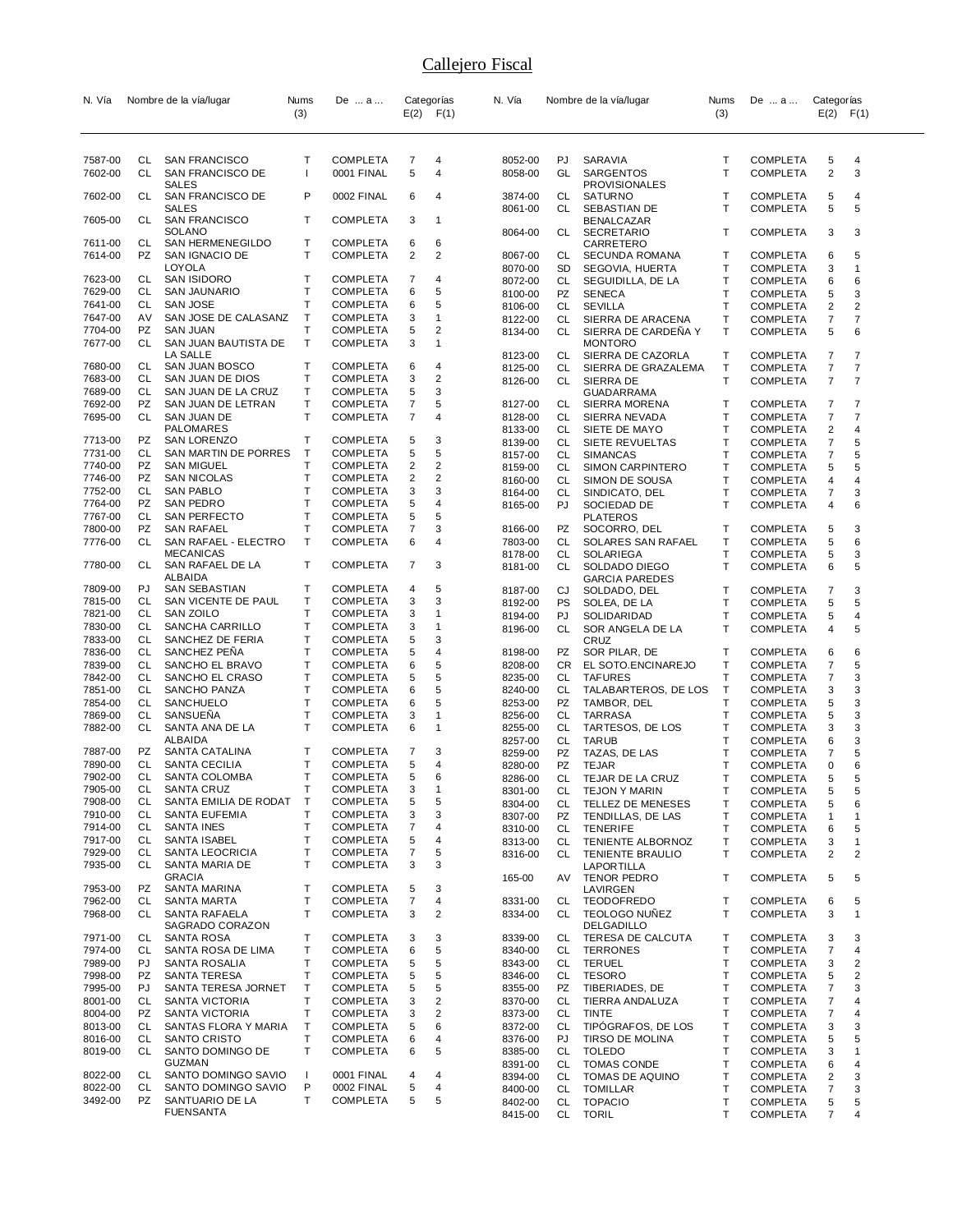| N. Vía             |                  | Nombre de la vía/lugar                      | Nums              | De  a                              |        | Categorías                   | N. Vía             |           | Nombre de la vía/lugar                             | Nums         | De  a                              | Categorías          |                     |
|--------------------|------------------|---------------------------------------------|-------------------|------------------------------------|--------|------------------------------|--------------------|-----------|----------------------------------------------------|--------------|------------------------------------|---------------------|---------------------|
|                    |                  |                                             | (3)               |                                    | E(2)   | F(1)                         |                    |           |                                                    | (3)          |                                    | $E(2)$ $F(1)$       |                     |
|                    |                  |                                             |                   |                                    |        |                              |                    |           |                                                    |              |                                    |                     |                     |
|                    |                  |                                             |                   |                                    |        |                              |                    |           |                                                    |              |                                    |                     |                     |
| 8421-00            | CL.<br><b>SD</b> | <b>TORNILLO</b>                             | Т<br>$\mathsf{T}$ | <b>COMPLETA</b><br><b>COMPLETA</b> | 7<br>3 | 4<br>$\overline{2}$          | 9111-00            | CL        | <b>VINAGREROS</b>                                  | т<br>Т       | <b>COMPLETA</b>                    | 7<br>$\overline{7}$ | 3                   |
| 8433-00            |                  | TORRE DE LA<br>MALMUERTA                    |                   |                                    |        |                              | 9117-00<br>9132-00 | CL<br>AV  | <b>VINO TINTO</b><br>VINUELA, DE LA                | Т            | <b>COMPLETA</b><br><b>COMPLETA</b> | 2                   | 4<br>$\overline{4}$ |
| 7503-00            | CL               | TORRE DE SAN ANDRES                         | Τ                 | <b>COMPLETA</b>                    | 7      | 3                            | 9144-00            | AV        | VIRGEN DE FATIMA                                   | T            | <b>COMPLETA</b>                    | 3                   | $\overline{4}$      |
| 7749-00            | CL               | TORRE DE SAN NICOLAS                        | Т                 | <b>COMPLETA</b>                    | 2      | $\mathbf 1$                  | 9150-00            | CL        | VIRGEN DE LA ESTRELLA                              | Т            | <b>COMPLETA</b>                    | 5                   | 5                   |
| 8470-00            | CL               | <b>TORRECAMPO</b>                           | Т                 | <b>COMPLETA</b>                    | 3      | $\mathbf{1}$                 | 9153-00            | CL        | VIRGEN DE LA SALUD                                 | т            | <b>COMPLETA</b>                    | 2                   | $\overline{2}$      |
| 8502-00            | AV               | TORRECILLA, DE LA                           | Т                 | <b>COMPLETA</b>                    | 5      | $\overline{7}$               | 9156-00            | AV        | VIRGEN DE LAS                                      | T            | COMPLETA                           | 3                   | $\overline{4}$      |
| 8529-00            | CL               | <b>TORREMOLINOS</b>                         | Т                 | <b>COMPLETA</b>                    | 6      | 7                            |                    |           | ANGUSTIAS                                          |              |                                    |                     |                     |
| 8553-00            | CL               | <b>TORRIJOS</b>                             | т                 | <b>COMPLETA</b>                    | 3      | 4                            | 9159-00            | CL        | VIRGEN DE LINARES                                  | Т            | COMPLETA                           | 5                   | 6                   |
| 8565-00            | CL               | TRAS LA PUERTA                              | Т                 | <b>COMPLETA</b>                    | 3      | 4                            | 9162-00            | AV        | VIRGEN DE LOS                                      | т            | <b>COMPLETA</b>                    | 3                   | 4                   |
| 8574-00<br>8598-00 | CR               | TRASSIERRA, DE<br><b>TRES CARABELAS</b>     | Т<br>Т            | COMPLETA                           | 5      | 4                            | 9165-00            | PJ        | <b>DOLORES</b><br>VIRGEN DE LUNA                   | Т            | <b>COMPLETA</b>                    | 5                   | 6                   |
| 8597-00            | CL<br>GL         | TRES CULTURAS, DE                           | т                 | <b>COMPLETA</b><br><b>COMPLETA</b> | 5<br>2 | 5<br>3                       | 9166-00            | PZ        | VIRGEN DEL CAMINO                                  | т            | <b>COMPLETA</b>                    | 4                   | 3                   |
|                    |                  | LAS                                         |                   |                                    |        |                              | 9168-00            | AV        | VIRGEN DEL MAR                                     | Т            | COMPLETA                           | 5                   | 5                   |
| 8607-00            | <b>PZ</b>        | TRINIDAD, DE LA                             | т                 | COMPLETA                           | 5      | 2                            | 9174-00            | CL        | VIRGEN DEL PERPETUO                                | T            | COMPLETA                           | 2                   | 3                   |
| 8616-00            | PZ               | TRIUNFO, DEL                                | т                 | <b>COMPLETA</b>                    | 5      | 3                            |                    |           | SOCORRO                                            |              |                                    |                     |                     |
| 8617-00            | <b>PZ</b>        | TRIUNFO, SOLAR JUNTO                        | Т                 | <b>COMPLETA</b>                    | 5      | $\overline{4}$               | 9177-00            | CL        | VIRGEN DEL RAYO                                    | т            | <b>COMPLETA</b>                    | 6                   | 5                   |
|                    |                  | A PLZ.DEL                                   |                   |                                    |        |                              | 9180-00            | CL        | VIRGEN DEL ROMERO                                  | Т            | <b>COMPLETA</b>                    | 3                   | 4                   |
| 8619-00            | CL               | <b>TRUEQUE</b>                              | т                 | <b>COMPLETA</b>                    | 7      | 4                            | 9186-00            | CL        | VIRGEN DEL VALLE                                   | т            | <b>COMPLETA</b>                    | 3                   | $\mathbf{1}$        |
| 8628-00<br>8633-00 | CL<br>CL         | <b>TUNDIDORES</b><br><b>TURQUESA</b>        | T<br>Т            | <b>COMPLETA</b><br><b>COMPLETA</b> | 6<br>5 | 4<br>5                       | 9189-00<br>9192-00 | CL<br>CL  | <b>VIRGEN MILAGROSA</b><br><b>VIRREY CABALLERO</b> | т<br>т       | <b>COMPLETA</b><br><b>COMPLETA</b> | 3<br>3              | 5<br>4              |
| 8649-00            | CL               | <b>UBEDA</b>                                | T                 | <b>COMPLETA</b>                    | 5      | 5                            |                    |           | <b>GONGORA</b>                                     |              |                                    |                     |                     |
| 8652-00            | AC               | <b>UBEDA</b>                                | T                 | <b>COMPLETA</b>                    | 5      | 6                            | 1896-00            | CL        | <b>VIRREY CEBALLOS</b>                             | Т            | <b>COMPLETA</b>                    | 5                   | 5                   |
| 8655-00            | PJ               | <b>UBRIQUE</b>                              | T                 | COMPLETA                           | 6      | 5                            | 9195-00            | CL        | <b>VIRREY MOYA</b>                                 | т            | <b>COMPLETA</b>                    | 7                   | 5                   |
| 8658-00            | CL               | <b>UCEDA</b>                                | Т                 | <b>COMPLETA</b>                    | 3      | $\overline{2}$               | 9198-00            | CL        | <b>VIRREY PEDRO DE</b>                             | т            | <b>COMPLETA</b>                    | 7                   | 5                   |
| 8663-00            | PZ               | UNIDAD, DE LA                               | T                 | <b>COMPLETA</b>                    | 5      | 6                            |                    |           | ARAGON                                             |              |                                    |                     |                     |
| 8682-00            | CL               | UTRERA                                      | Т                 | COMPLETA                           | 5      | 5                            | 9201-00            | CL        | VISITACION, LA                                     | т            | <b>COMPLETA</b>                    | 6                   | 5                   |
| 8685-00            | PZ               | VACA DE ALFARO                              | T                 | <b>COMPLETA</b>                    | 3      | $\mathbf{1}$                 | 9203-00            | CL        | VISO, EL                                           | Т            | <b>COMPLETA</b>                    | 3                   | 3                   |
| 8688-00            | CL               | VACAR, EL                                   | Т                 | COMPLETA                           | 5      | 6                            | 9205-00            | PZ        | VISTA ALEGRE                                       | Т            | <b>COMPLETA</b>                    | 2                   | 2                   |
| 8721-00            | PZ               | VALDELASGRANAS                              | Т                 | <b>COMPLETA</b>                    | 7      | 3                            | 9206-00<br>9210-00 | CL<br>PZ  | VITO, EL<br>VIZCONDE DE MIRANDA                    | Т<br>т       | <b>COMPLETA</b><br><b>COMPLETA</b> | 6<br>7              | 4<br>4              |
| 8730-00            | CL               | VALDEOLLEROS                                | T                 | COMPLETA                           | 5      | 5                            | 9216-00            | <b>CL</b> | YAHIA                                              | Т            | <b>COMPLETA</b>                    | 6                   | 5                   |
| 8738-00            | PZ               | VALDEOLLEROS                                | Т                 | <b>COMPLETA</b>                    | 5      | 6                            | 9218-00            | CJ        | YERBABUENA, DE LA                                  | т            | <b>COMPLETA</b>                    | 5                   | 4                   |
| 8760-00<br>8769-00 | CL<br>CL         | VALDERRAMA<br>VALDES LEAL                   | T<br>T            | <b>COMPLETA</b><br>COMPLETA        | 7<br>3 | 3<br>$\overline{2}$          | 9219-00            | CL        | <b>YESO</b>                                        | Т            | <b>COMPLETA</b>                    | 3                   | $\overline{c}$      |
| 8775-00            | CL               | VALENCIA                                    | Т                 | <b>COMPLETA</b>                    | 7      | 5                            | 9225-00            | CL        | <b>YOSUF</b>                                       | Т            | <b>COMPLETA</b>                    | 6                   | 5                   |
| 8790-00            | CL               | VALLADARES                                  | Т                 | <b>COMPLETA</b>                    | 5      | 3                            | 9226-00            | AV        | ZAFIRO, DEL                                        | Т            | <b>COMPLETA</b>                    | 5                   | 5                   |
| 8805-00            | CL               | VALSEQUILLO                                 | T                 | <b>COMPLETA</b>                    | 5      | 6                            | 9234-00            | CL        | ZAMORANO                                           | т            | <b>COMPLETA</b>                    | 7                   | 3                   |
| 8817-00            | CL               | VANDALINO                                   | Т                 | COMPLETA                           | 3      | $\overline{2}$               | 9237-00            | CL        | ZAPATERIA VIEJA                                    | т            | <b>COMPLETA</b>                    | $\overline{7}$      | 3                   |
| 8820-00            | CL               | VARGAS VALENZUELA                           | Т                 | <b>COMPLETA</b>                    | 5      | 5                            | 9246-00            | PZ        | ZARAGOZA, DE                                       | Т            | <b>COMPLETA</b>                    | 6                   | 5                   |
| 8823-00            | CL               | VAZQUEZ AROCA                               | Т                 | <b>COMPLETA</b>                    | 2      | 4                            | 9249-00            | CL        | ZARCO                                              | т            | <b>COMPLETA</b>                    | 7                   | 4                   |
| 8826-00            | CL               | VAZQUEZ VENEGAS                             | Т                 | COMPLETA                           | 5      | 5                            | 9255-00            | CL        | ZONA VERDE                                         | Т            | <b>COMPLETA</b>                    | 7                   | 5                   |
| 3609-00            | AV               | <b>VEINTIOCHO DE</b>                        | т                 | <b>COMPLETA</b>                    | 5      | 5                            | 9256-00            | CL        | ZORAIDA                                            | T            | COMPLETA                           | 6                   | 3                   |
|                    |                  | <b>FEBRERO</b><br><b>VELASCO</b>            |                   |                                    |        |                              |                    |           | ALAMEDA DEL OBISPO                                 |              |                                    |                     |                     |
| 8862-00<br>8877-00 | CL<br>CL         | VELAZQUEZ BOSCO                             | т<br>Т            | <b>COMPLETA</b><br><b>COMPLETA</b> | 7<br>6 | 3<br>3                       | 369-00             | EX        | ALCAIDE, PARCELAS DEL T                            |              | <b>COMPLETA</b>                    | 0                   | 5                   |
| 8880-00            | CL               | VENERABLE JUAN DE                           | Т                 | <b>COMPLETA</b>                    | 3      | 5                            | <b>ALCOLEA</b>     |           |                                                    |              |                                    |                     |                     |
|                    |                  | SANTIAGO                                    |                   |                                    |        |                              |                    |           |                                                    |              |                                    |                     |                     |
| 8904-00            | CL               | <b>VENUS</b>                                | т                 | <b>COMPLETA</b>                    | 5      | 4                            | 17-00              | CL        | ABEDUL                                             | Т            | <b>COMPLETA</b>                    | 7                   | 5                   |
| 8907-00            | CL               | VERA                                        | T                 | COMPLETA                           | 7      | 5                            | 93-00              | CL        | <b>ACEQUIA</b>                                     | Т            | <b>COMPLETA</b>                    | 6                   | 5                   |
| 8912-00            | PS               | VERDIALES, DE LOS                           | Т                 | <b>COMPLETA</b>                    | 5      | 5                            | 96-00              | TR        | <b>ACEQUIA</b>                                     | т            | <b>COMPLETA</b>                    | 6                   | 5                   |
| 375-00             | <b>CL</b>        | VEREDA DE LA ALCAIDIA                       | $\mathsf{T}$      | COMPLETA                           | 5      | 5                            | 4113-00<br>392-00  | CL<br>CL  | ACERA DE LA IGLESIA<br>ALCORNOQUE                  | T<br>Τ       | <b>COMPLETA</b><br><b>COMPLETA</b> | 7<br>7              | 5<br>5              |
| 8910-00            | CL               | <b>VEREDA DEL PRETORIO</b>                  | Т                 | <b>COMPLETA</b>                    | 2      | $\mathbf{1}$                 | 539-00             | CL        | <b>ALMEZO</b>                                      | Т            | <b>COMPLETA</b>                    | 7                   | 5                   |
| 8927-00            | AV               | VIA AUGUSTA                                 | Т<br>Т            | COMPLETA<br><b>COMPLETA</b>        | 3      | 3                            | 578-00             | <b>CL</b> | <b>ALOE</b>                                        | T            | <b>COMPLETA</b>                    | $\overline{7}$      | 5                   |
| 8961-00<br>8962-00 | CL<br>CL.        | VICENTE ALEIXANDRE<br><b>VICENTE BLASCO</b> | T.                | COMPLETA                           | 5<br>5 | 4<br>3                       | 965-00             | CL        | AZALEA                                             | т            | <b>COMPLETA</b>                    | 7                   | 5                   |
|                    |                  | <b>IBANEZ</b>                               |                   |                                    |        |                              | 8916-00            | СM        | BARCA, VEREDON DE LA                               | T            | <b>COMPLETA</b>                    | 0                   | 6                   |
| 8964-00            | CL               | VICENTE DE LOS RIOS                         | Τ                 | <b>COMPLETA</b>                    | 6      | 6                            | 1113-00            | CL        | BATALLA DE ALCOLEA                                 | Т            | <b>COMPLETA</b>                    | 6                   | 5                   |
| 8969-00            | CL.              | <b>VICTOR ESCRIBANO</b>                     | <b>CL</b>         | <b>COMPLETA</b>                    | 2      | 3                            | 1194-00            | SD        | BLOQUE LOS ANGELES -                               | $\mathsf{T}$ | <b>COMPLETA</b>                    | 6                   | 6                   |
|                    |                  | <b>UCELAY</b>                               |                   |                                    |        |                              |                    |           | C. MADRID-                                         |              |                                    |                     |                     |
| 8972-00            | CL               | <b>VICTORIA KENT</b>                        | т                 | <b>COMPLETA</b>                    | 3      | $\overline{2}$               | 1275-00            | TR        | CABO CARMONA                                       | Т            | <b>COMPLETA</b>                    | 6                   | 6                   |
| 8970-00            | PS               | VICTORIA, DE LA                             | ı                 | 0001 0041                          | 1      | $\mathbf{1}$                 | 1272-00            | CL        | CABO CARMONA<br>CHAMIZO                            | Т            | <b>COMPLETA</b>                    | 6                   | 5                   |
| 8970-00            | PS               | VICTORIA, DE LA                             | T                 | 0043 0051                          | 2      | $\mathbf{1}$                 | 1293-00            | СM        | CADIZ, DE                                          | т            | <b>COMPLETA</b>                    | 7                   | 6                   |
| 8970-00            | PS<br>PS         | VICTORIA, DE LA                             | ı<br>P            | 0053 FINAL                         | 3      | $\mathbf{1}$<br>$\mathbf{1}$ | 1371-00            | СM        | CAMINO DE LA SUA                                   | Т            | <b>COMPLETA</b>                    | 7                   | 6                   |
| 8970-00<br>8973-00 | CL               | VICTORIA, DE LA<br>VICTORIANO RIVERA        | Т                 | 0002 FINAL<br>COMPLETA             | 1<br>1 | $\mathbf{1}$                 | 1461-00            | CL        | CANO                                               | Т            | <b>COMPLETA</b>                    | $\overline{7}$      | 6                   |
| 8975-00            | CL               | VIDRIEROS, LOS                              | Т                 | COMPLETA                           | 5      | 6                            | 1904-00            | CL        | <b>CELINDA</b>                                     | Т            | <b>COMPLETA</b>                    | 7                   | 5                   |
| 8991-00            | CL               | VILLA DE ROTA                               | Т                 | <b>COMPLETA</b>                    | 2      | 3                            | 1586-00            | CL        | CAPRICHO, EL                                       | Т            | <b>COMPLETA</b>                    | 0                   | 5                   |
| 8988-00            | CL               | VILLACEBALLOS                               | Т                 | COMPLETA                           | 6      | 4                            | 1959-00            | TR        | CERRO, EL                                          | Т            | <b>COMPLETA</b>                    | 7                   | 5                   |
| 9054-00            | CL               | VILLAHARTA                                  | Т                 | COMPLETA                           | 5      | 6                            | 1980-00            | СM        | CHANCILLAREJO                                      | Т            | <b>COMPLETA</b>                    | 7                   | 6                   |
| 9063-00            | CL               | VILLALONES                                  | Т                 | <b>COMPLETA</b>                    | 7      | 3                            | 2002-00            | CL        | CHAPARREA                                          | Т            | <b>COMPLETA</b>                    | $\overline{7}$      | 5                   |
| 9067-00            | <b>CL</b>        | VILLANUEVA DE                               | T                 | <b>COMPLETA</b>                    | 3      | $\overline{2}$               | 2436-00            | CL        | <b>CUARTEL</b>                                     | Т            | <b>COMPLETA</b>                    | 6                   | 5                   |
|                    |                  | <b>CORDOBA</b>                              |                   |                                    |        |                              | 2655-00            | CL        | <b>DIONISIO MORENO</b>                             | Т            | <b>COMPLETA</b>                    | 7                   | 5                   |
| 9070-00            | CL               | VILLANUEVA DEL DUQUE                        | T                 | <b>COMPLETA</b>                    | 3      | $\mathbf 1$                  | 2925-00            | EX        | ENCINARES,<br>PARCELACION                          | T            | <b>COMPLETA</b>                    | 0                   | 5                   |
| 9068-00            | CL               | VILLANUEVA DEL REY                          | T<br>Т            | COMPLETA                           | 3      | $\mathbf{1}$                 | 2926-00            | AV        | ENCINARES, DE LOS                                  | т            | <b>COMPLETA</b>                    | $\overline{7}$      | 5                   |
| 9003-00<br>9102-00 | CL<br>CR.        | VILLAR JORDANA<br>VILLAVICIOSA, DE          | T                 | COMPLETA<br>0001 0021              | 5<br>6 | 4<br>$\overline{2}$          | 2932-00            | CL        | ENEBRO                                             | т            | <b>COMPLETA</b>                    | 7                   | 5                   |
| 9102-00            | CR               | VILLAVICIOSA, DE                            | I                 | 0023 FINAL                         | 7      | 2                            | 3225-00            | SD        | <b>ESTACION RENFE</b>                              | Т            | <b>COMPLETA</b>                    | 0                   | 5                   |
| 9102-00            | CR               | VILLAVICIOSA, DE                            | P                 | 0002 FINAL                         | 6      | $\overline{2}$               |                    |           |                                                    |              |                                    |                     |                     |
|                    |                  |                                             |                   |                                    |        |                              |                    |           |                                                    |              |                                    |                     |                     |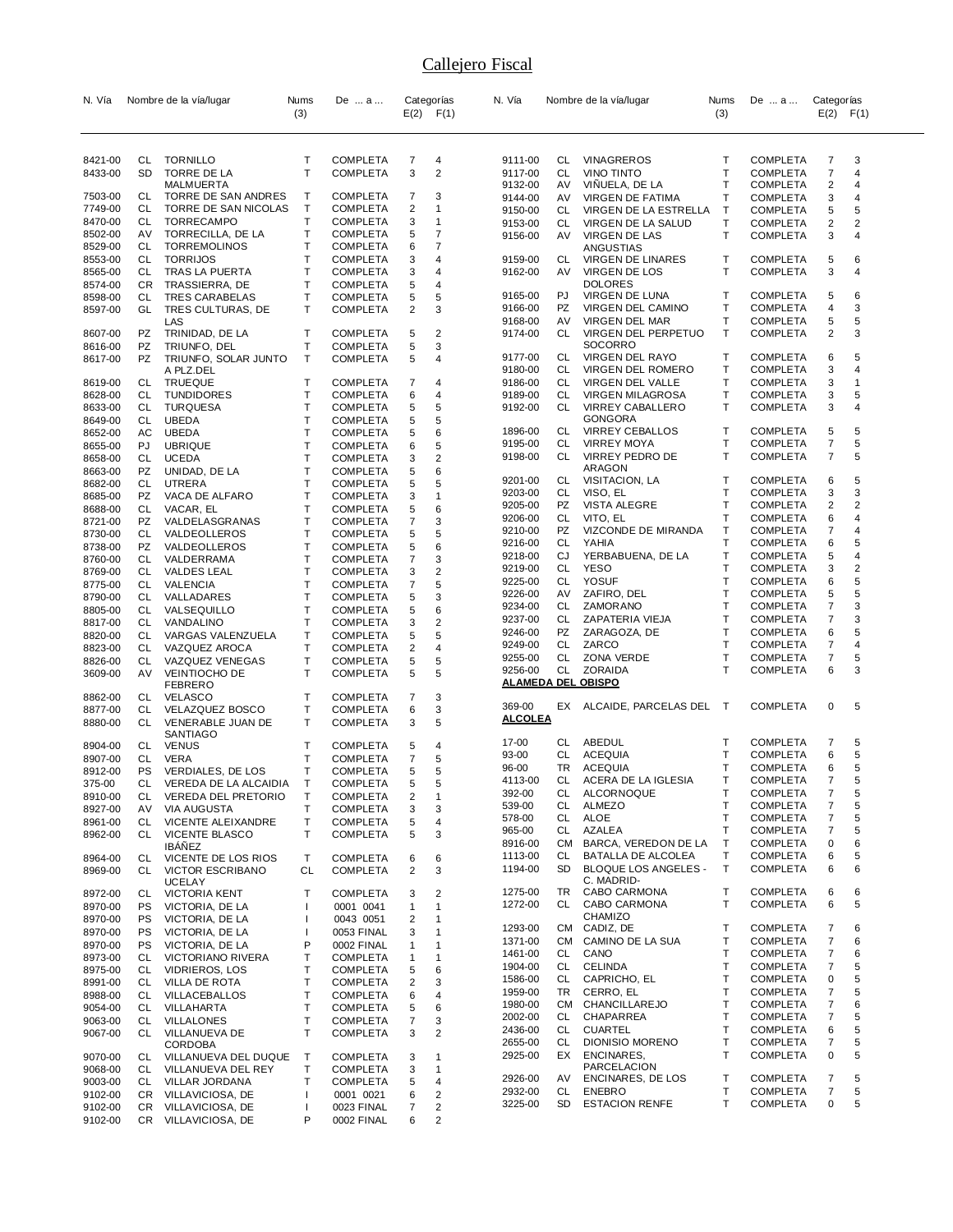| N. Vía                |     | Nombre de la vía/lugar                    | Nums | De  a                |             | Categorías    | N. Vía                          |           | Nombre de la vía/lugar                   | Nums                         | De  a           | Categorías          |                |
|-----------------------|-----|-------------------------------------------|------|----------------------|-------------|---------------|---------------------------------|-----------|------------------------------------------|------------------------------|-----------------|---------------------|----------------|
|                       |     |                                           | (3)  |                      |             | $E(2)$ $F(1)$ |                                 |           |                                          | (3)                          |                 | $E(2)$ $F(1)$       |                |
|                       |     |                                           |      |                      |             |               |                                 |           |                                          |                              |                 |                     |                |
|                       |     |                                           |      |                      |             |               |                                 |           |                                          |                              |                 |                     |                |
| 3243-00               | CM  | ESTACION, CAMINO DE<br>LA                 | Т    | COMPLETA             | 6           | 6             | 6061-00                         |           | CR C-431 CORDOBA - PALMA T<br>DEL RIO    |                              | <b>COMPLETA</b> | 7                   | $\mathbf 0$    |
| 3348-00               | CL  | FERIA, LA                                 | т    | COMPLETA             | 6           | 6             | 2130-00                         | SD        | COLECOR S.A.                             | Т                            | <b>COMPLETA</b> | 0                   | 4              |
| 3444-00               | CL. | <b>FRANCIA</b>                            | T    | COMPLETA             | 7           | 6             | 8010-00                         | EX        | SANTA ANA DE LA                          | $\mathsf{T}$                 | <b>COMPLETA</b> | $\pmb{0}$           | $\overline{c}$ |
| 3482-00               | CL  | FRESNO                                    | T    | COMPLETA             | 7           | 5             |                                 |           | ALBAIDA                                  |                              |                 |                     |                |
| 3507-00               | CL  | FUNDACION PEREZ PLA                       | T    | COMPLETA             | 7           | 6             | 8568-00                         | CR        | TRASSIERRA KM. 2,5 AL                    | Т                            | <b>COMPLETA</b> | 6                   | 3              |
| 3513-00               | CL  | GALAPAGAR                                 | T    | COMPLETA             | 7           | 6             |                                 |           |                                          |                              |                 |                     |                |
| 3531-00               | EX  | GALAPAGARES                               | т    | COMPLETA             | 0           | 5             | 8634-00<br><b>CERRO MURIANO</b> |           | EX TURRUÑUELOS                           | т                            | <b>COMPLETA</b> | 0                   | 4              |
| 3570-00               | CL  | <b>GENERAL CABALLERO</b>                  | T    | COMPLETA             | 6           | 5             |                                 |           |                                          |                              |                 |                     |                |
|                       |     | <b>RODAS</b>                              | Т    | COMPLETA             | 7           | 6             | 114-00                          | CL        | ACERA DE LA VIA                          | т                            | <b>COMPLETA</b> | 7                   | 5              |
| 3573-00               | CL. | <b>GENERAL CABALLERO</b><br>RODAS, PARAL. |      |                      |             |               | 5832-00                         | CL        | ACERA DEL NORTE                          | $\mathsf{T}$                 | <b>COMPLETA</b> | $\overline{7}$      | 5              |
| 3582-00               | CL. | GENERAL D. DE LA                          | т    | COMPLETA             | 7           | 5             | 138-00                          | CL.       | <b>ACERA DEL SUR</b>                     | т                            | <b>COMPLETA</b> | 7                   | 4              |
|                       |     | TORRE                                     |      |                      |             |               | 162-00                          | CL        | ACERA SANTA BARBARA                      | т                            | <b>COMPLETA</b> | $\overline{7}$      | 4              |
| 3585-00               | CL. | <b>GENERAL FRANCO</b>                     | т    | COMPLETA             | 7           | 6             | 459-00                          | CL        | ALFONSO XIII (CERRO                      | $\mathsf{T}$                 | <b>COMPLETA</b> | $\overline{7}$      | 5              |
|                       |     | (ALCOLEA)                                 |      |                      |             |               |                                 |           | MURIANO)                                 |                              |                 |                     |                |
| 3588-00               | CL. | <b>GENERAL MARQUES DE</b>                 | т    | COMPLETA             | 6           | 6             | 525-00                          |           | CR ALMADEN (CERRO                        | $\mathsf{T}$                 | <b>COMPLETA</b> | 7                   | 4              |
|                       |     | NOVALICHES                                |      |                      |             |               |                                 |           | MURIANO)                                 |                              |                 |                     |                |
| 3603-00               | CL  | GENERAL PEDRO A.<br><b>ECHEVARRIA</b>     | Τ    | COMPLETA             | 7           | 6             | 648-00                          | PZ        | ANDALUCIA, DE                            | T<br>$\mathsf{T}$            | <b>COMPLETA</b> | 7                   | 4              |
| 3612-00               | CL  | <b>GENERAL VEGA E</b>                     | т    | COMPLETA             | 6           | 5             | 990-00                          | CL        | <b>BAENA (CERRO</b><br>MURIANO)          |                              | <b>COMPLETA</b> | 6                   | 4              |
|                       |     | <b>INCLAN</b>                             |      |                      |             |               | 1383-00                         | EX        | CAMPAMENTO, CAMINO                       | Т                            | <b>COMPLETA</b> | 6                   | 4              |
| 3833-00               | CL. | HAYA                                      | т    | COMPLETA             | 7           | 5             | 8589-00                         | TR        | <b>CERRO MURIANO</b>                     | T                            | <b>COMPLETA</b> | 6                   | 5              |
| 3849-00               | CL  | HAZA DEL DEMONIO                          | т    | COMPLETA             | 0           | 5             | 1962-00                         | CL        | CERVANTES                                | Т                            | <b>COMPLETA</b> | 7                   | 5              |
| 3915-00               | CL. | HERRERIA                                  | т    | COMPLETA             | 7           | 5             | 2157-00                         | CL        | COLONIA CARBONELL                        | T                            | COMPLETA        | 7                   | 5              |
| 4080-00               | TR  | HUERTAS, LAS                              | т    | COMPLETA             | 0           | 5             | 2160-00                         | EX        | COLONIA DIPUTACION                       | $\mathsf{T}$                 | <b>COMPLETA</b> | 0                   | 4              |
| 4089-00               | EX  | HUERTOS DE ALCOLEA                        | т    | COMPLETA             | 6           | 6             |                                 |           | <b>PROVINCIAL</b>                        |                              |                 |                     |                |
| 4199-00               | CL  | <b>JAGUARZO</b>                           | т    | COMPLETA             | 7           | 5             | 2478-00                         | CL        | <b>CUATRO VIENTOS</b>                    | Т                            | <b>COMPLETA</b> | 7                   | 5              |
| 4418-00               | CL  | <b>JUNCO</b>                              | Τ    | COMPLETA             | 7           | 5             | 3162-00                         | CL        | <b>ESPALDA SANTA</b>                     | $\mathsf{T}$                 | <b>COMPLETA</b> | $\overline{7}$      | 5              |
| 5143-00               | CL  | <b>MESTO</b>                              | т    | COMPLETA             | 7           | 5             |                                 |           | BARBARA                                  |                              |                 |                     |                |
| 5164-00               | CL  | MIMBRE                                    | T    | COMPLETA             | 7           | 5             | 1833-00                         | CL        | <b>GENERAL CASTANOS</b>                  | т                            | <b>COMPLETA</b> | 7                   | 5              |
| 4719-00               | TR. | NACIONAL-IV ANTIGUA                       | т    | COMPLETA             | 6           | 5             | 3780-00                         | EX        | GUADANUNO, PRESA DE                      | Т                            | <b>COMPLETA</b> | 7                   | 5              |
|                       |     | CRA.MADRID                                |      |                      |             |               | 1413-00                         | CL.       | <b>HERMANDADES DE</b>                    | $\mathsf{T}$                 | <b>COMPLETA</b> | 6                   | 4              |
| 4716-00               | CR  | NACIONAL-IV CORDOBA                       | Кm   | 0390 a 0390          | 7           | 5             |                                 |           | <b>TRABAJO</b>                           |                              |                 |                     |                |
|                       |     | MADRID                                    |      |                      |             |               | 5163-00                         | CL.       | LA MINA                                  | $\mathsf{T}$                 | COMPLETA        | 0                   | 5              |
| 4716-00               | CR. | NACIONAL-IV CORDOBA                       | Кm   | 0391 a 0391          | 6           | 5             | 4584-00                         | CL        | LLANOS DEL CONDE                         | Т                            | <b>COMPLETA</b> | 6                   | 5              |
|                       |     | <b>MADRID</b>                             |      |                      |             |               | 1083-00                         | BD        | <b>NORTE</b>                             | Т                            | <b>COMPLETA</b> | 7                   | 5              |
| 5868-00               | CL. | NUEVA                                     | т    | COMPLETA             | 6           | 6             | 6174-00                         |           | CM PANEROS, DE LOS                       | T                            | <b>COMPLETA</b> | $\overline{7}$      | 5              |
| 5928-00               | CL. | OFICIAL J. PEREZ MECA                     | Т    | COMPLETA             | 6           | 5             | 6216-00                         | CM        | PARQUE, DEL                              | $\mathsf{T}$                 | COMPLETA        | $\overline{7}$      | 5              |
| 5931-00               | CL  | OFICIAL MANUEL ANDIA                      | т    | COMPLETA             | 6           | 5             | 7321-00                         | CL        | PARROCO ROGELIO                          | $\mathsf{T}$                 | <b>COMPLETA</b> | 7                   | 4              |
| 3753-00               | CR. | PANTANO                                   | T    | COMPLETA             | 7           | 6             |                                 |           | <b>BENITEZ</b>                           |                              |                 |                     |                |
|                       | CL  | GUADALMELLATO                             | т    |                      |             | 5             | 6546-00                         | CL        | PINAS, LAS                               | Т                            | <b>COMPLETA</b> | 7                   | 5              |
| 6294-00<br>6321-00    | EX  | PEDRO DE DIOS<br>PENDOLILLAS, FINCA       | т    | COMPLETA<br>COMPLETA | 6<br>7      | 6             | 6834-00                         | CM        | POZO LORENZO                             | Т                            | <b>COMPLETA</b> | $\overline{7}$      | 5              |
| 6324-00               | EX  | PENDOLILLAS,                              | T    | COMPLETA             | 7           | 5             | 6912-00                         | CL        | PROFESORA CATALINA                       | $\mathsf{T}$                 | <b>COMPLETA</b> | 6                   | 5              |
|                       |     | PARCELAS                                  |      |                      |             |               | 7056-00                         | CL        | CASTRO<br>QUEVEDO                        | Т                            | COMPLETA        | 7                   | 6              |
| 6390-00               | CL  | PESCA, EL                                 | Т    | COMPLETA             | 7           | 5             | 7907-00                         | CL        | <b>SANTA ELENA</b>                       | T                            | <b>COMPLETA</b> | 7                   | 5              |
| 6439-00               | CL  | <b>PINSAPO</b>                            | т    | COMPLETA             | 7           | 5             | 7773-00                         | CL.       | <b>SAN RAFAEL</b>                        | T                            | COMPLETA        | $\overline{7}$      | 4              |
| 7016-00               | CL  | QUEJIGO                                   | T    | COMPLETA             | 7           | 5             | 8457-00                         | CL        | <b>TORREARBOLES</b>                      | т                            | <b>COMPLETA</b> | $\overline{7}$      | 5              |
| 7167-00               | CL. | <b>REGIMIENTO DEL REY</b>                 | т    | COMPLETA             | 6           | 6             | 8985-00                         | <b>SD</b> | VILLA ALICIA, CAMINO                     | Т                            | <b>COMPLETA</b> | 0                   | 4              |
| 7224-00               | CL  | REYES CATOLICOS                           | т    | COMPLETA             | 7           | 6             |                                 |           | ANTIGUO                                  |                              |                 |                     |                |
| 7230-00               | ЕX  | RIBERA BAJA                               | T    | COMPLETA             | $\mathbf 0$ | 5             |                                 |           | <u>ENCINAREJO DE CORDOBA</u>             |                              |                 |                     |                |
| 7301-00               | CL  | <b>ROBLE</b>                              | Т    | COMPLETA             | 7           | 5             |                                 |           |                                          |                              |                 |                     |                |
| 7617-00               | CL  | SAN ILDEFONSO                             | T    | COMPLETA             | 7           | 5             | 89-00                           |           | CM ACEITUNEROS, DE LOS                   | Т                            | <b>COMPLETA</b> | 0                   | 5              |
| 7920-00               | CL  | SANTA ISABEL                              | T    | <b>COMPLETA</b>      | 7           | 5             | 153-00                          | CL        | ACERA DE MIRASIERRA                      | Т                            | <b>COMPLETA</b> | 0                   | 5              |
|                       |     | (ALCOLEA)                                 |      |                      |             |               | 147-00                          | CL        | <b>ACERA DEL</b>                         | $\mathsf{T}$                 | <b>COMPLETA</b> | 7                   | 6              |
| 8055-00               | CL. | SARGENTO LEON                             | т    | COMPLETA             | 7           | 5             |                                 |           | GUADALQUIVIR                             |                              |                 |                     |                |
| 8069-00               | CL  | <b>SEGOVIA</b>                            | T    | COMPLETA             | 0           | 6             | 135-00                          | CL        | ACERA DEL SOL                            | T                            | <b>COMPLETA</b> | $\overline{7}$      | 5              |
| 8073-00               | CL. | <b>SEGUNDA</b>                            | т    | COMPLETA             | 7           | 6             | 380-00                          | CL .      | <b>ALCALDE VICENTE</b>                   | $\mathsf{T}$                 | <b>COMPLETA</b> | 0                   | 5              |
| 8079-00               | CL  | <b>SEGURA</b>                             | Т    | COMPLETA             | 7           | 6             |                                 |           | <b>LOPEZ</b>                             |                              |                 |                     |                |
| 6183-00               | UR. | SOL, EL -PARCELACION-                     | Т    | COMPLETA             | 6           | 6             | 4305-00                         | PZ        | ANDALUCIA, DE                            | T                            | <b>COMPLETA</b> | 7                   | 5              |
| 8252-00               | CL. | TAMARINDO                                 | Т    | COMPLETA             | 7           | 5             | 841-00                          | CL.       | ARQUITECTO FCO.                          | $\mathsf{T}$                 | <b>COMPLETA</b> | $\pmb{0}$           | 5              |
| 8299-00               | CL  | <b>TEJO</b>                               | Т    | COMPLETA             | 7           | 5             |                                 |           | <b>JIMENEZ CRUZ</b>                      |                              |                 |                     |                |
| 8371-00               | CL  | <b>TILO</b>                               | Т    | COMPLETA             | 7           | 5             | 1178-00                         | CL<br>CL  | BETICA, LA                               | $\mathsf{T}$<br>$\mathsf{T}$ | <b>COMPLETA</b> | 0<br>7              | 5<br>5         |
| 8829-00               | CL  | <b>VEGA</b>                               | Т    | <b>COMPLETA</b>      | 7           | 6             | 1822-00                         |           | LAS CASILLAS                             |                              | <b>COMPLETA</b> |                     |                |
| 8865-00               | CL  | VELASCO                                   | Т    | COMPLETA             | 0           | 5             | 2173-00                         | CL<br>CL. | COLONOS FUNDADORES                       | Т<br>T                       | <b>COMPLETA</b> | 0                   | 5              |
| 9120-00               | CL  | <b>VINUESA</b>                            | т    | COMPLETA             | 6           | 5             | 2877-00                         | <b>BD</b> | EDUARDO LUCENA                           | $\mathsf{T}$                 | <b>COMPLETA</b> | 7<br>$\overline{7}$ | 5              |
| 9228-00               | EX  | ZAHURDAS, CASILLA                         | Т    | COMPLETA             | 7           | 6             | 2919-00                         |           | ENCINAREJO LOS<br><b>FRAILES JERONIM</b> |                              | <b>COMPLETA</b> |                     | 6              |
| 9251-00               | CL  | ZARZA                                     | т    | COMPLETA             | 7           | 5             | 3618-00                         | CL        | FELIX RODRIGUEZ DE LA                    | $\mathsf{T}$                 | <b>COMPLETA</b> | 7                   | 6              |
| <b>ARENALES(LOS)</b>  |     |                                           |      |                      |             |               |                                 |           | <b>FUENTE</b>                            |                              |                 |                     |                |
|                       |     |                                           |      |                      |             |               | 3672-00                         | CL        | <b>GONGORA</b>                           | Т                            | <b>COMPLETA</b> | 7                   | 5              |
| 4206-00               |     | UR JARAS, LAS                             | т    | COMPLETA             | 0           | 3             | 3756-00                         | CL.       | GUADALQUIVIR,                            | $\mathsf{T}$                 | <b>COMPLETA</b> | 7                   | 5              |
| <b>CANSINOS (LOS)</b> |     |                                           |      |                      |             |               |                                 |           | <b>PROLONGACION</b>                      |                              |                 |                     |                |
|                       |     |                                           |      |                      |             |               | 4139-00                         | CL        | INGENIERO AGR.                           | Т                            | <b>COMPLETA</b> | 0                   | 5              |
| 4716-00               | CR  | NACIONAL-IV CORDOBA<br><b>MADRID</b>      | Km   | 0381 a 0389          | 7           | 5             |                                 |           | CARLOS CREMADES                          |                              |                 |                     |                |
|                       |     | <b>CASTILLO DE LA ALBAIDA</b>             |      |                      |             |               | 4141-00                         | CL        | <b>INGENIERO AGRONOMO</b>                | Т                            | COMPLETA        | 0                   | 5              |
|                       |     |                                           |      |                      |             |               |                                 |           | <b>PIZARRO</b>                           |                              |                 |                     |                |
|                       |     |                                           |      |                      |             |               | 7350-00                         | CL        | <b>JULIO ROMERO DE</b><br><b>TORRES</b>  | $\mathsf{T}$                 | <b>COMPLETA</b> | 7                   | 5              |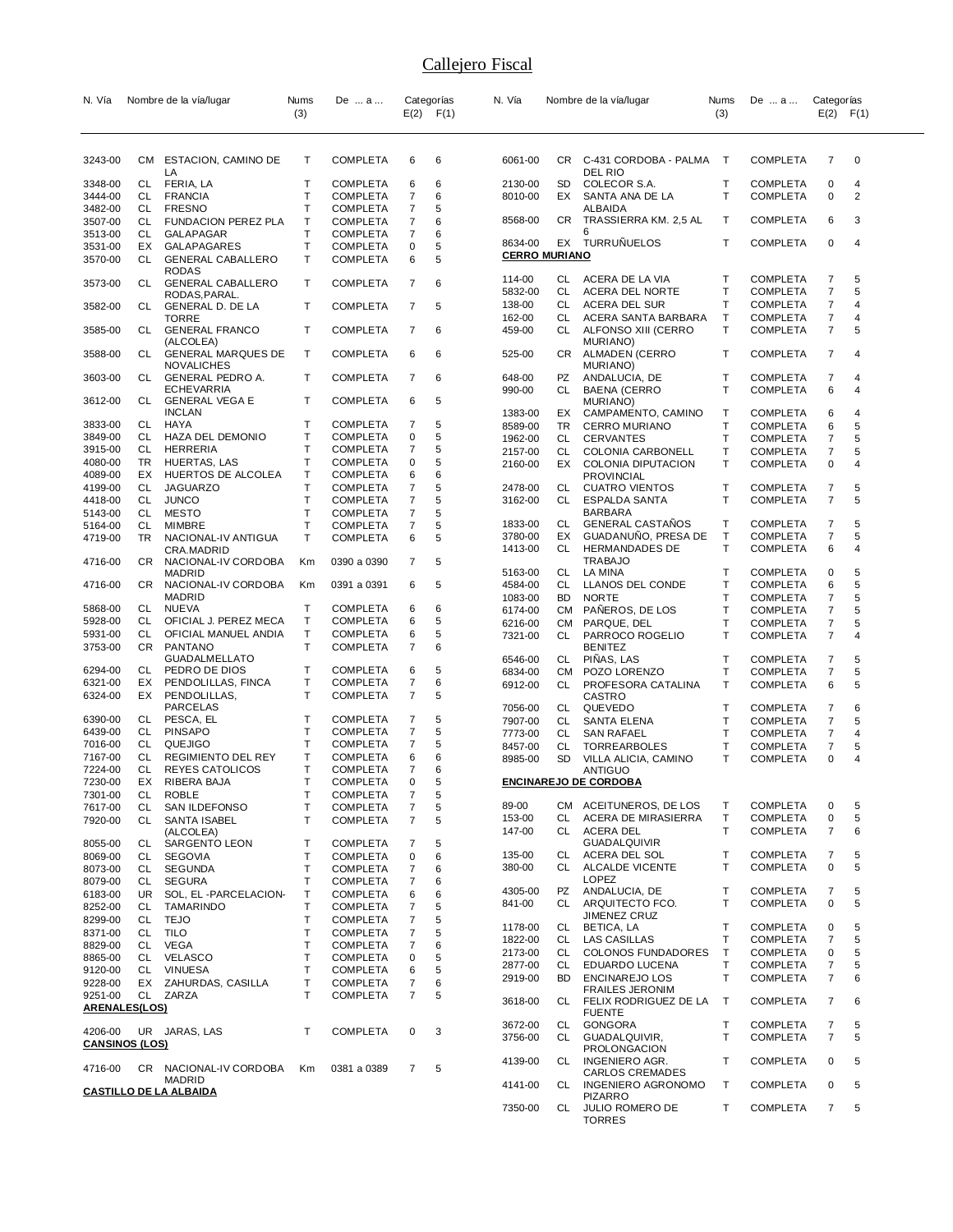| N. Vía                      |           | Nombre de la vía/lugar                             | Nums<br>(3)       | De  a                              |                | Categorías<br>$E(2)$ $F(1)$ | N. Vía                           |           | Nombre de la vía/lugar                      | Nums<br>(3)  | De  a                              | Categorías<br>$E(2)$ $F(1)$ |                |
|-----------------------------|-----------|----------------------------------------------------|-------------------|------------------------------------|----------------|-----------------------------|----------------------------------|-----------|---------------------------------------------|--------------|------------------------------------|-----------------------------|----------------|
|                             |           |                                                    |                   |                                    |                |                             |                                  |           |                                             |              |                                    |                             |                |
| 5052-00<br>5997-00          | CL<br>CL  | MEDINA AZAHARA<br><b>OSIO</b>                      | Т<br>Т            | <b>COMPLETA</b><br><b>COMPLETA</b> | 7<br>7         | 5<br>5                      | 3111-00                          |           | CL ESCULTOR FRANCISCO<br>DE VERA            | Т            | <b>COMPLETA</b>                    | 7                           | 5              |
| 5998-00<br>7626-00          | CL<br>CL. | OSIO, PROLONGACION<br><b>SAN ISIDRO</b>            | Т<br>$\mathsf{T}$ | <b>COMPLETA</b><br><b>COMPLETA</b> | 7<br>6         | 6<br>5                      | 3120-00                          | CL        | <b>ESCULTOR GUILLERMO</b><br>ALEMAN         | Т            | <b>COMPLETA</b>                    | 6                           | 5              |
| 7632-00                     | CL        | SAN JERONIMO                                       | Т                 | <b>COMPLETA</b>                    | 7              | 5                           | 4347-00                          | CL        | JUAN PEREZ ZURITA                           | T            | <b>COMPLETA</b>                    | 6                           | 5              |
| 8097-00                     | CL        | <b>SENECA</b>                                      | $\mathsf{T}$      | <b>COMPLETA</b>                    | 7              | 5                           | 4755-00<br>4764-00               | BD        | MAJANEQUE, BARRIO<br>EX MAJANEQUE, CORTIJO  | т<br>Т       | <b>COMPLETA</b><br><b>COMPLETA</b> | 0<br>0                      | 6<br>5         |
| <b>ERMITAS (LAS)</b>        |           |                                                    |                   |                                    |                |                             | 6580-00                          | CL        | PLATERO BERNABE DE                          | T            | <b>COMPLETA</b>                    | $\overline{7}$              | 6              |
| 4458-00                     | EX        | LAGAR DE LA CRUZ                                   | Т                 | <b>COMPLETA</b>                    | 0              | 5                           | 6997-00                          |           | <b>LOS RIOS</b><br>CR PUESTA EN RIEGO       | т            | <b>COMPLETA</b>                    | 7                           | 6              |
| 7368-00                     | EX.       | <b>ROSAL DE TRES</b><br><b>PALACIOS</b>            | $\mathsf{T}$      | <b>COMPLETA</b>                    | 0              | 5                           | 7011-00                          | EX        | PUNTAL DEL RUBIO                            | т            | <b>COMPLETA</b>                    | 0                           | 7              |
| 8517-00                     | EX        | TORREHORIA, CORTIJO                                | т                 | <b>COMPLETA</b>                    | 0              | 5                           | 7068-00                          | CM        | QUINTOS, DE                                 | T            | <b>COMPLETA</b>                    | 7                           | 6              |
| <b>HIGUERON (EL)</b>        |           |                                                    |                   |                                    |                |                             | 7407-00<br><b>MEDINA AZAHARA</b> |           | EX RUBIO, PARCELAS EL                       | T            | <b>COMPLETA</b>                    | 0                           | 5              |
| 0034-00                     | CL .      | ABOGADO MUNOZ Y                                    | T                 | <b>COMPLETA</b>                    | 7              | 5                           |                                  |           |                                             |              |                                    |                             |                |
| 207-00                      |           | RAMIREZ VERGEL<br>CR AEROPUERTO                    | Т                 | <b>COMPLETA</b>                    | 7              | 6                           | 6062-00                          |           | CR C-431 CORDOBA - PALMA<br>DEL RIO         | $\top$       | <b>COMPLETA</b>                    | 7                           | 0              |
| 270-00                      | EX        | AGUILAREJO ALTO                                    | Т                 | <b>COMPLETA</b>                    | 0              | 6                           | <b>MORALES (LOS)</b>             |           |                                             |              |                                    |                             |                |
| 273-00                      | EX        | AGUILAREJO BAJO<br>ARQUITECTO JUAN                 | Т<br>$\mathsf{T}$ | <b>COMPLETA</b>                    | 0              | 7<br>5                      | 696-00                           | EX        | ANTAS, HUERTA DE LAS                        | т            | <b>COMPLETA</b>                    | 0                           | $\mathbf{1}$   |
| 843-00                      | CL        | <b>DURILLO</b>                                     |                   | <b>COMPLETA</b>                    | 7              |                             | 1017-00                          | EX        | <b>BALLESTEROS</b>                          | Т            | <b>COMPLETA</b>                    | 0                           | 2              |
| 6058-00                     | CR        | C-431 CORDOBA - PALMA                              | Т                 | <b>COMPLETA</b>                    | 7              | 6                           | 9105-00                          | CR        | <b>HACIENDA LOS</b><br>CO-110 CORDOBA       | Т            | <b>COMPLETA</b>                    | 0                           | 2              |
| 1497-00                     | CL        | DEL RIO<br>CANTERO CRISTOBAL                       | $\mathsf{T}$      | <b>COMPLETA</b>                    | $\overline{7}$ | 5                           |                                  |           | <b>VILLAVICIOSA</b>                         |              |                                    |                             |                |
|                             | CL        | <b>GUERRA</b>                                      | Т                 | <b>COMPLETA</b>                    | 7              | 5                           | 7827-00                          | CR.       | HOSPITAL DE LOS<br><b>MORALES</b>           | Т            | <b>COMPLETA</b>                    | 0                           | $\mathbf{1}$   |
| 1500-00                     |           | CANTERO GONZALO<br><b>RODRIGUEZ</b>                |                   |                                    |                |                             | 4725-00                          | EX        | MAESTRE ESCUELA -                           | Т            | <b>COMPLETA</b>                    | 0                           | $\overline{1}$ |
| 1503-00                     | CL        | CANTERO JUAN DE<br><b>OCHOA</b>                    | Т                 | <b>COMPLETA</b>                    | 7              | 5                           | 7461-00                          |           | SANTO DOMINGO<br>EX SALDANA, HUERTA         | Т            | <b>COMPLETA</b>                    | 0                           | $\overline{1}$ |
| 6066-00                     | SD        | <b>CASILLA PEONES -</b>                            | $\mathsf{T}$      | <b>COMPLETA</b>                    | 7              | 6                           |                                  |           | <b>NUESTRA SENORA DE LINARES</b>            |              |                                    |                             |                |
| 2256-00                     | CR.       | CTRA. PALMA RIO<br>CONFEDERAC.HIDROG.G             | $\mathsf T$       | <b>COMPLETA</b>                    | 7              | 6                           | 2790-00                          |           | UR DOÑA MANUELA                             | т            | <b>COMPLETA</b>                    | 0                           | 3              |
|                             |           | <b>UADALQUIVIR</b>                                 |                   |                                    |                |                             | 6330-00                          | UR        | PENATEJADA                                  | т            | <b>COMPLETA</b>                    | 0                           | 4              |
| 3003-00                     | CL        | <b>ESCRITOR GONZALO</b><br>SAAVEDRA                | Т                 | <b>COMPLETA</b>                    | 6              | 5                           | 8469-00                          | EX        | TORREBLANCA,-LA<br>PONDEROSA-               | T            | <b>COMPLETA</b>                    | 0                           | 3              |
| 3027-00                     | CL        | <b>ESCRITOR LEIVA MUNOZ</b>                        | T                 | <b>COMPLETA</b>                    | 7              | 5                           | <b>PEDROCHES</b>                 |           |                                             |              |                                    |                             |                |
| 3045-00                     | CL        | <b>ESCRITOR PAEZ</b><br>VALENZUELA                 | T                 | <b>COMPLETA</b>                    | $\overline{7}$ | 5                           | 522-00                           | CR.       | ALMADEN, DE                                 | Т            | <b>COMPLETA</b>                    | 7                           | 7              |
| 3058-00                     | CL        | <b>ESCRITOR PORRAS</b>                             | Т                 | <b>COMPLETA</b>                    | 7              | 5                           | 2145-00                          | <b>SD</b> | COLINA, LA -CTRA.                           | T            | <b>COMPLETA</b>                    | $\mathbf 0$                 | 3              |
| 3126-00                     | CL        | MARQUEZ<br><b>ESCULTOR JUAN</b>                    | Т                 | <b>COMPLETA</b>                    | 7              | 5                           | 7728-00                          | EX        | ALMADEN-<br>SAN MARCOS, HUERTA              | T            | <b>COMPLETA</b>                    | 0                           | 5              |
| 3132-00                     | CL        | <b>ALCOCER</b><br><b>ESCULTOR MARTIN DE</b>        | Τ                 | <b>COMPLETA</b>                    | 7              | 5                           | <b>PRAGDENA</b>                  |           |                                             |              |                                    |                             |                |
|                             |           | LA TORRE                                           |                   |                                    |                |                             | 8262-00                          |           | EX TEBA, CORTIJO                            | T            | <b>COMPLETA</b>                    | 0                           | 6              |
| 4575-00<br>5872-00          | EX<br>CL  | LLANOS DEL CASTILLO<br>NUEVA APERTURA -            | Т<br>Τ            | <b>COMPLETA</b><br><b>COMPLETA</b> | 0<br>0         | 5<br>5                      | <b>PUENTE VIEJO</b>              |           |                                             |              |                                    |                             |                |
|                             |           | CALLE A-                                           |                   |                                    |                |                             | 1449-00                          | SD        | CAMPSA, FACTORIA                            | Т            | <b>COMPLETA</b>                    | 0                           | 5              |
| 5875-00                     | CL        | NUEVA APERTURA -<br>CALLE B-                       | т                 | <b>COMPLETA</b>                    | 0              | 5                           | 8109-00                          | CR        | NACIONAL-IV CORDOBA<br>CADIZ                | T            | <b>COMPLETA</b>                    | 4                           | 6              |
| 7965-00                     | SD        | PALMA DEL RIO-                                     | $\mathsf{T}$      | <b>COMPLETA</b>                    | 0              | 5                           | 6423-00                          |           | EX PILAS, PARCELA LAS                       | T            | <b>COMPLETA</b>                    | 0                           | 6              |
| 6069-00                     | SD        | <b>VIVEROS ST.MARTA</b><br>PALMA RIO, C. DE. JUNTO | т                 | <b>COMPLETA</b>                    | 7              | 6                           | <b>QUEMADAS (LAS)</b>            |           |                                             |              |                                    |                             |                |
|                             |           | GRANJA SR                                          |                   |                                    |                |                             | 762-00                           |           | EX ARENAL, CAMINO DEL                       | T.           | <b>COMPLETA</b>                    | $\Omega$                    |                |
| 6444-00                     | CL        | PINTOR ALEJO<br>FERNANDEZ                          | T                 | <b>COMPLETA</b>                    | 7              | 5                           | 1404-00<br>8976-00               | EX        | CAMPIÑUELA BAJA<br>EX HUERTA VIEJA - CAMINO | Т<br>T       | <b>COMPLETA</b><br><b>COMPLETA</b> | 0<br>0                      | 5<br>5         |
| 6443-00                     | CL        | PINTOR ALONSO<br><b>MARTINEZ</b>                   | T                 | <b>COMPLETA</b>                    | 7              | 6                           |                                  |           | CARBONELL                                   |              |                                    |                             |                |
| 6442-00                     | CL        | PINTOR ALVAREZ                                     | Τ                 | <b>COMPLETA</b>                    | 0              | 5                           | 4635-00<br>5280-00               |           | CM LOPEZ GARCIA<br>EX MOLINO CARBONELL,     | T<br>T       | <b>COMPLETA</b><br><b>COMPLETA</b> | 0<br>0                      | 5<br>5         |
| 6446-00                     | CL        | ORTEGA<br>PINTOR ANTONIO                           | Т                 | <b>COMPLETA</b>                    | 7              | 6                           |                                  |           | <b>MOLINO ARENA</b>                         |              |                                    |                             |                |
|                             |           | <b>MOHEDANO</b>                                    |                   |                                    |                |                             | 5355-00                          | EX        | MONTON DE LA TIERRA,<br><b>PARCELAS</b>     | T            | <b>COMPLETA</b>                    | 0                           | 5              |
| 6470-00                     | CL        | PINTOR JIMÉNEZ DE<br><b>CÓRDOBA</b>                | Τ                 | <b>COMPLETA</b>                    | 7              | 5                           | 4716-00                          |           | CR NACIONAL-IV CORDOBA                      | Km           | 0392 a 0396                        | 6                           | 5              |
| 6471-00                     | CL        | PINTOR JUAN LUIS DE                                | Τ                 | <b>COMPLETA</b>                    | 7              | 5                           | 6747-00                          | PG        | <b>MADRID</b><br>POLIGONO INDUSTRIAL        | T            | <b>COMPLETA</b>                    | 0                           | 5              |
| 6880-00                     | AV.       | ZAMBRANO<br>PRINCIPAL                              | Т                 | <b>COMPLETA</b>                    | 0              | 5                           | 7041-00                          |           | QUEMADAS<br>CM QUEMADILLAS - CAMINO         | T            | <b>COMPLETA</b>                    | 0                           | 5              |
| 6995-00                     | CR.       | PUESTA EN RIEGO                                    | T                 | <b>COMPLETA</b>                    | 7              | 6                           |                                  |           | PECUARIO-                                   |              |                                    |                             |                |
| 7506-00<br><b>MAJANEQUE</b> | EX        | <b>SAN ANTONIO</b>                                 | T.                | <b>COMPLETA</b>                    | 0              | 5                           |                                  |           | SANTA MARIA DE TRASSIERRA                   |              |                                    |                             |                |
|                             |           |                                                    |                   |                                    |                |                             | 57-00                            |           | CL ACACIAS, LAS                             | Т            | <b>COMPLETA</b>                    | 7                           | 4              |
| 198-00<br>204-00            | CR<br>CR. | AEROPUERTO<br>AEROPUERTO                           | Т<br>T            | <b>COMPLETA</b><br><b>COMPLETA</b> | 0<br>7         | 5<br>6                      | 75-00                            | CL        | <b>ACADEMICO MENENDEZ</b>                   | $\mathsf{T}$ | <b>COMPLETA</b>                    | 6                           | $\overline{4}$ |
| 1068-00                     | EX        | BARQUERA, CORTIJO LA                               | T                 | <b>COMPLETA</b>                    | 0              | 5                           | 7941-00                          |           | <b>PIDAL</b><br>EX ALBERQUILLAS, CHALET     | $\mathsf{T}$ | <b>COMPLETA</b>                    | 7                           | 4              |
| 6059-00                     | CR.       | C-431 CORDOBA - PALMA                              | $\mathsf{T}$      | <b>COMPLETA</b>                    | 7              | 6                           |                                  |           | LAS                                         |              |                                    |                             |                |
| 3096-00                     | CL.       | DEL RIO<br><b>ESCULTOR BERNABE</b>                 | $\mathsf{T}$      | <b>COMPLETA</b>                    | 6              | 5                           | 543-00<br>1245-00                |           | TR ALMENDROS, LOS<br>EX CABALLERA, FINCA LA | т<br>т       | <b>COMPLETA</b><br><b>COMPLETA</b> | 7<br>0                      | 4<br>4         |
| 3092-00                     | CL        | GOMEZ DEL RIO<br><b>ESCULTOR ENRIQUE</b>           | Τ                 | <b>COMPLETA</b>                    |                | 6                           | 1242-00                          | CL        | CABALLERA, LA                               | T            | <b>COMPLETA</b>                    | 7                           | 3              |
|                             |           | MORENO RODRG.                                      |                   |                                    | 7              |                             | 1446-00<br>1953-00               | CL        | EX CAMPOALEGRE<br><b>CERRO PLATERO</b>      | T<br>T       | <b>COMPLETA</b><br><b>COMPLETA</b> | 6<br>7                      | 3<br>4         |
| 3105-00                     | CL        | <b>ESCULTOR FELIPE</b><br>VAZQUEZ URETA            | Т                 | <b>COMPLETA</b>                    | 6              | 5                           | 2310-00                          | AV        | CORDOBA, DE                                 | T            | <b>COMPLETA</b>                    | 7                           | 4              |
|                             |           |                                                    |                   |                                    |                |                             |                                  |           |                                             |              |                                    |                             |                |